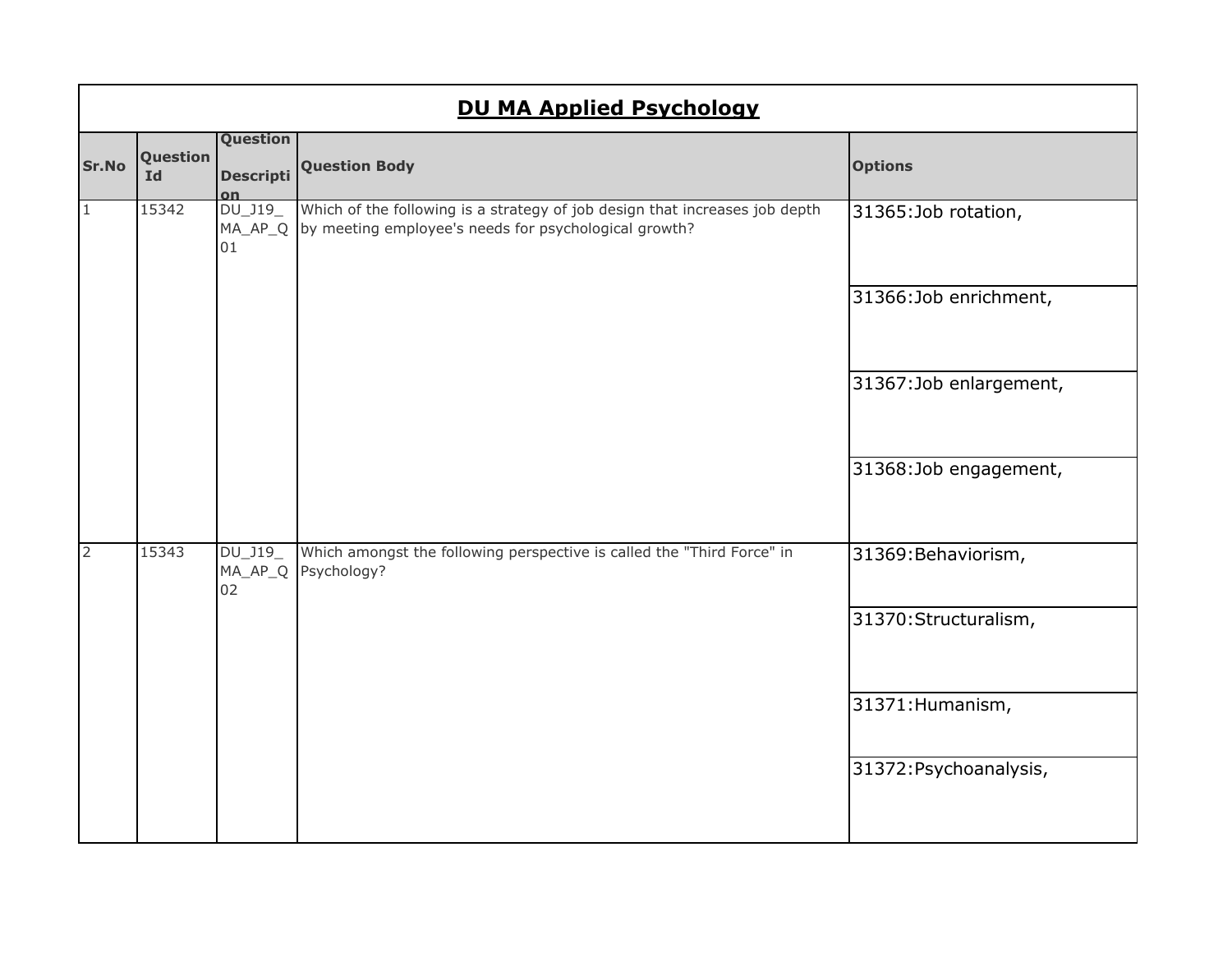| m,             | 15344 | DU_J19_   | research emphasizes style; whereas research on                      | 31373: Power; persuasion,       |
|----------------|-------|-----------|---------------------------------------------------------------------|---------------------------------|
|                |       | $MA_AP_Q$ | focuses on tactics for gaining compliance.                          |                                 |
|                |       | 03        |                                                                     |                                 |
|                |       |           |                                                                     |                                 |
|                |       |           |                                                                     |                                 |
|                |       |           |                                                                     | 31374: Communication; politics, |
|                |       |           |                                                                     |                                 |
|                |       |           |                                                                     |                                 |
|                |       |           |                                                                     |                                 |
|                |       |           |                                                                     |                                 |
|                |       |           |                                                                     | 31375: Leadership; power,       |
|                |       |           |                                                                     |                                 |
|                |       |           |                                                                     |                                 |
|                |       |           |                                                                     |                                 |
|                |       |           |                                                                     | 31376: Politics; leadership,    |
|                |       |           |                                                                     |                                 |
|                |       |           |                                                                     |                                 |
|                |       |           |                                                                     |                                 |
|                |       |           |                                                                     |                                 |
| $\overline{4}$ | 15345 | DU_J19_   | There are some people who can move objects which are away from them | 31377: Psychoanalysis,          |
|                |       | $MA_AP_Q$ | without using any form of physical force. This phenomenon is called |                                 |
|                |       | 04        |                                                                     |                                 |
|                |       |           |                                                                     |                                 |
|                |       |           |                                                                     |                                 |
|                |       |           |                                                                     |                                 |
|                |       |           |                                                                     |                                 |
|                |       |           |                                                                     | 31378: Telepathy,               |
|                |       |           |                                                                     |                                 |
|                |       |           |                                                                     |                                 |
|                |       |           |                                                                     | 31379: Pre-cognition,           |
|                |       |           |                                                                     |                                 |
|                |       |           |                                                                     |                                 |
|                |       |           |                                                                     |                                 |
|                |       |           |                                                                     | 31380: Psychokinesis,           |
|                |       |           |                                                                     |                                 |
|                |       |           |                                                                     |                                 |
|                |       |           |                                                                     |                                 |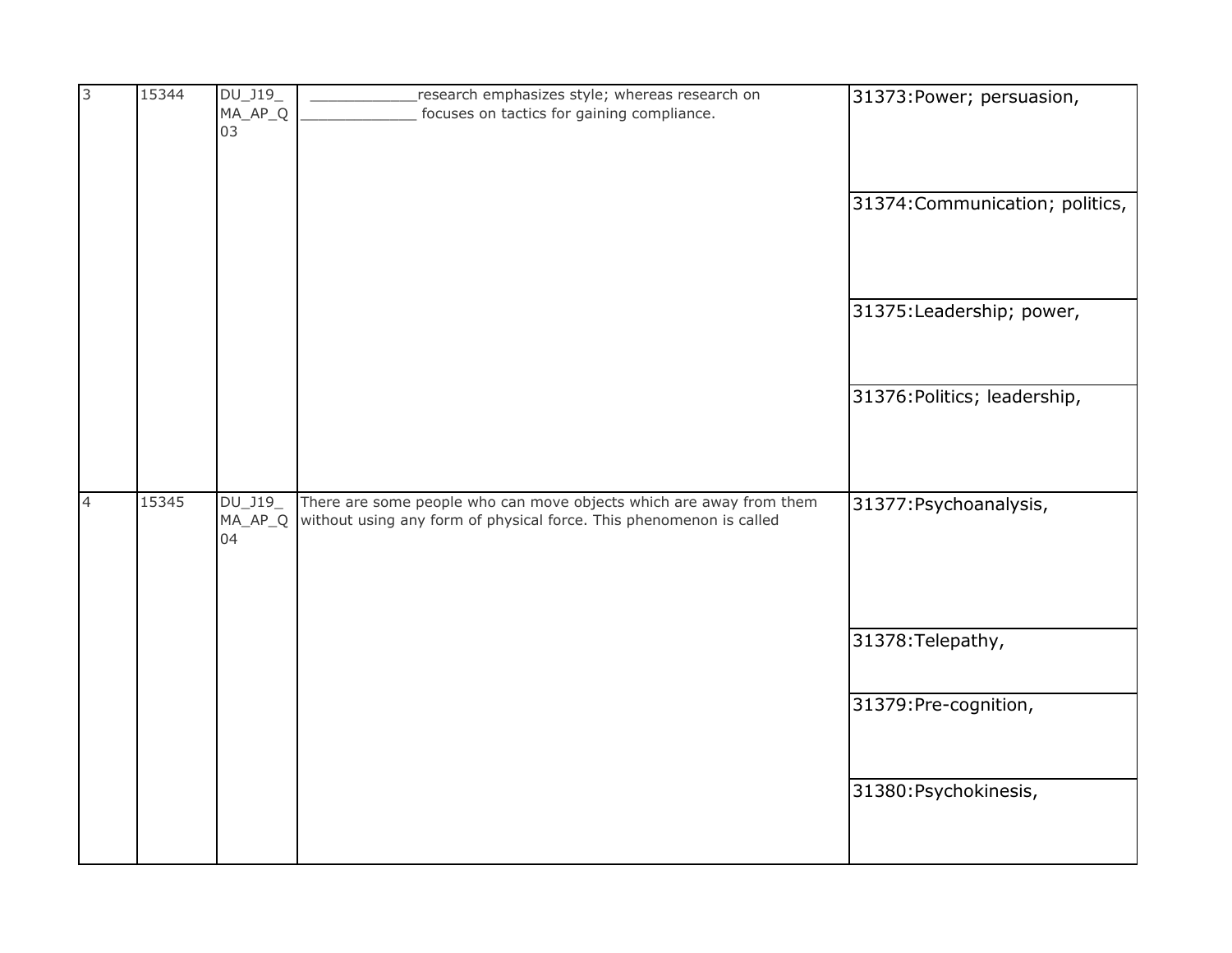| $\overline{5}$ | 15346 | 05                          | DU_J19_ The concept which refers to the consistency of scores obtained by the same<br>MA_AP_Q persons when re-examined with the same test on different occasions is<br>known as | 31381: Validity,       |
|----------------|-------|-----------------------------|---------------------------------------------------------------------------------------------------------------------------------------------------------------------------------|------------------------|
|                |       |                             |                                                                                                                                                                                 | 31382: Reliability,    |
|                |       |                             |                                                                                                                                                                                 | 31383: Standard error, |
|                |       |                             |                                                                                                                                                                                 | 31384: Error variance, |
| 6              | 15347 | DU_J19<br>$MA\_AP\_Q$<br>06 | Triacylglycerols (triglycerides) are also known as                                                                                                                              | 31385: Alcohol,        |
|                |       |                             |                                                                                                                                                                                 | 31386: Plant glucose,  |
|                |       |                             |                                                                                                                                                                                 | 31387: Cell protein,   |
|                |       |                             |                                                                                                                                                                                 | 31388: Body fat,       |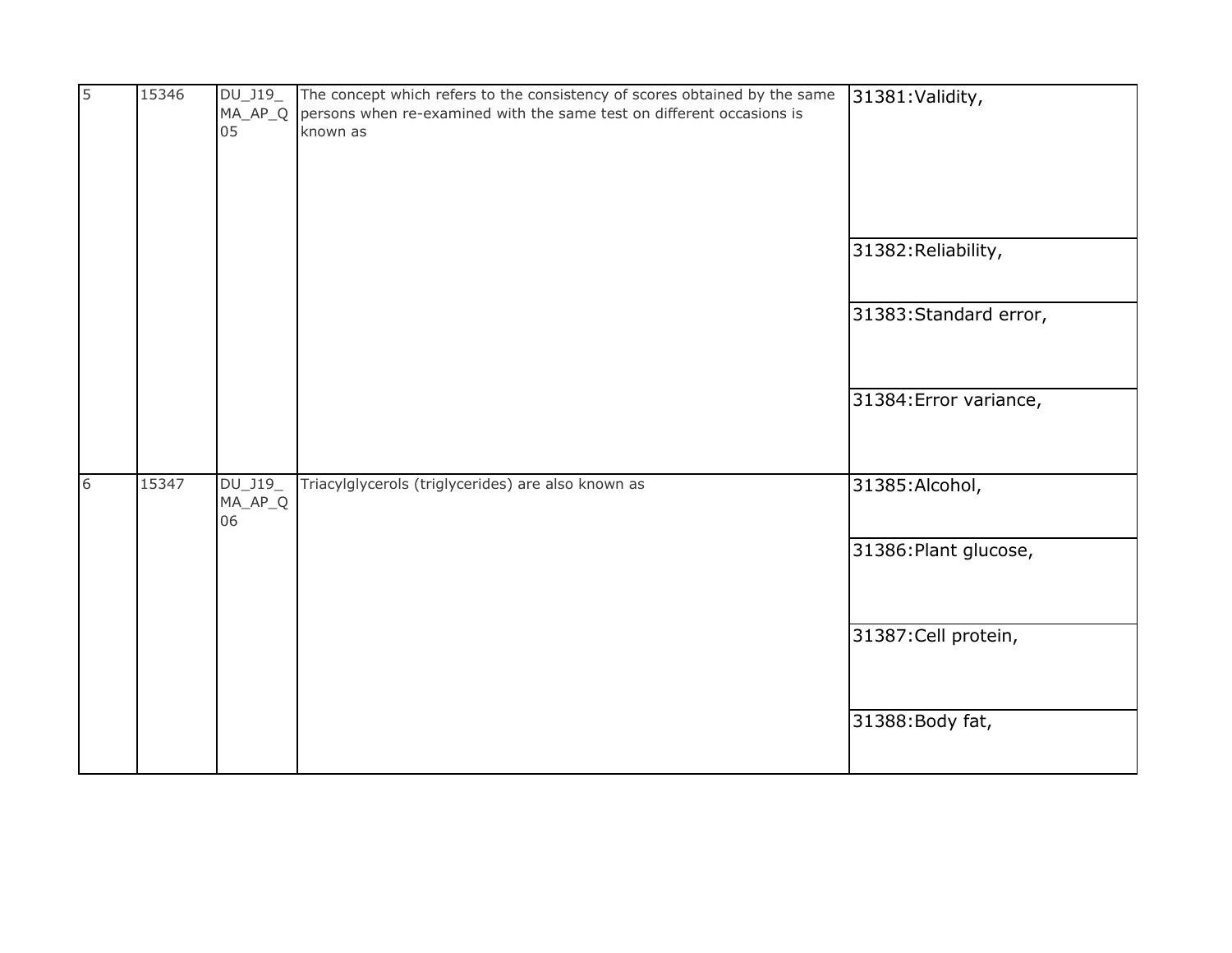| $\overline{7}$ | 15348 | DU_J19_<br>$MA_AP_Q$<br>07 | Which of the following is NOT a monocular cue of depth perception?      | 31389:<br>Accommodation,      |
|----------------|-------|----------------------------|-------------------------------------------------------------------------|-------------------------------|
|                |       |                            |                                                                         | Motion parallax,<br>31390:    |
|                |       |                            |                                                                         | 31391:<br>Linear Perspective, |
|                |       |                            |                                                                         | 31392: Texture gradient,      |
|                | 15349 |                            | The term 'unconscious inference' in perceptual psychology was coined by |                               |
| 8              |       | DU_J19_<br>$MA_AP_Q$<br>08 |                                                                         | 31393: Hermann von Helmholtz, |
|                |       |                            |                                                                         | 31394: Joseph Breuer,         |
|                |       |                            |                                                                         | 31395: Erik Erikson,          |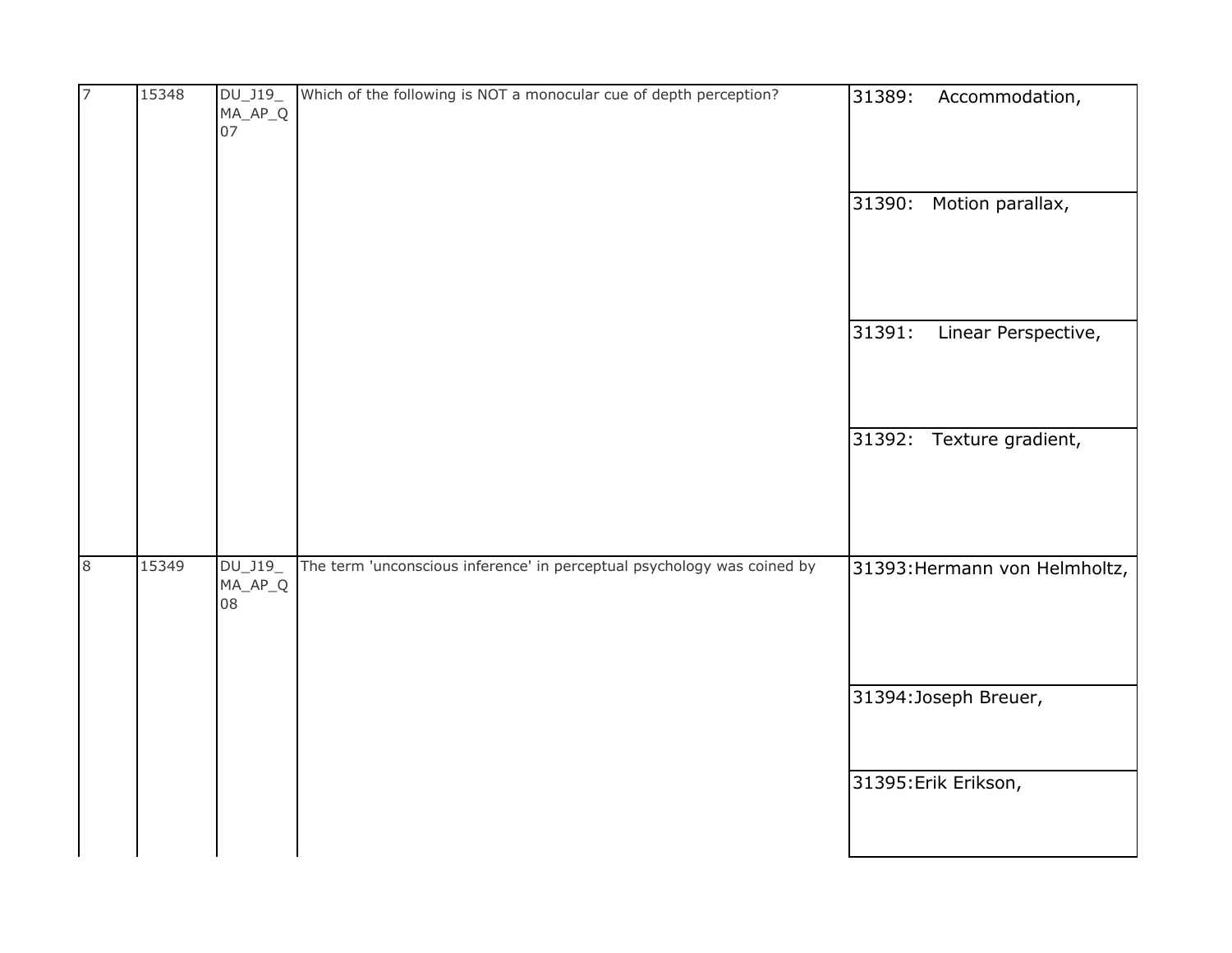|                |       |                     |                                                                                                                | 31396: Jean-Martin Charcot,             |
|----------------|-------|---------------------|----------------------------------------------------------------------------------------------------------------|-----------------------------------------|
| $\overline{9}$ | 15350 | $DU_$ J19 $_$<br>09 | One goal that has both positive and negative valence of approximate equal<br>MA_AP_Q intensity can result into | 31397: Approach-avoidance<br>conflict,  |
|                |       |                     |                                                                                                                | 31398: Avoidance-avoidance<br>conflict, |
|                |       |                     |                                                                                                                | 31399: Approach-approach<br>conflict,   |
|                |       |                     |                                                                                                                | 31400: Ambivalent conflict,             |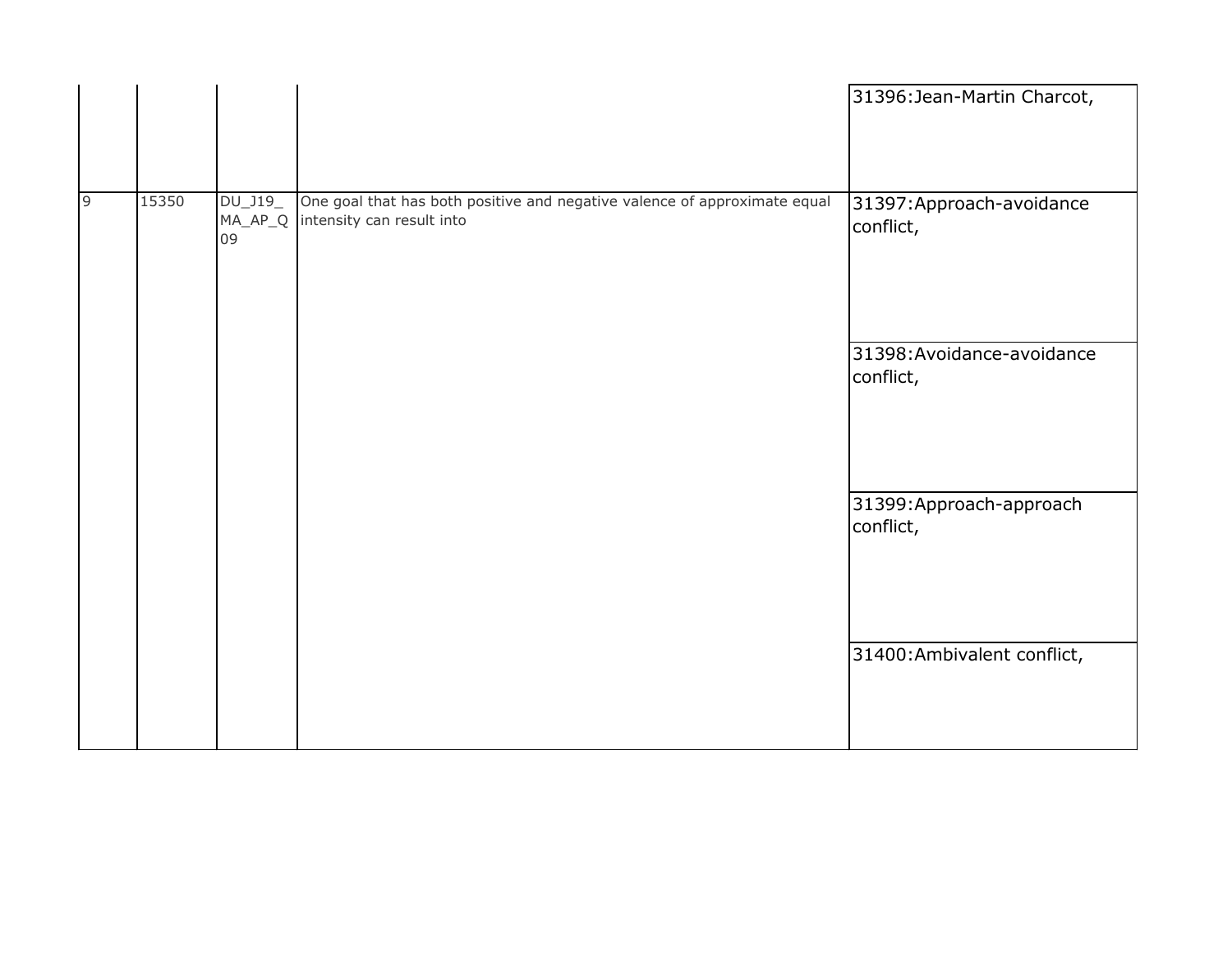| 10 | 15351 | DU_J19_ | During the neurons resting state, large amount of positive _           | ions | 31401:Sodium, lithium,      |
|----|-------|---------|------------------------------------------------------------------------|------|-----------------------------|
|    |       | MA_AP_Q | are found in the extracellular fluid, whereas relatively more positive |      |                             |
|    |       | 10      | ions are found inside the cell.                                        |      |                             |
|    |       |         |                                                                        |      |                             |
|    |       |         |                                                                        |      |                             |
|    |       |         |                                                                        |      |                             |
|    |       |         |                                                                        |      |                             |
|    |       |         |                                                                        |      |                             |
|    |       |         |                                                                        |      | 31402: Potassium, chloride, |
|    |       |         |                                                                        |      |                             |
|    |       |         |                                                                        |      |                             |
|    |       |         |                                                                        |      |                             |
|    |       |         |                                                                        |      |                             |
|    |       |         |                                                                        |      | 31403: Chloride, anions,    |
|    |       |         |                                                                        |      |                             |
|    |       |         |                                                                        |      |                             |
|    |       |         |                                                                        |      |                             |
|    |       |         |                                                                        |      | 31404: Sodium, potassium,   |
|    |       |         |                                                                        |      |                             |
|    |       |         |                                                                        |      |                             |
|    |       |         |                                                                        |      |                             |
|    |       |         |                                                                        |      |                             |
|    |       |         |                                                                        |      |                             |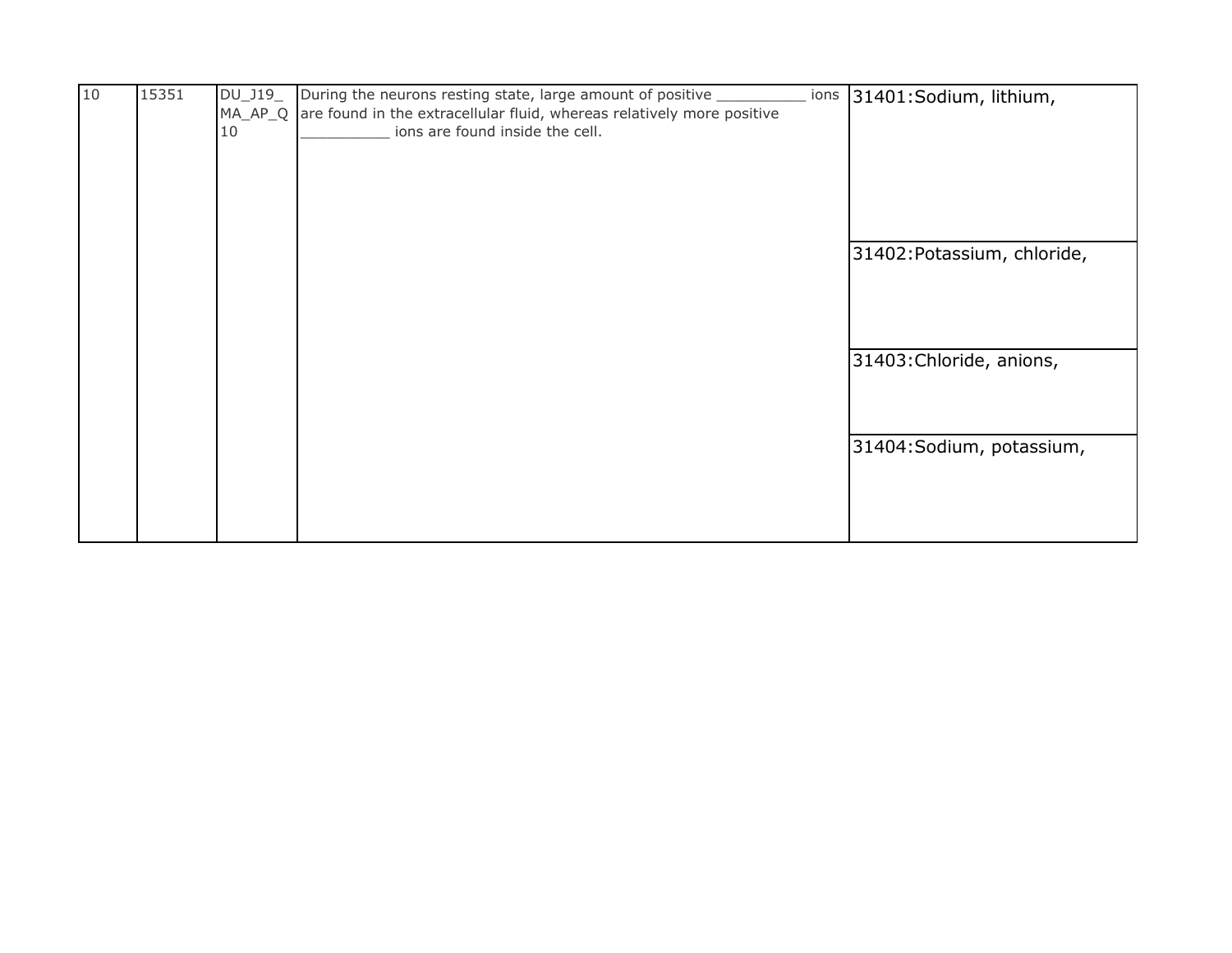| 11 | 15441 | DU_J19_ | Charlie Chaplin illusion used to study the differential brain processing in | 31761: People with            |
|----|-------|---------|-----------------------------------------------------------------------------|-------------------------------|
|    |       |         | MA_AP_Q individuals with schizophrenia suggests that                        | schizophrenia show weakened   |
|    |       | 100     |                                                                             | top-down processes and        |
|    |       |         |                                                                             | stronger bottom-up processes, |
|    |       |         |                                                                             |                               |
|    |       |         |                                                                             |                               |
|    |       |         |                                                                             |                               |
|    |       |         |                                                                             |                               |
|    |       |         |                                                                             |                               |
|    |       |         |                                                                             |                               |
|    |       |         |                                                                             |                               |
|    |       |         |                                                                             |                               |
|    |       |         |                                                                             |                               |
|    |       |         |                                                                             |                               |
|    |       |         |                                                                             |                               |
|    |       |         |                                                                             |                               |
|    |       |         |                                                                             |                               |
|    |       |         |                                                                             |                               |
|    |       |         |                                                                             |                               |
|    |       |         |                                                                             |                               |
|    |       |         |                                                                             |                               |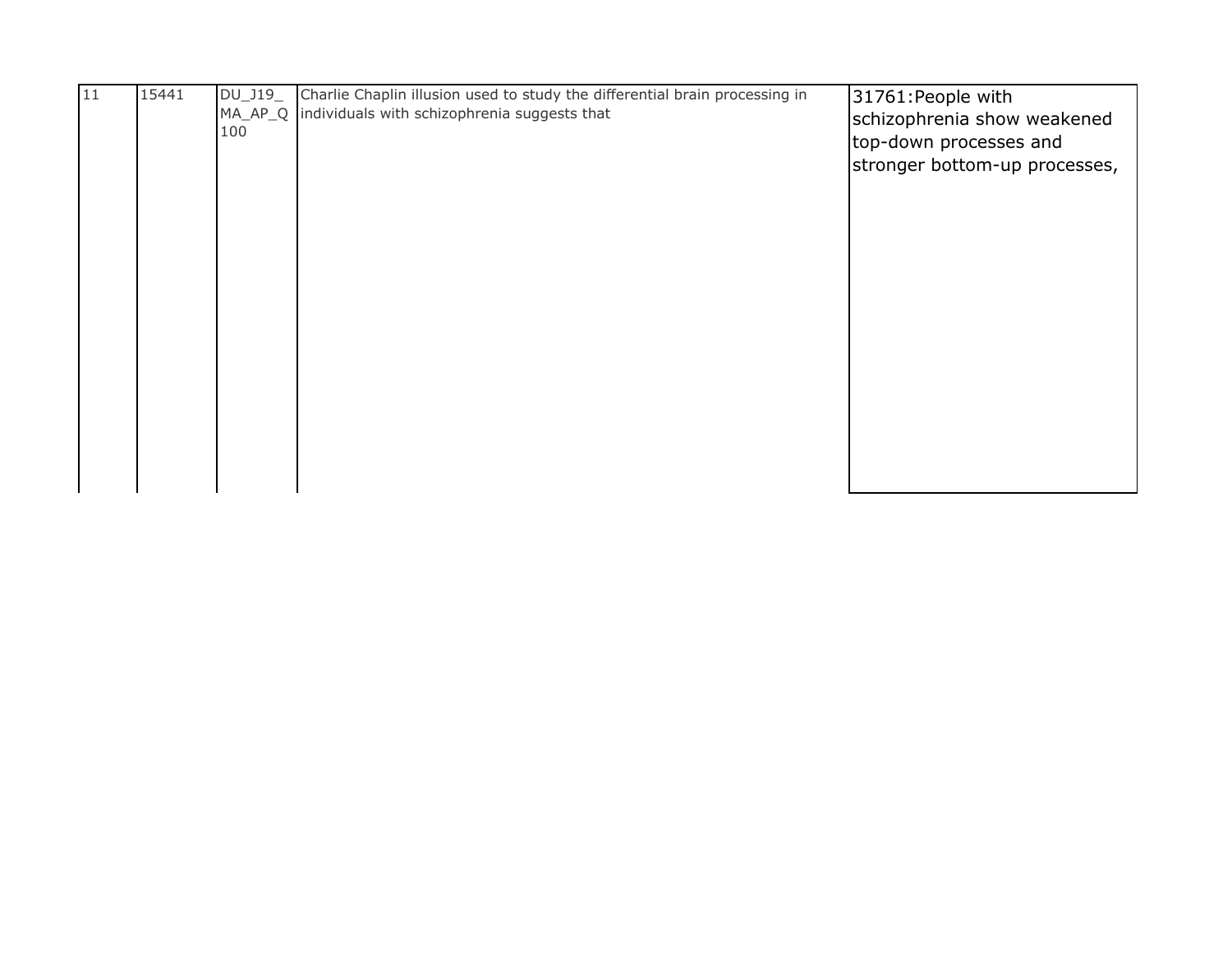|  | 31762: People with<br>schizophrenia show weakened<br>bottom-up processes and<br>stronger top-down processes, |
|--|--------------------------------------------------------------------------------------------------------------|
|  |                                                                                                              |
|  |                                                                                                              |
|  |                                                                                                              |
|  | 31763: People with<br>schizophrenia show weakened                                                            |
|  | bottom-up and top-down<br>processes,                                                                         |
|  |                                                                                                              |
|  |                                                                                                              |
|  |                                                                                                              |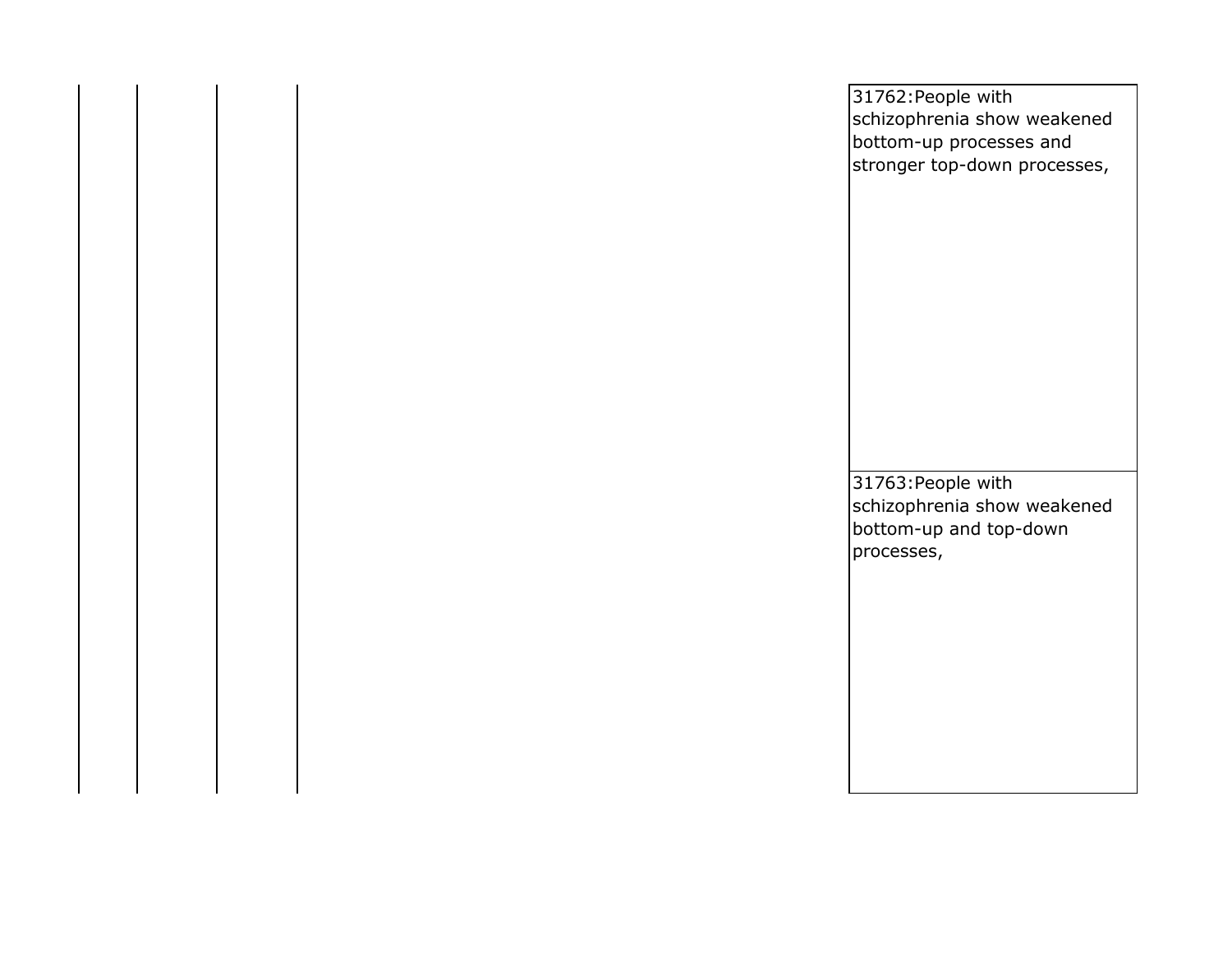|    |       |                              |                                                                                  | 31764: People with<br>schizophrenia show stronger<br>bottom-up and top-down<br>processes, |
|----|-------|------------------------------|----------------------------------------------------------------------------------|-------------------------------------------------------------------------------------------|
| 12 | 15352 | DU_J19_<br>$MA\_AP\_Q$<br>11 | Examples of _<br>_ include cholesterol, cortisol, estrogen, and<br>testosterone. | 31405:Steroids,<br>31406: Carbohydrates,                                                  |
|    |       |                              |                                                                                  | 31407: Phospholipids,                                                                     |
|    |       |                              |                                                                                  | 31408: Polyunsaturated fatty<br>acids,                                                    |
| 13 | 15353 | DU_J19_<br>MA_AP_Q           | When the motive has a biological or physiological basis, it is called a/an       | 31409: Drive,                                                                             |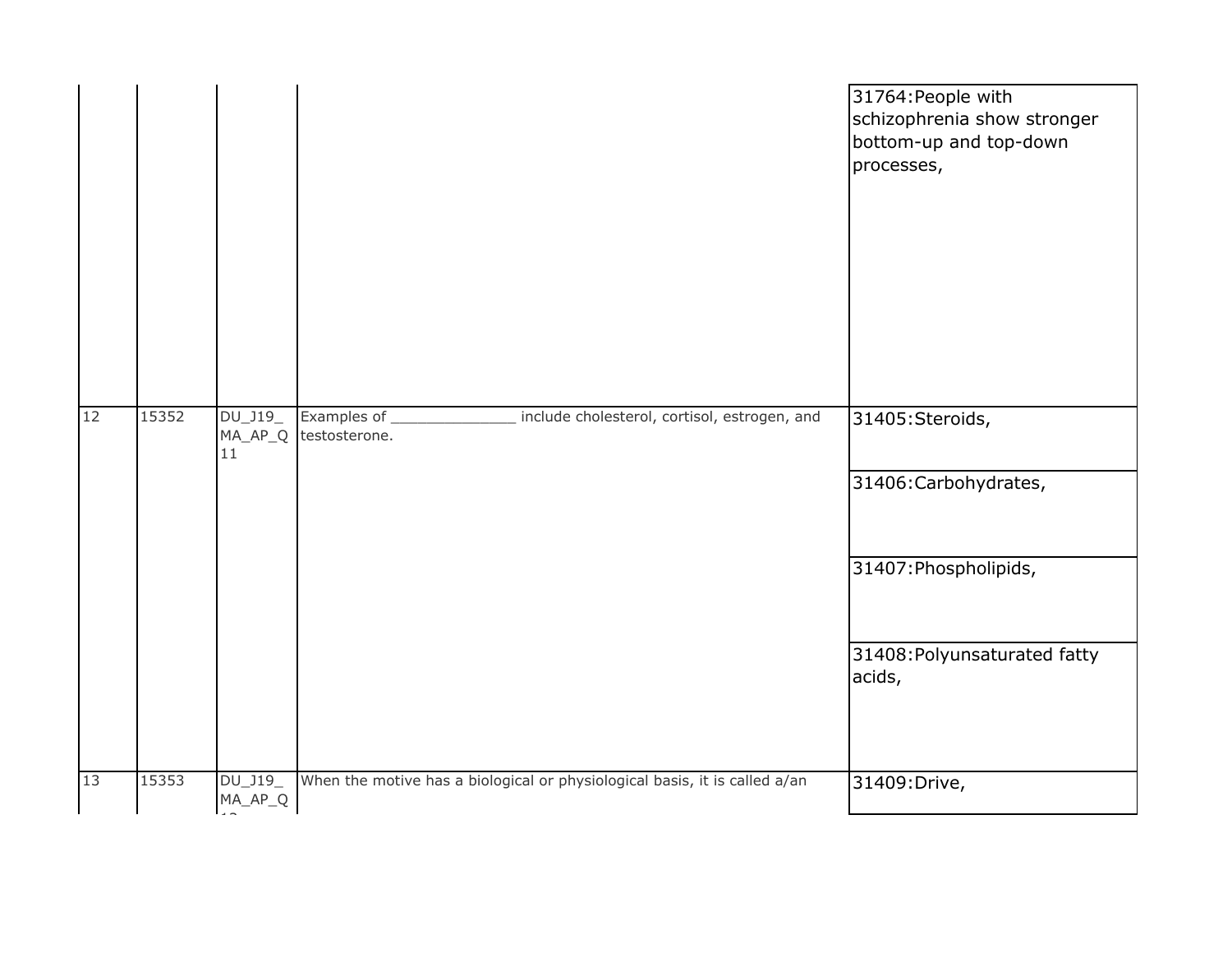|    |       | 12                       |                                                                                                                                                                                                  | 31410: Incentive,             |
|----|-------|--------------------------|--------------------------------------------------------------------------------------------------------------------------------------------------------------------------------------------------|-------------------------------|
|    |       |                          |                                                                                                                                                                                                  | 31411: Imprinting,            |
|    |       |                          |                                                                                                                                                                                                  | 31412: Libido,                |
| 14 | 15354 | DU_J19_<br>MA_AP_Q<br>13 | The concept that organizations are becoming a more heterogeneous mix of<br>people in terms of gender, age, race, ethnicity, sexual orientation and<br>inclusion of other diverse group is called | 31413: Workforce diversity,   |
|    |       |                          |                                                                                                                                                                                                  | 31414: Embracing diversity,   |
|    |       |                          |                                                                                                                                                                                                  | 31415: Changing demographics, |
|    |       |                          |                                                                                                                                                                                                  | 31416: Contingency diversity, |
| 15 | 15355 | DU_J19_<br>MA_AP_Q<br>14 | is the tendency to engage in thrilling and exciting<br>activities, to take risk, and to avoid boredom.                                                                                           | 31417: Sensation seeking,     |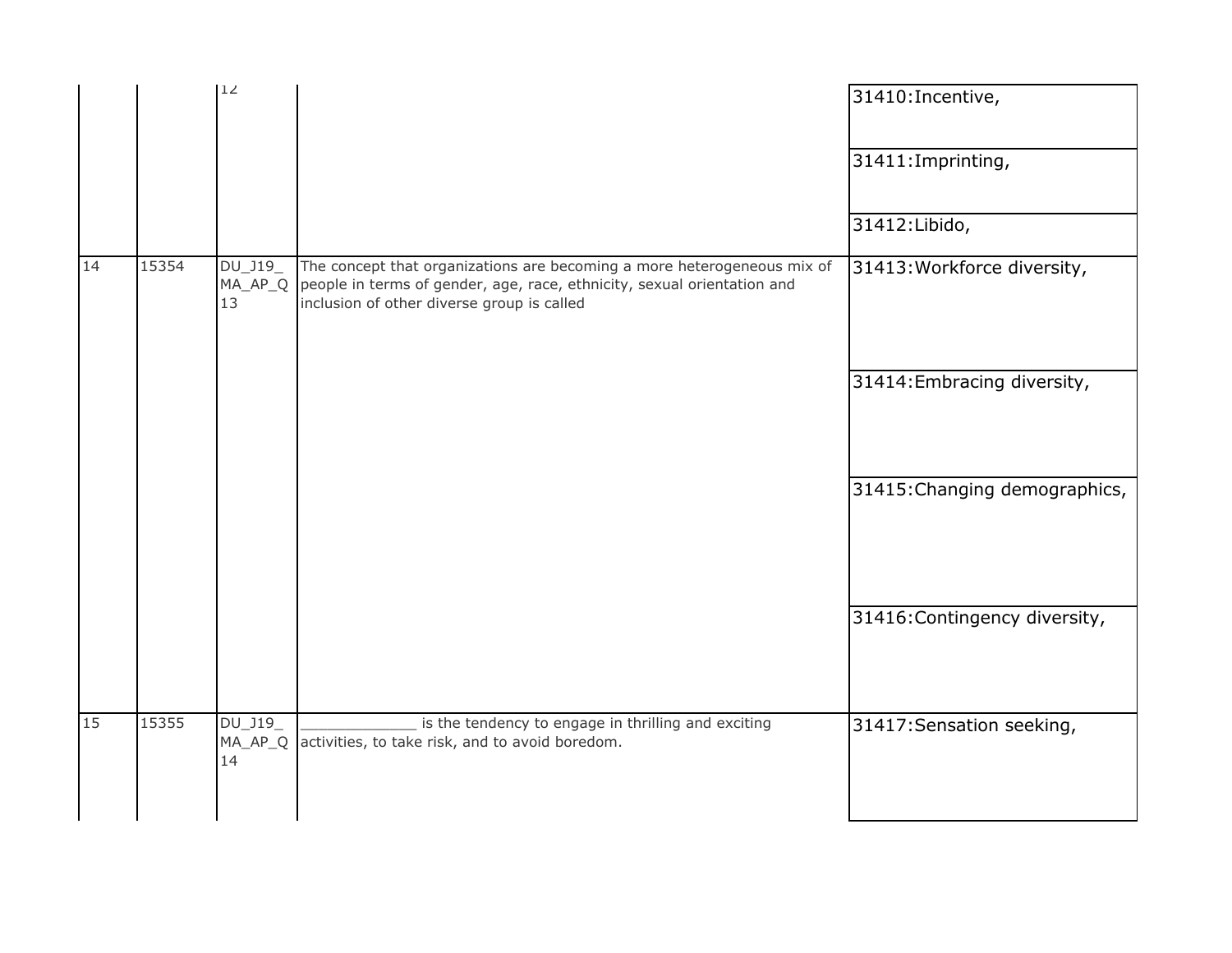| 31419: Boredom susceptibility,<br>31420: Social desirability, |
|---------------------------------------------------------------|
|                                                               |
|                                                               |
| 31421: Employee involvement,                                  |
| 31422: Participative<br>management,                           |
| 31423: Representative<br>participation,                       |
| 31424: Quality circle,                                        |
|                                                               |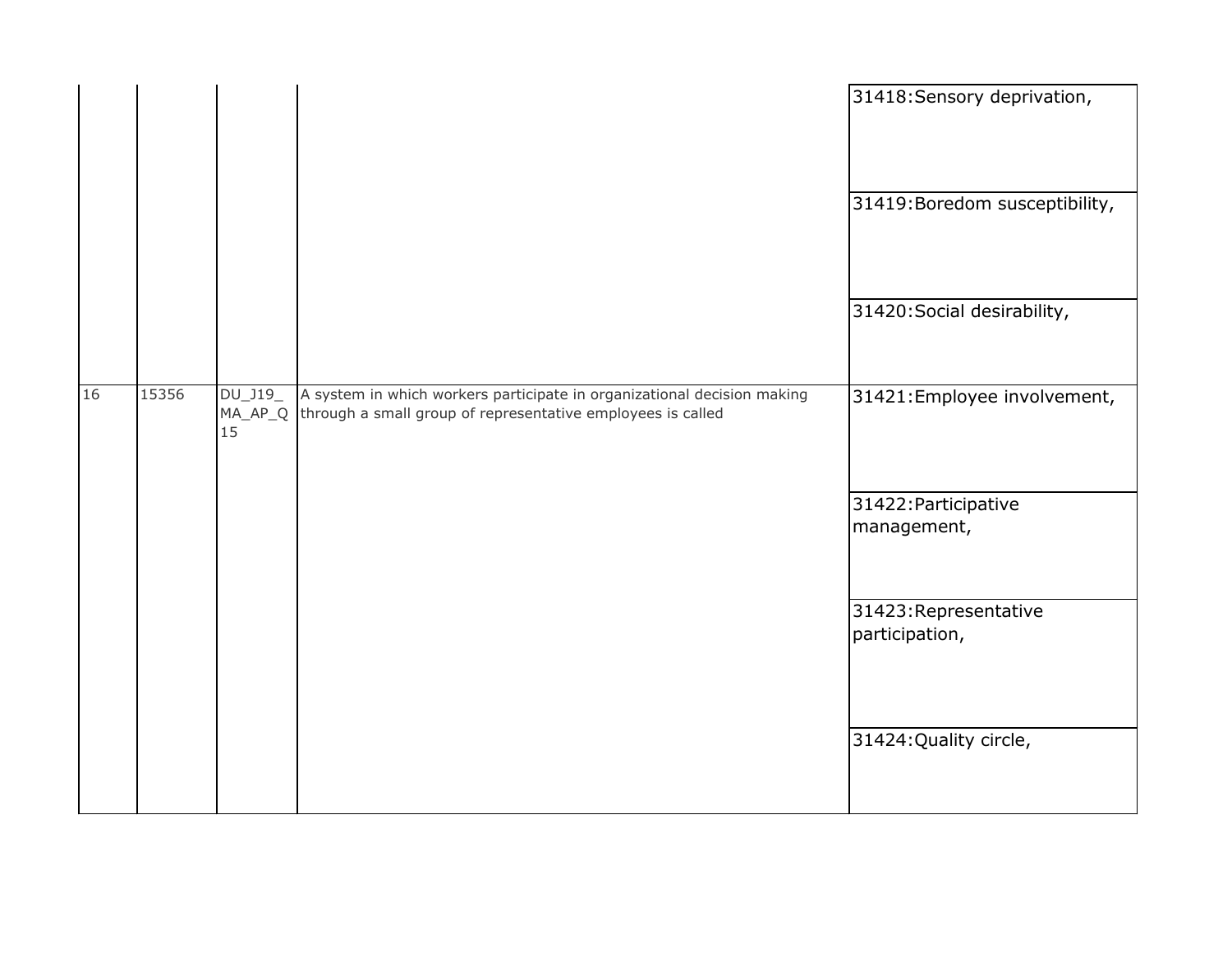| 17 | 15357 | DU_J19_<br>MA_AP_Q<br>16   | According to Allport, a single trait that dominates an individual's entire<br>personality is called                                                                 | 31425: Secondary trait,     |
|----|-------|----------------------------|---------------------------------------------------------------------------------------------------------------------------------------------------------------------|-----------------------------|
|    |       |                            |                                                                                                                                                                     | 31426: Central trait,       |
|    |       |                            |                                                                                                                                                                     | 31427: Cardinal trait,      |
|    |       |                            |                                                                                                                                                                     | 31428: Functional autonomy, |
| 18 | 15358 | DU_J19_<br>$MA_AP_Q$<br>17 | A function that includes motivating employee, directing others, selecting the 31429: Planning,<br>most effective communication channels, and resolving conflicts is |                             |
|    |       |                            |                                                                                                                                                                     | 31430: Organizing,          |
|    |       |                            |                                                                                                                                                                     | 31431:Leading,              |
|    |       |                            |                                                                                                                                                                     | 31432: Controlling,         |
| 19 | 15359 | DU_J19_<br>MA_AP_Q<br>18   | The mental ability to analyze and diagnose complex situations is called                                                                                             | 31433: Conceptual skill,    |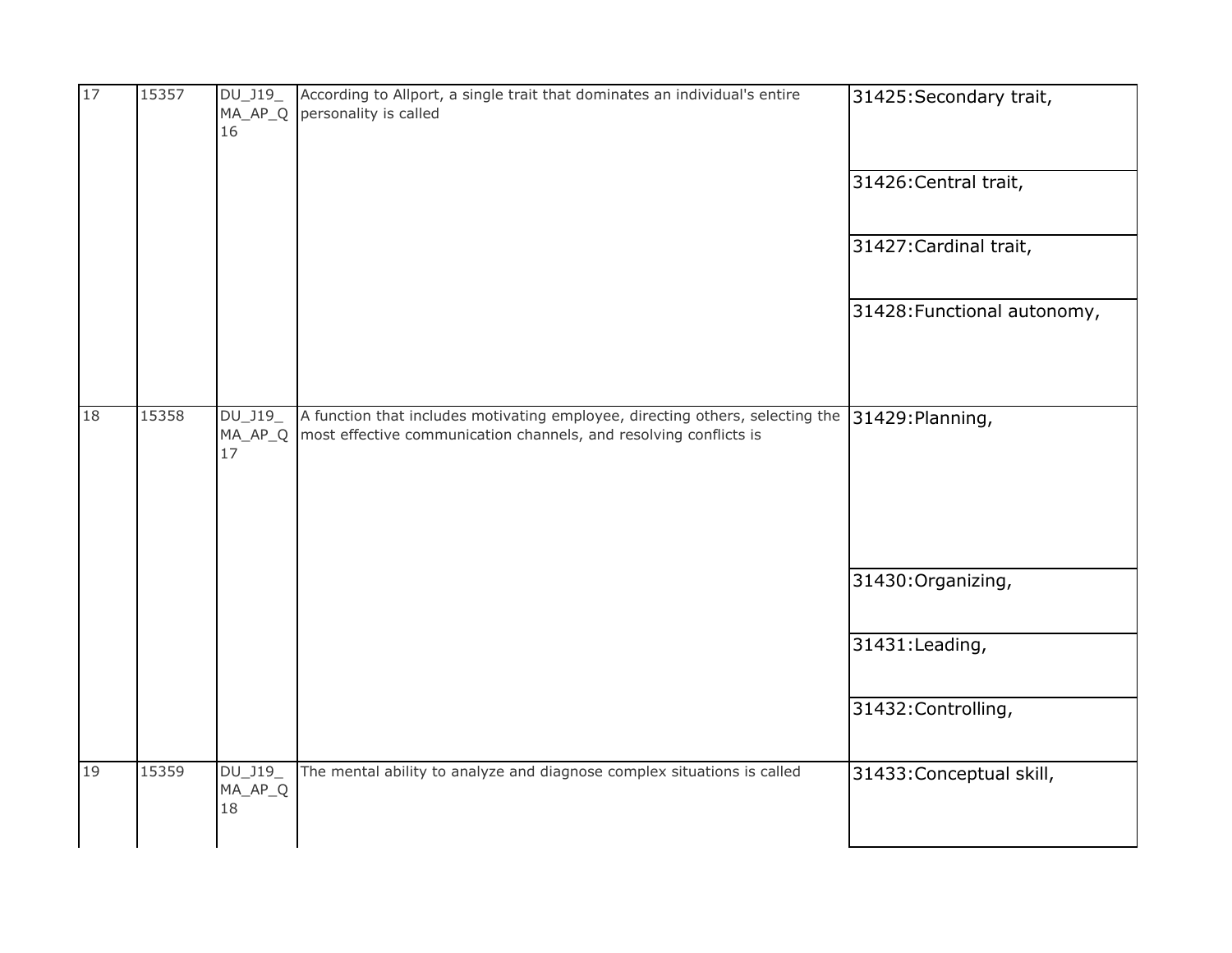|    |       |                 |                                                                                                      | 31434: Technical skill,<br>31435: Human skill,            |
|----|-------|-----------------|------------------------------------------------------------------------------------------------------|-----------------------------------------------------------|
|    |       |                 |                                                                                                      | 31436: Political skill,                                   |
| 20 | 15360 | $DU_$ J19<br>19 | Unlike personality inventories, projective tests such as the Rorschach test<br>MA_AP_Q ask people to | 31437: Interpret ambiguous<br>stimuli,                    |
|    |       |                 |                                                                                                      | 31438: Tell a story about a set<br>of other people,       |
|    |       |                 |                                                                                                      | 31439: Create images that<br>reflect their personalities, |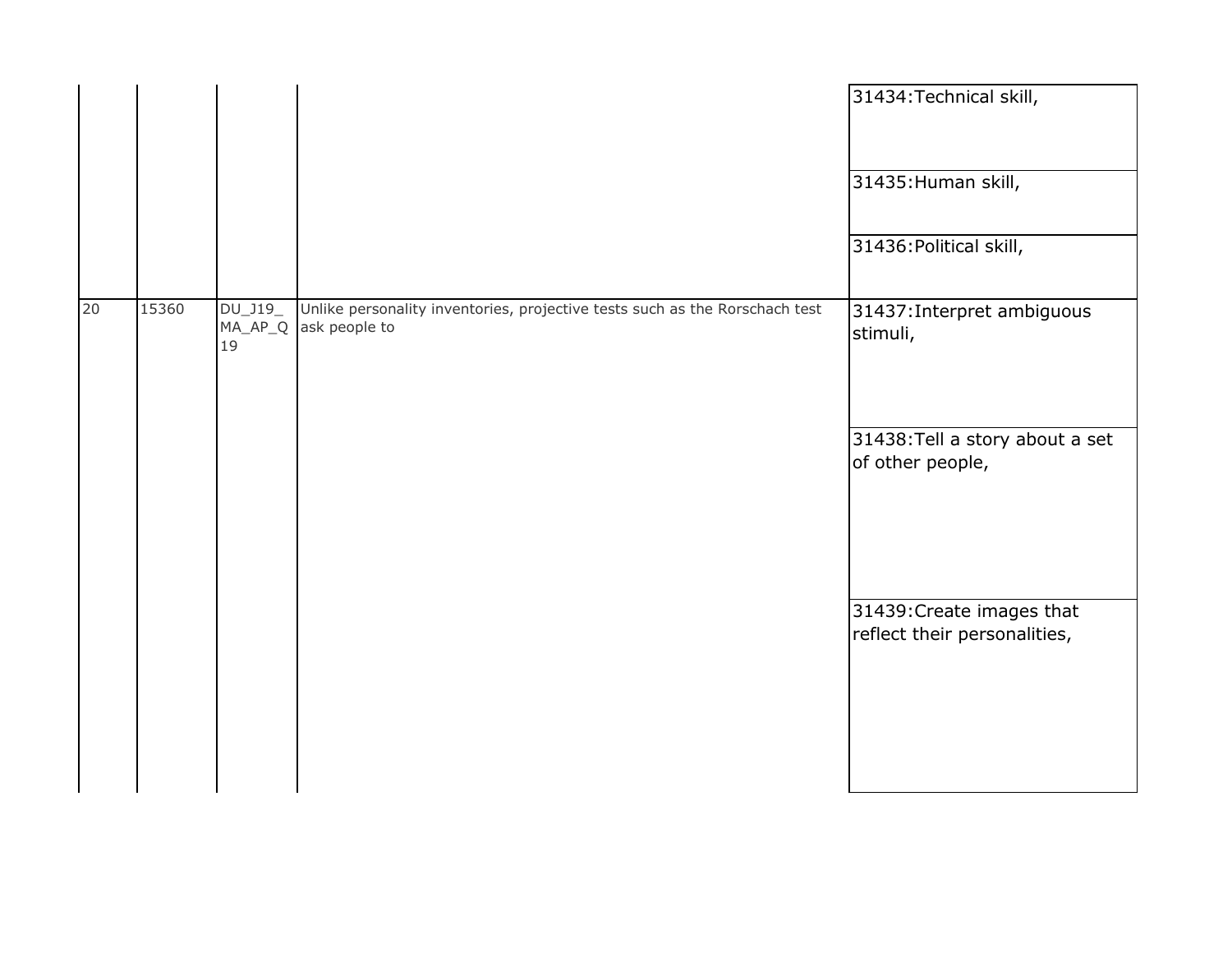|    |       |                                    |                                                                                             | 31440: Name personalities that<br>fit the stimuli,             |
|----|-------|------------------------------------|---------------------------------------------------------------------------------------------|----------------------------------------------------------------|
| 21 | 15361 | $DU_$ J19 $_$<br>$MA\_AP\_Q$<br>20 | The tendency to continue seeking a goal in the face of obstacles or<br>resistance is called | 31441: Reward dependence,<br>31442: Harm avoidance,            |
|    |       |                                    |                                                                                             | 31443: Novelty seeking,<br>31444: Persistence,                 |
| 22 | 15362 | DU_J19_<br>$MA\_AP\_Q$<br>21       | According to Eysenck, personality differences arise mostly from                             | 31445: Biological differences,<br>31446: Cultural differences, |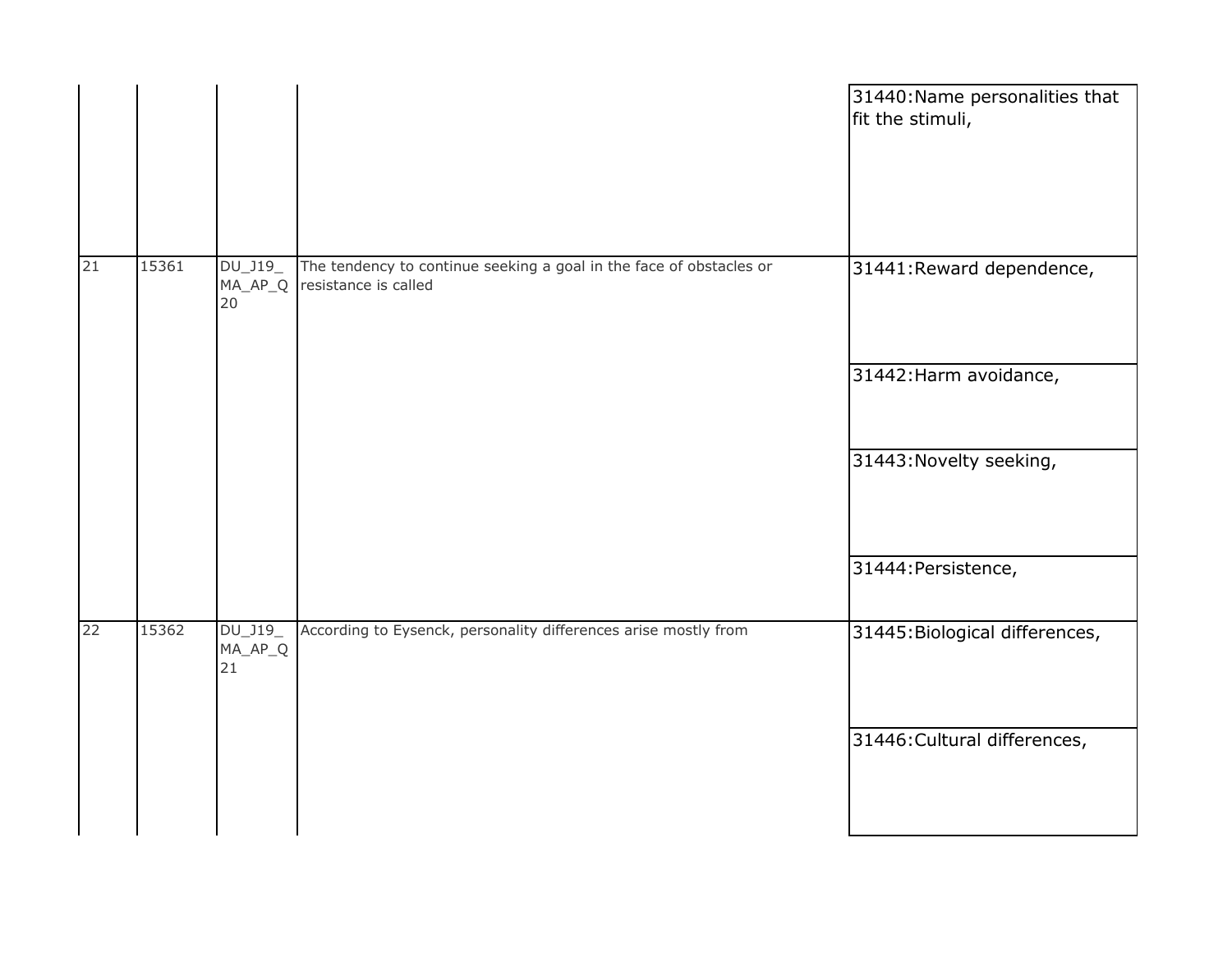|    |       |                                   |                                                                                                                                  | 31447: Environmental<br>differences, |
|----|-------|-----------------------------------|----------------------------------------------------------------------------------------------------------------------------------|--------------------------------------|
|    |       |                                   |                                                                                                                                  | 31448: Geographical differences,     |
| 23 | 15363 | $DU_$ J19 $_-$<br>$MA_AP_Q$<br>22 | According to Jung, inherited images in the collective unconscious that shape<br>our perceptions of the external world are called | 31449: Animus,                       |
|    |       |                                   |                                                                                                                                  | 31450: Archetypes,                   |
|    |       |                                   |                                                                                                                                  | 31451:Self concept,                  |
|    |       |                                   |                                                                                                                                  | 31452: Anima,                        |
| 24 | 15364 | DU_J19_<br>MA_AP_Q<br>23          | The sense that registers the movement and position of the limbs is called                                                        | 31453: Auditory,                     |
|    |       |                                   |                                                                                                                                  | 31454: Visual,                       |
|    |       |                                   |                                                                                                                                  | 31455: Somasthetic,                  |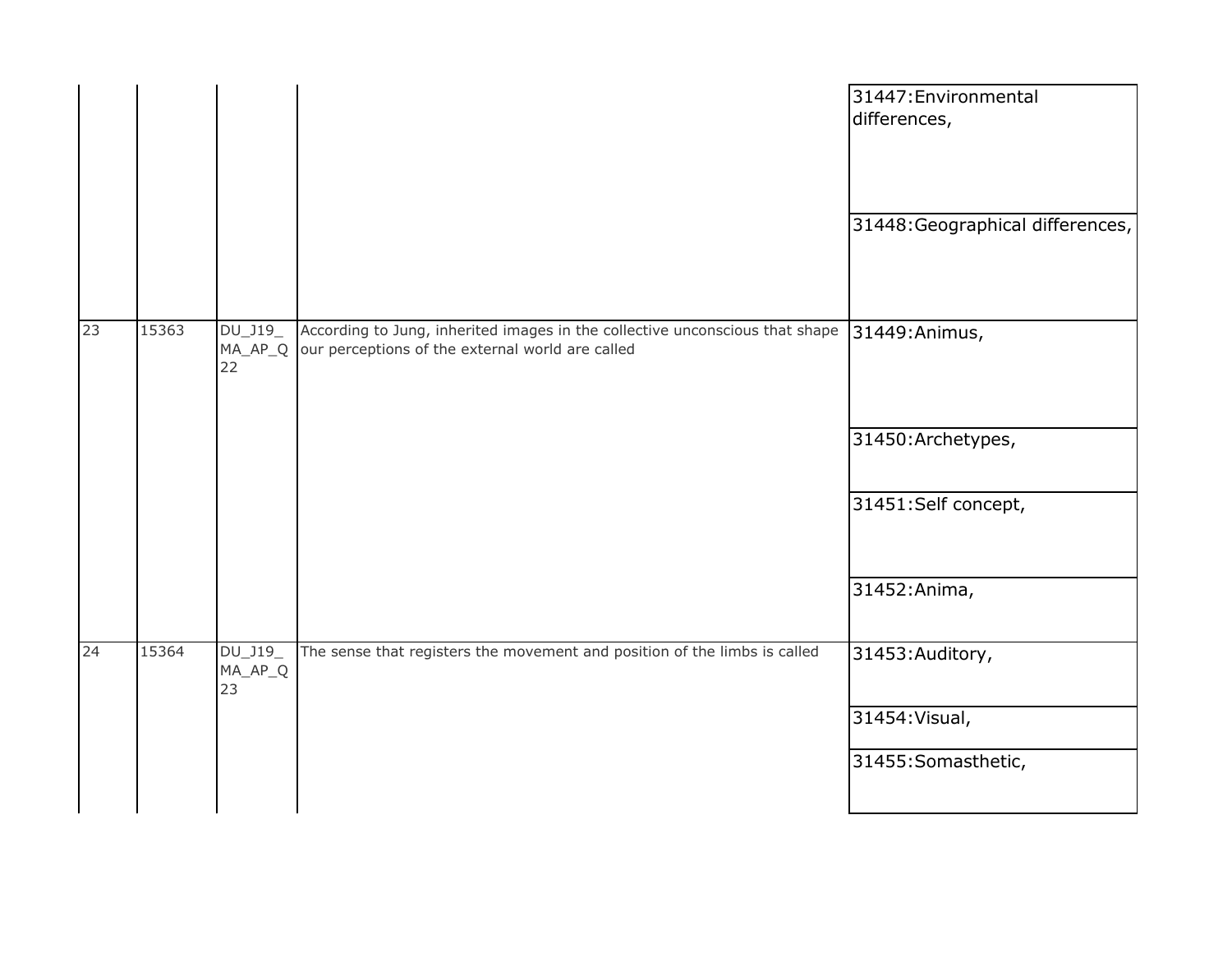|    |       |                          |                                                                                                                                      | 31456: Kinesthetic,      |
|----|-------|--------------------------|--------------------------------------------------------------------------------------------------------------------------------------|--------------------------|
| 25 | 15365 | DU_J19_<br>MA_AP_Q<br>24 | The measure of central tendency most affected by the presence of extreme<br>values is the                                            | 31457: Mean,             |
|    |       |                          |                                                                                                                                      | 31458: Median,           |
|    |       |                          |                                                                                                                                      | 31459: Mode,             |
|    |       |                          |                                                                                                                                      | 31460: Frequency,        |
| 26 | 15366 | DU_J19_<br>MA_AP_Q<br>25 | If a cold spot is stimulated, you will feel a sensation of cold, even if the<br>stimulus is something hot. This phenomenon is called | 31461:Get control,       |
|    |       |                          |                                                                                                                                      | 31462: Double pain,      |
|    |       |                          |                                                                                                                                      | 31463: Paradoxical cold, |
|    |       |                          |                                                                                                                                      | 31464: None of these,    |
| 27 | 15367 | DU_J19_<br>MA_AP_Q<br>26 | The sleep stage lasting approximately 5 minutes that marks the transition<br>from relaxed to wakefulness is called                   | 31465:REM sleep,         |
|    |       |                          |                                                                                                                                      | 31466: Hypnogogic sleep, |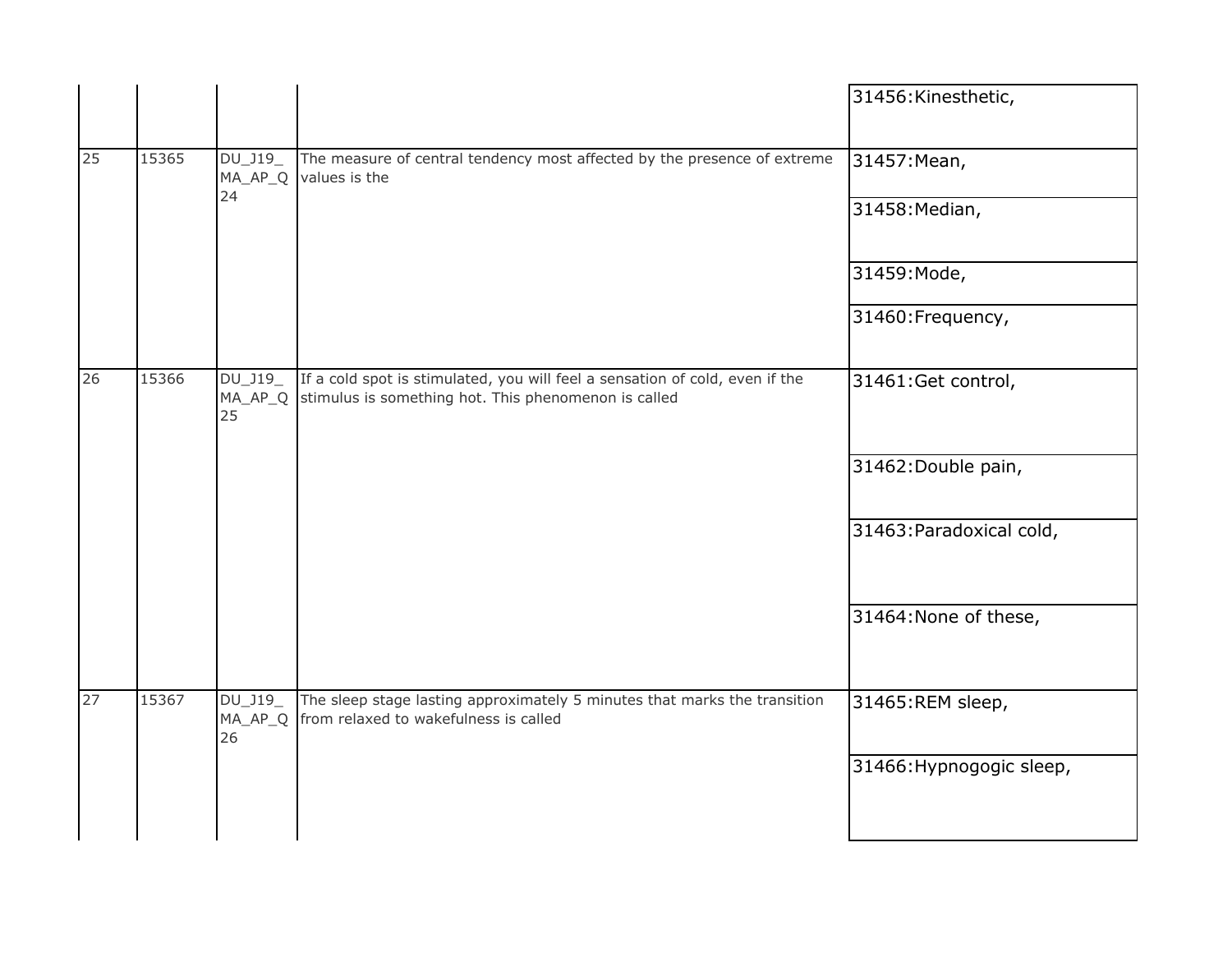|    |       |                                 |                                                                                                                                  | 31467: Sleep spindles,<br>31468: None of these, |
|----|-------|---------------------------------|----------------------------------------------------------------------------------------------------------------------------------|-------------------------------------------------|
| 28 | 15368 | $DU_$ J19_<br>$MA\_AP\_Q$<br>27 | What is the crisis that dominates an individual during 'Young Adulthood' as<br>per Erikson's stages of psychosocial development? | 31469: Ego integrity vs. despair,               |
|    |       |                                 |                                                                                                                                  | 31470: Generativity vs.<br>stagnation,          |
|    |       |                                 |                                                                                                                                  | 31471: Intimacy vs. isolation,                  |
|    |       |                                 |                                                                                                                                  | 31472: Identity vs. role<br>confusion,          |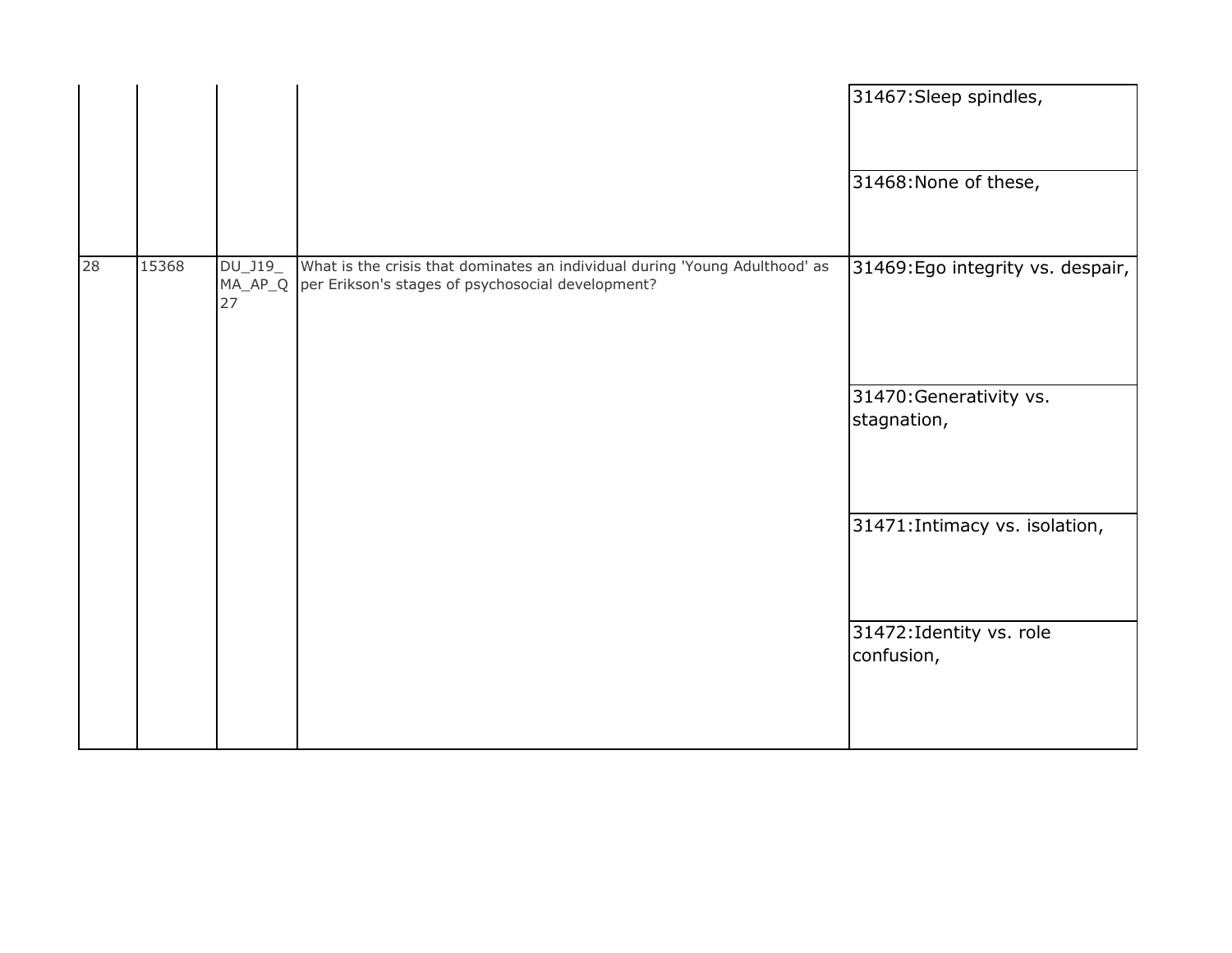| 29 | 15369 | $DU_$ J19_<br>28                 | forms the blood-brain barrier-a barrier that prevents certain<br>MA_AP_Q substances in the bloodstream from reaching the brain. | 31473: Synapse,                         |
|----|-------|----------------------------------|---------------------------------------------------------------------------------------------------------------------------------|-----------------------------------------|
|    |       |                                  |                                                                                                                                 | 31474: Glial cell,<br>31475: Cell body, |
|    |       |                                  |                                                                                                                                 | 31476: Neuron,                          |
| 30 | 15370 | $DU_$ J19 $_$<br>$MA_AP_Q$<br>29 | O-factor of Cattell's 16 personality factor is associated with                                                                  | 31477: Self Assured - Self<br>Blaming,  |
|    |       |                                  |                                                                                                                                 | 31478: Utilitarian - Refined,           |
|    |       |                                  |                                                                                                                                 | 31479: Relaxed - Tensed,                |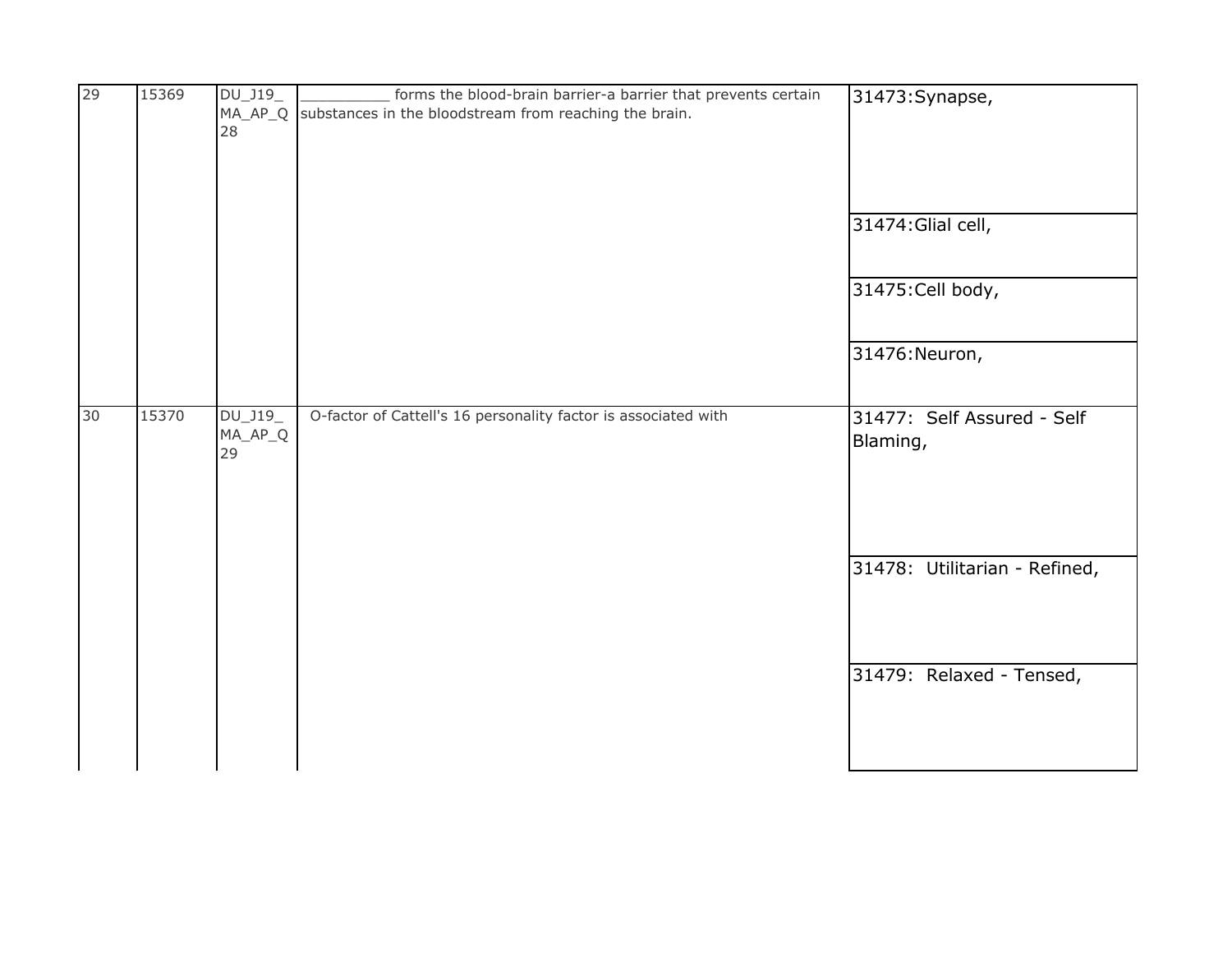|    |       |                                     |                                                                                                                                | 31480: Traditional - Flexibility, |
|----|-------|-------------------------------------|--------------------------------------------------------------------------------------------------------------------------------|-----------------------------------|
| 31 | 15371 | $DU_$ J19 $_$<br>MA_AP_Q<br>30      | type of personality do better at signal-detection task.                                                                        | 31481: Introvert,                 |
|    |       |                                     |                                                                                                                                | 31482: Extrovert,                 |
|    |       |                                     |                                                                                                                                | 31483: Neurotic,                  |
|    |       |                                     |                                                                                                                                | 31484: Psychotic,                 |
| 32 | 15372 | $DU_$ J19_<br>MA_AP_Q Kelvin.<br>31 | measures the length, weight, and temperature in degrees,                                                                       | 31485: Nominal scale,             |
|    |       |                                     |                                                                                                                                | 31486: Ordinal scale,             |
|    |       |                                     |                                                                                                                                | 31487: Interval scale,            |
|    |       |                                     |                                                                                                                                | 31488: Ratio scale,               |
| 33 | 15373 | DU_J19_<br>32                       | According to NEO PI-R test of personality, the facet of aesthetics comes<br>MA_AP_Q under _____________ domain of personality. | 31489: Agreeableness,             |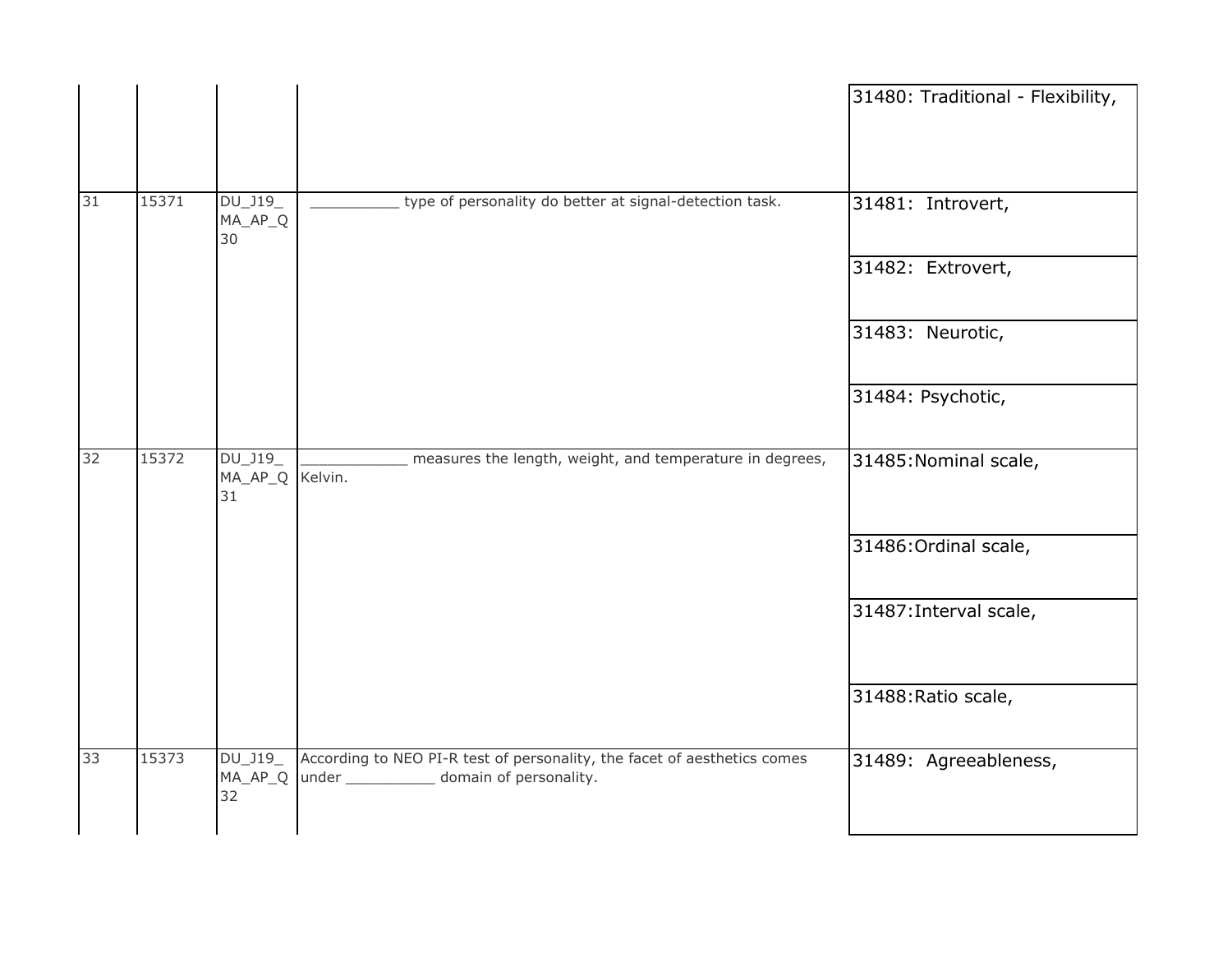|    |       |                            |                                                                                                                                           |             | 31490: Extroversion,      |
|----|-------|----------------------------|-------------------------------------------------------------------------------------------------------------------------------------------|-------------|---------------------------|
|    |       |                            |                                                                                                                                           | experience, | 31491: Openness to        |
|    |       |                            |                                                                                                                                           |             | 31492: Conscientiousness, |
| 34 | 15374 | DU_J19_<br>$MA_AP_Q$<br>33 | According to the trait theory of personality, a set of major characteristics<br>that make up the core of a person's personality is called |             | 31493: Primary trait,     |
|    |       |                            |                                                                                                                                           |             | 31494: Secondary trait,   |
|    |       |                            |                                                                                                                                           |             | 31495: Cardinal trait,    |
|    |       |                            |                                                                                                                                           |             | 31496: Tertiary trait,    |
| 35 | 15375 | DU_J19_<br>MA_AP_Q<br>34   | approach to personality, states that people have basic<br>goodness and a tendency to go to higher levels of functioning.                  |             | 31497: Biological,        |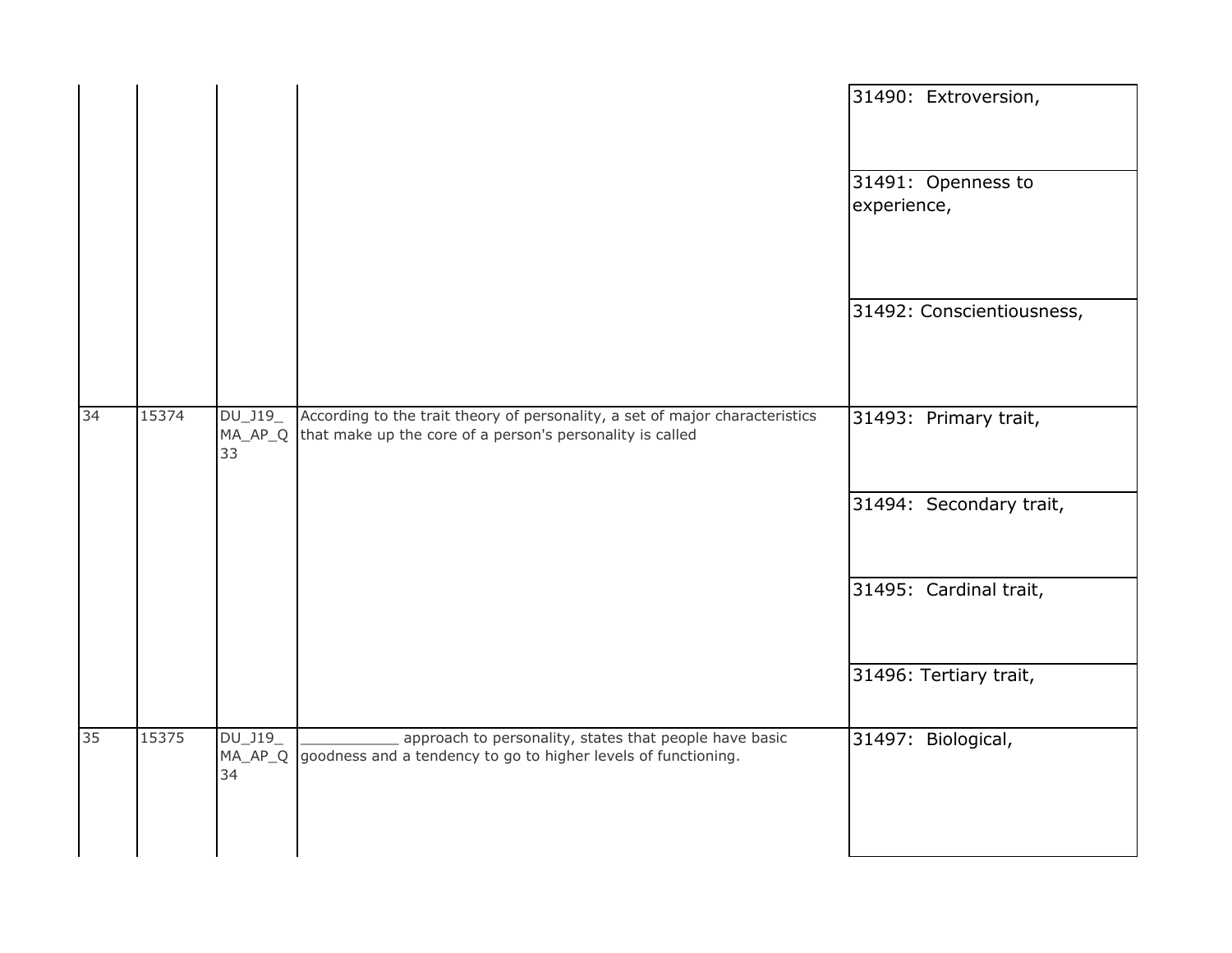|    |       |               |                                                                                                                                                                 | 31498: Cognitive,         |
|----|-------|---------------|-----------------------------------------------------------------------------------------------------------------------------------------------------------------|---------------------------|
|    |       |               |                                                                                                                                                                 | 31499: Humanistic,        |
|    |       |               |                                                                                                                                                                 | 31500: Behavioral,        |
| 36 | 15376 | 35            | DU_J19_ A procedure whereby the experimenter does not know whether subjects are<br>$MA_AP_Q$ receiving an actual treatment or not is known as the<br>procedure. | 31501:Operationalization, |
|    |       |               |                                                                                                                                                                 | 31502: Double-blind,      |
|    |       |               |                                                                                                                                                                 | 31503: Placebo,           |
|    |       |               |                                                                                                                                                                 | 31504: Randomization,     |
| 37 | 15377 | DU_J19_<br>36 | During _______________ stage, a person's ability to adapt to the stressor<br>MA_AP_Q declines to the point where negative consequences of stress appear.        | 31505: Alarm,             |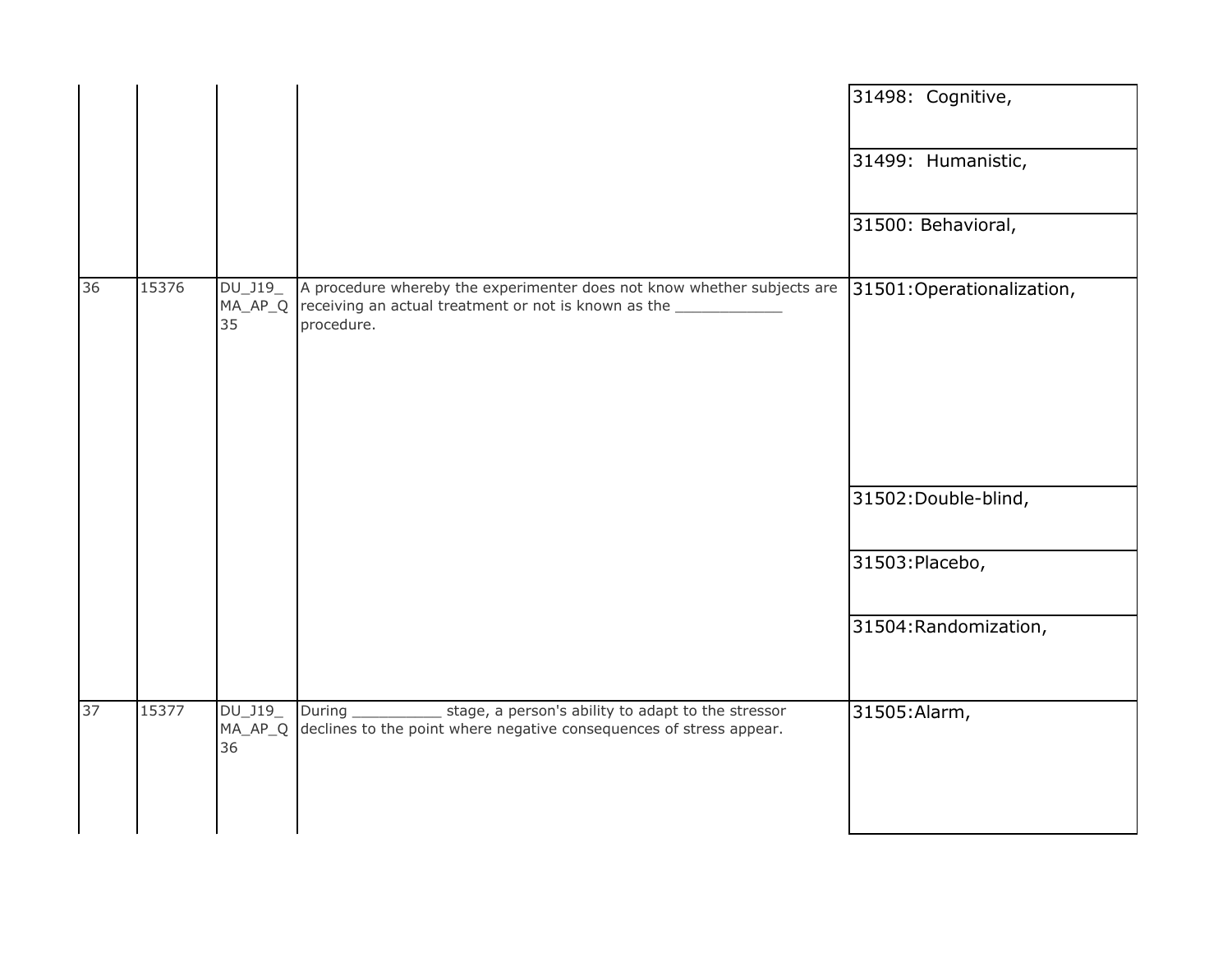|    |       |                              |                                                                                                          | 31506: Resistance,                                                          |
|----|-------|------------------------------|----------------------------------------------------------------------------------------------------------|-----------------------------------------------------------------------------|
|    |       |                              |                                                                                                          | 31507: Uplift,                                                              |
|    |       |                              |                                                                                                          | 31508: Exhaustion,                                                          |
| 38 | 15378 | DU_J19_<br>MA_AP_Q<br>37     | Salivary gland is a part of __________________ system of the body.                                       | 31509: Cardiovascular,                                                      |
|    |       |                              |                                                                                                          | 31510: Respiratory,                                                         |
|    |       |                              |                                                                                                          | 31511: Gastrointestinal,                                                    |
|    |       |                              |                                                                                                          | 31512: Olfactory,                                                           |
| 39 | 15379 | DU_J19_<br>$MA\_AP\_Q$<br>38 | Neurodevelopmental model of schizophrenia suggests that brains of<br>individual who develop the disorder | 31513: Experience subdued<br>synaptic pruning during the<br>prenatal phase, |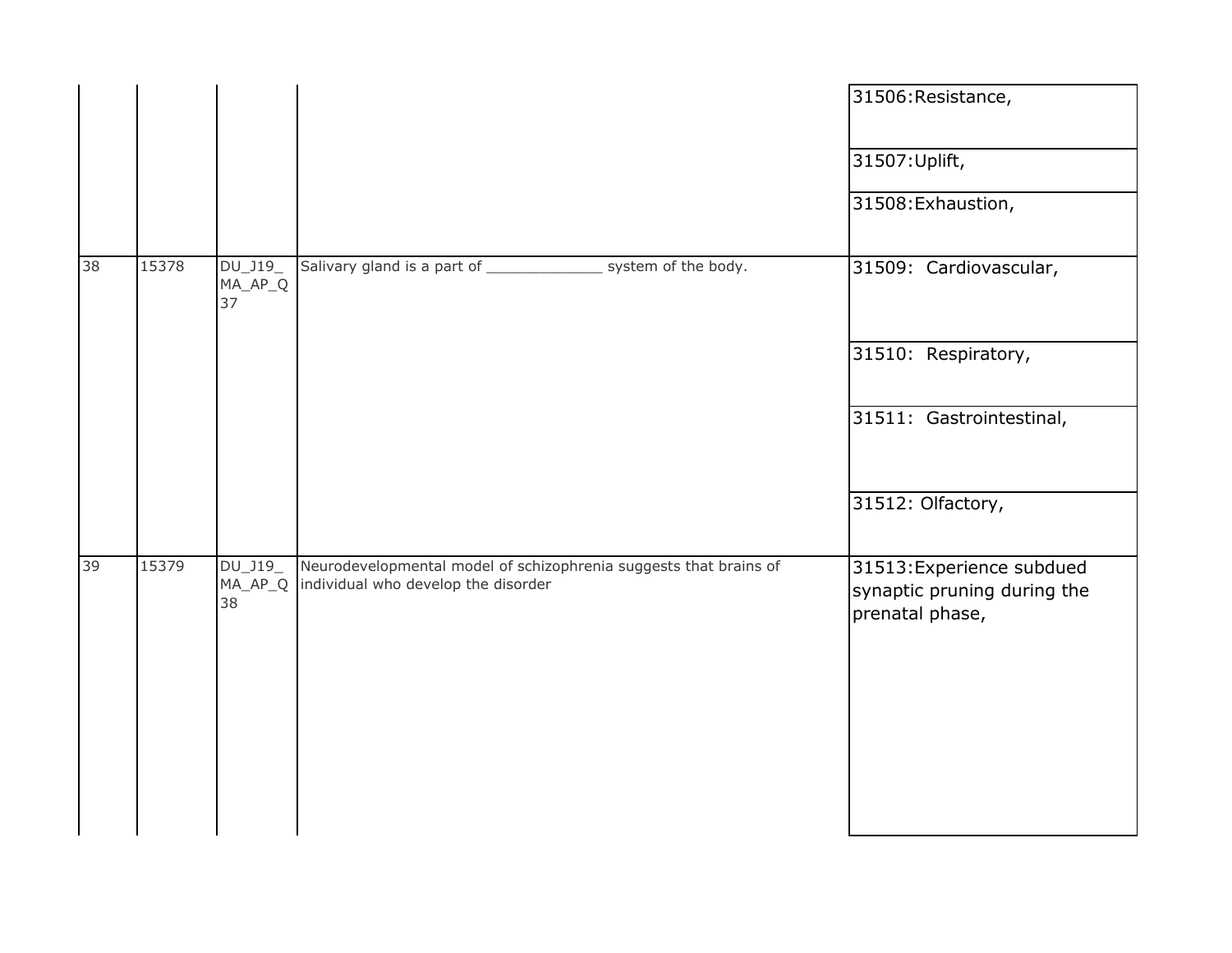|    |       |               |                                                                                                   | 31514: Have fewer dendrite<br>branches,      |
|----|-------|---------------|---------------------------------------------------------------------------------------------------|----------------------------------------------|
|    |       |               |                                                                                                   | 31515: Have more unipolar<br>neurons,        |
|    |       |               |                                                                                                   | 31516: Experience poor neural<br>connection, |
| 40 | 15380 | DU_J19_<br>39 | The categorization of objects, events or people that share common<br>MA_AP_Q properties is called | 31517: Mental image,                         |
|    |       |               |                                                                                                   | 31518: Concepts,                             |
|    |       |               |                                                                                                   | 31519: Creativity,                           |
|    |       |               |                                                                                                   | 31520:Judgment,                              |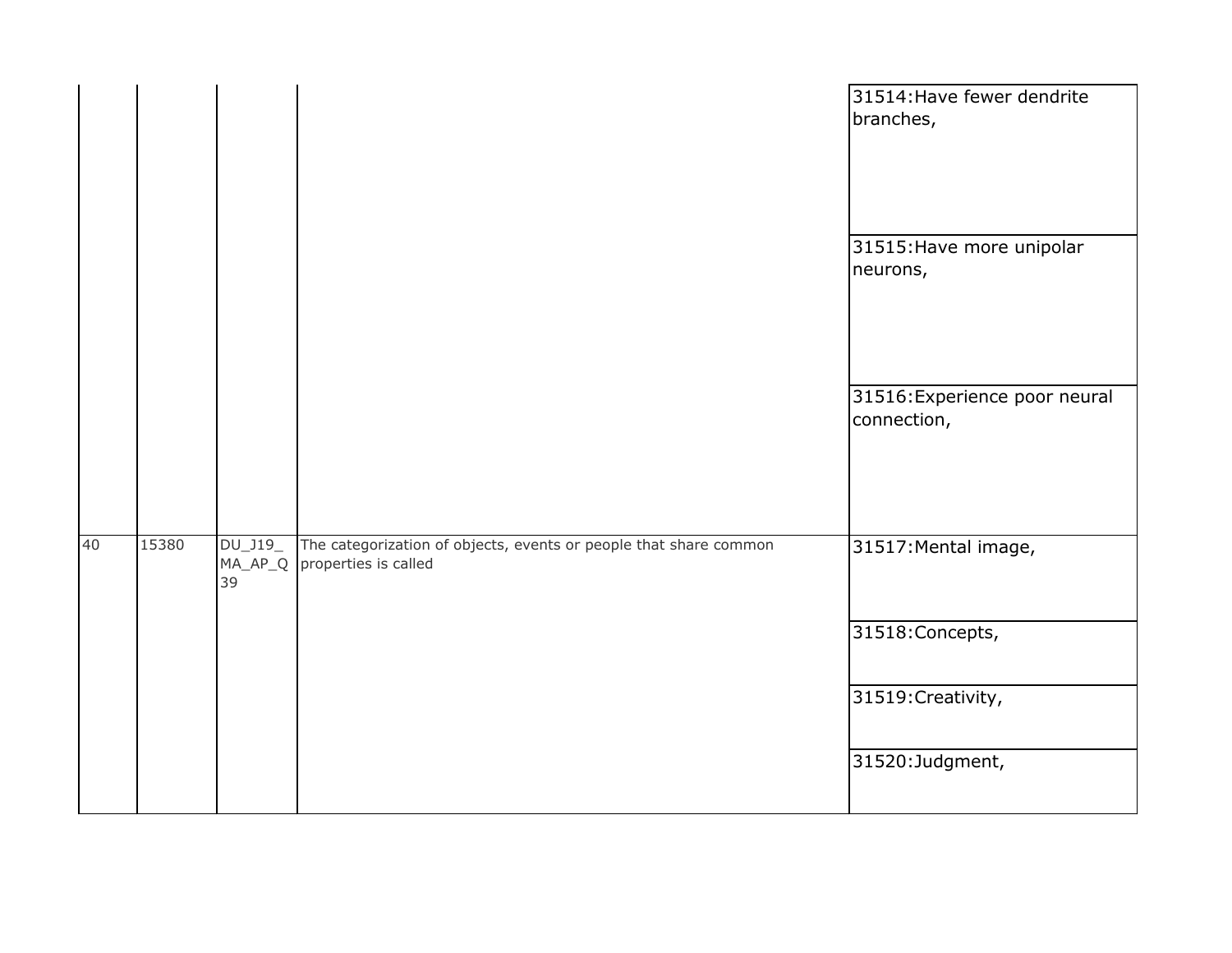| 41 | 15381 | DU_J19_<br>MA_AP_Q<br>40  | heuristic is used when one judges how likely an event is to<br>occur by how easily it is retrieved from memory.                                | 31521: Availability,       |
|----|-------|---------------------------|------------------------------------------------------------------------------------------------------------------------------------------------|----------------------------|
|    |       |                           |                                                                                                                                                | 31522: Representativeness, |
|    |       |                           |                                                                                                                                                | 31523: Anchoring,          |
|    |       |                           |                                                                                                                                                | 31524: Evaluation,         |
| 42 | 15382 | DU_J19_<br>MA_AP_Q<br>41  | The smallest unit of sound used to form words is called                                                                                        | 31525: Syllable,           |
|    |       |                           |                                                                                                                                                | 31526: Semantics,          |
|    |       |                           |                                                                                                                                                | 31527: Phonemes,           |
|    |       |                           |                                                                                                                                                | 31528: Morphemes,          |
| 43 | 15383 | DU_J19<br>$MA_AP_Q$<br>42 | A conflict in which the most beneficial action for an individual will, if chosen<br>by most people, have harmful effects on everyone is called | 31529: Social dilemma,     |
|    |       |                           |                                                                                                                                                | 31530: Competition,        |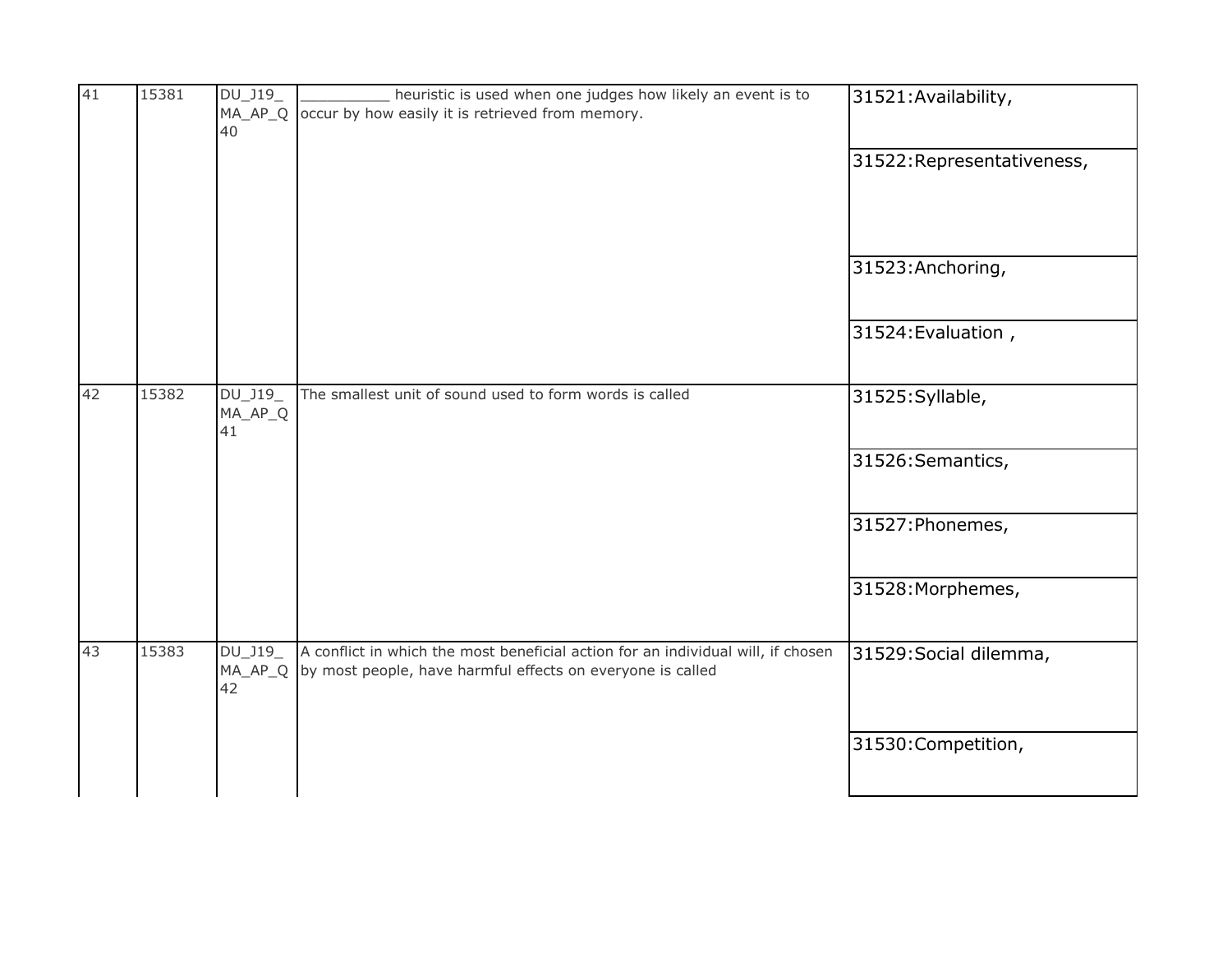|    |       |                            |                                                                                                     | 31531: Cooperation,                       |
|----|-------|----------------------------|-----------------------------------------------------------------------------------------------------|-------------------------------------------|
|    |       |                            |                                                                                                     | 31532: Negotiation,                       |
| 44 | 15384 | DU_J19_<br>$MA_AP_Q$<br>43 | Which of the following is NOT among the stages of memory processing?                                | 31533: Storage,                           |
|    |       |                            |                                                                                                     | 31534: Retrieval,                         |
|    |       |                            |                                                                                                     | 31535: Schema,                            |
|    |       |                            |                                                                                                     | 31536: Encoding,                          |
| 45 | 15385 | DU_J19_<br>MA_AP_Q<br>44   | According to Realistic conflict theory, prejudice and discrimination are likely<br>to increase when | 31537:A country has history of<br>Racism, |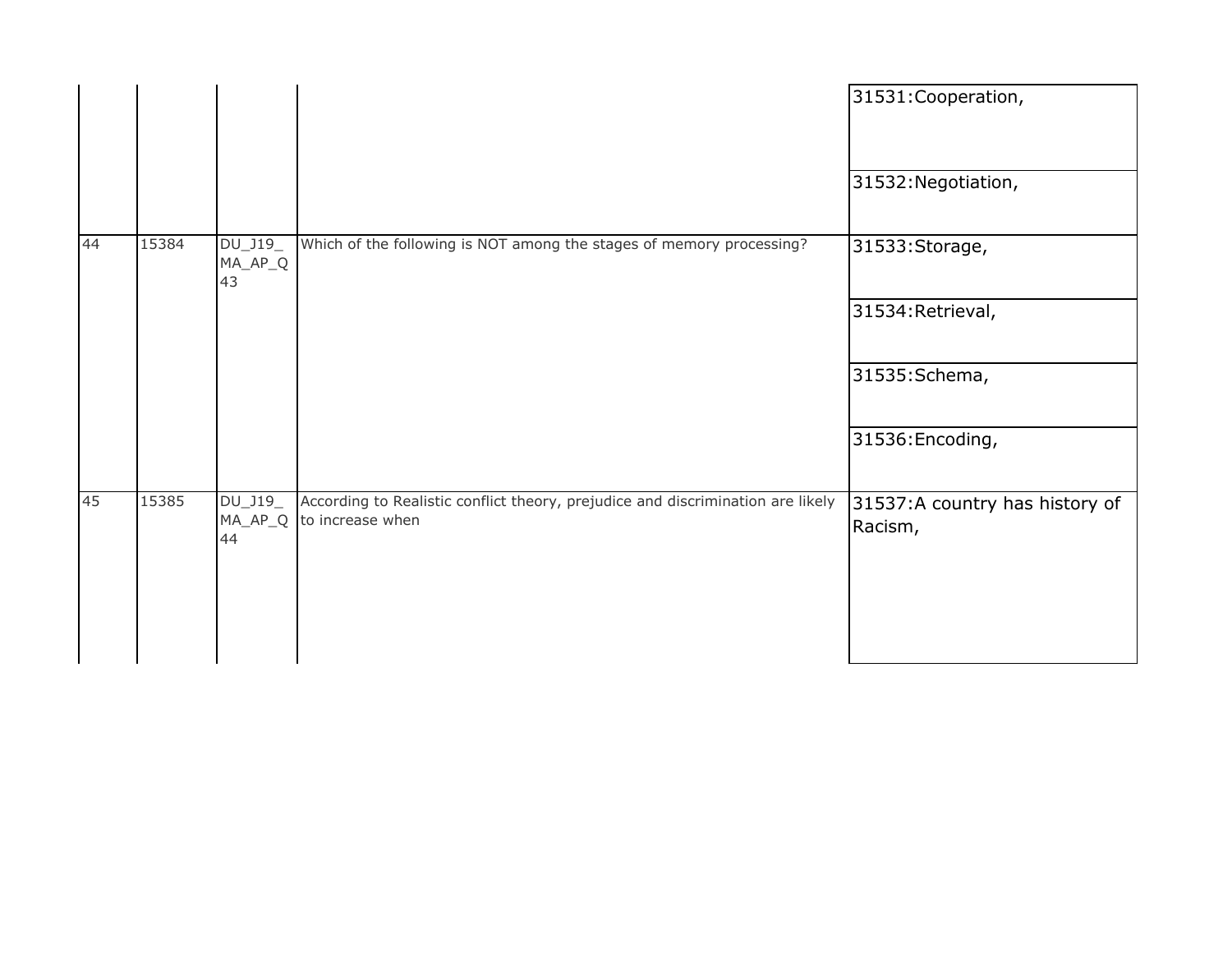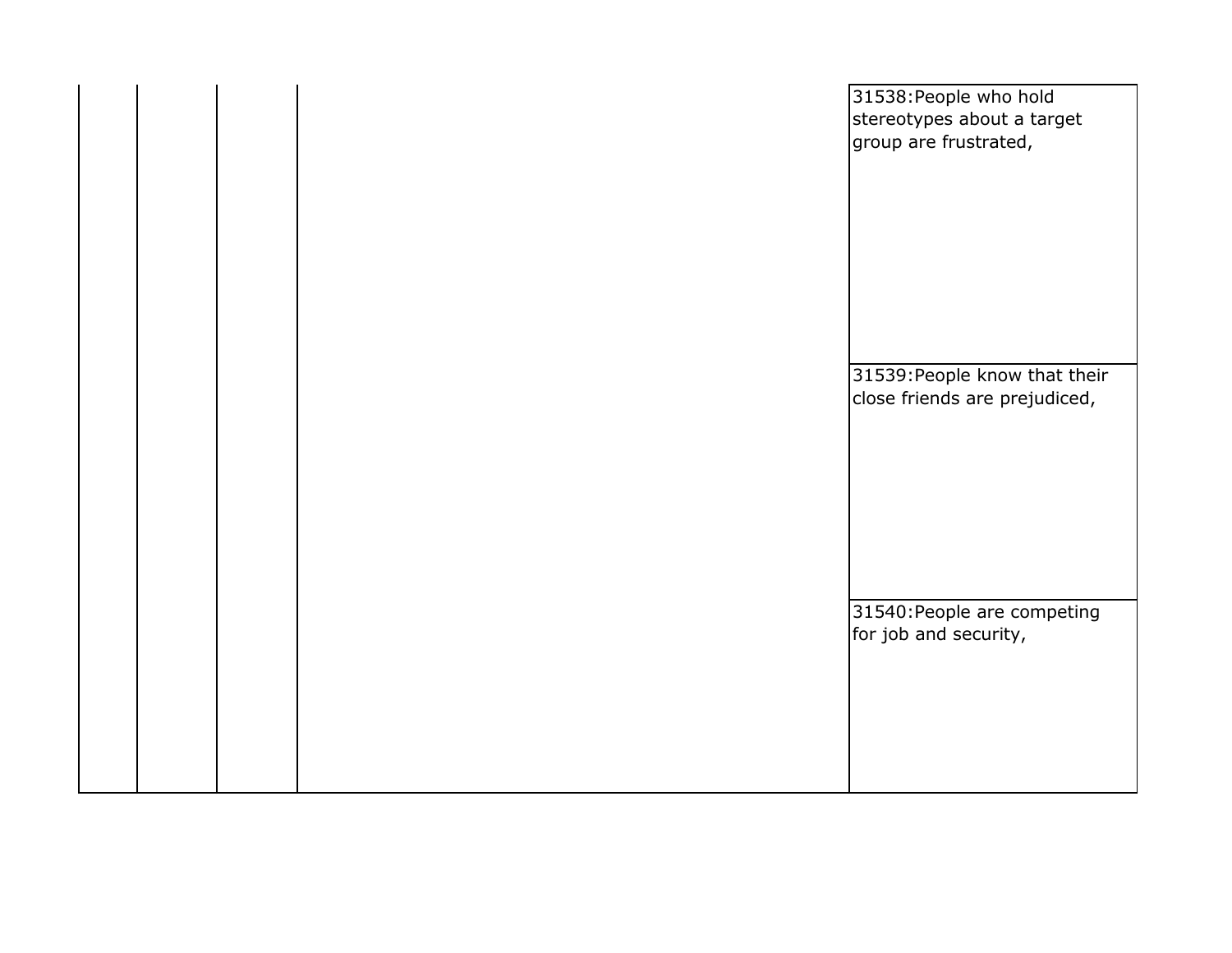| 46 | 15386 | $DU_$ J19_   | Kohlberg's theory of moral development was criticized by Gilligan primarily | 31541: The data did not support  |
|----|-------|--------------|-----------------------------------------------------------------------------|----------------------------------|
|    |       | $MA_A$ $P_Q$ | because                                                                     | his conclusions,                 |
|    |       | 45           |                                                                             |                                  |
|    |       |              |                                                                             |                                  |
|    |       |              |                                                                             |                                  |
|    |       |              |                                                                             |                                  |
|    |       |              |                                                                             |                                  |
|    |       |              |                                                                             |                                  |
|    |       |              |                                                                             |                                  |
|    |       |              |                                                                             | 31542: It was based on the       |
|    |       |              |                                                                             | study of boys only,              |
|    |       |              |                                                                             |                                  |
|    |       |              |                                                                             |                                  |
|    |       |              |                                                                             |                                  |
|    |       |              |                                                                             |                                  |
|    |       |              |                                                                             |                                  |
|    |       |              |                                                                             |                                  |
|    |       |              |                                                                             |                                  |
|    |       |              |                                                                             | 31543: It was done very long     |
|    |       |              |                                                                             | ago,                             |
|    |       |              |                                                                             |                                  |
|    |       |              |                                                                             |                                  |
|    |       |              |                                                                             |                                  |
|    |       |              |                                                                             |                                  |
|    |       |              |                                                                             | 31544: His subjects consisted of |
|    |       |              |                                                                             | urban children only,             |
|    |       |              |                                                                             |                                  |
|    |       |              |                                                                             |                                  |
|    |       |              |                                                                             |                                  |
|    |       |              |                                                                             |                                  |
|    |       |              |                                                                             |                                  |
|    |       |              |                                                                             |                                  |
|    |       |              |                                                                             |                                  |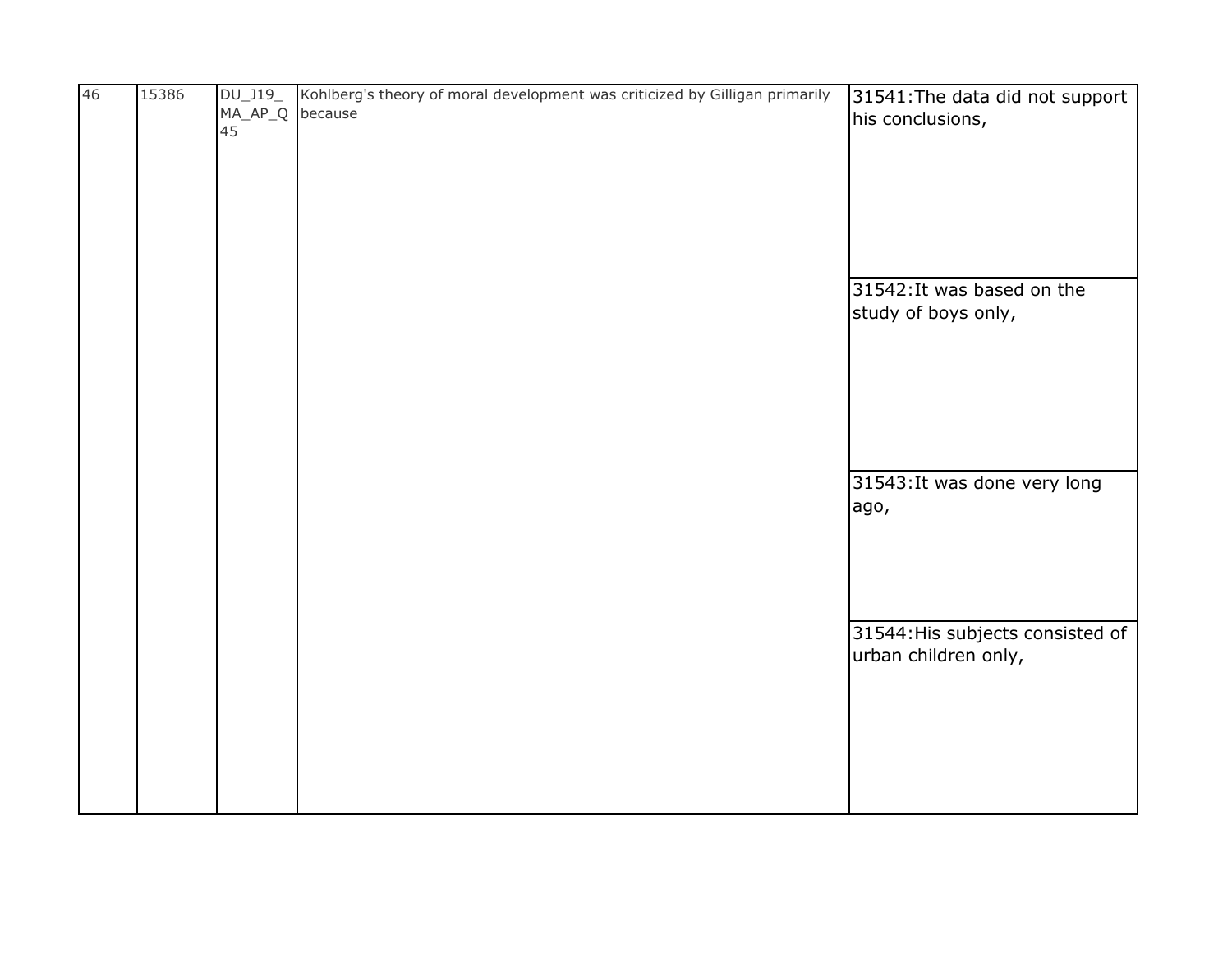| 47 | 15387 | DU_J19_<br>$MA\_AP\_Q$<br>46 | REBT, a form of cognitive behaviour therapy was developed by                                 | 31545: Carl Rogers,                   |
|----|-------|------------------------------|----------------------------------------------------------------------------------------------|---------------------------------------|
|    |       |                              |                                                                                              | 31546:Joseph Wolpe,                   |
|    |       |                              |                                                                                              | 31547: Albert Ellis,                  |
|    |       |                              |                                                                                              | 31548: Aaron Beck,                    |
| 48 | 15388 | DU_J19_<br>$MA\_AP\_Q$<br>47 | Which of the following clinical procedures are based, in part, on classical<br>conditioning? | 31549: Transference,                  |
|    |       |                              |                                                                                              | 31550: Systematic<br>desensitization, |
|    |       |                              |                                                                                              | 31551: Token economy,                 |
|    |       |                              |                                                                                              | 31552: Empty chair technique,         |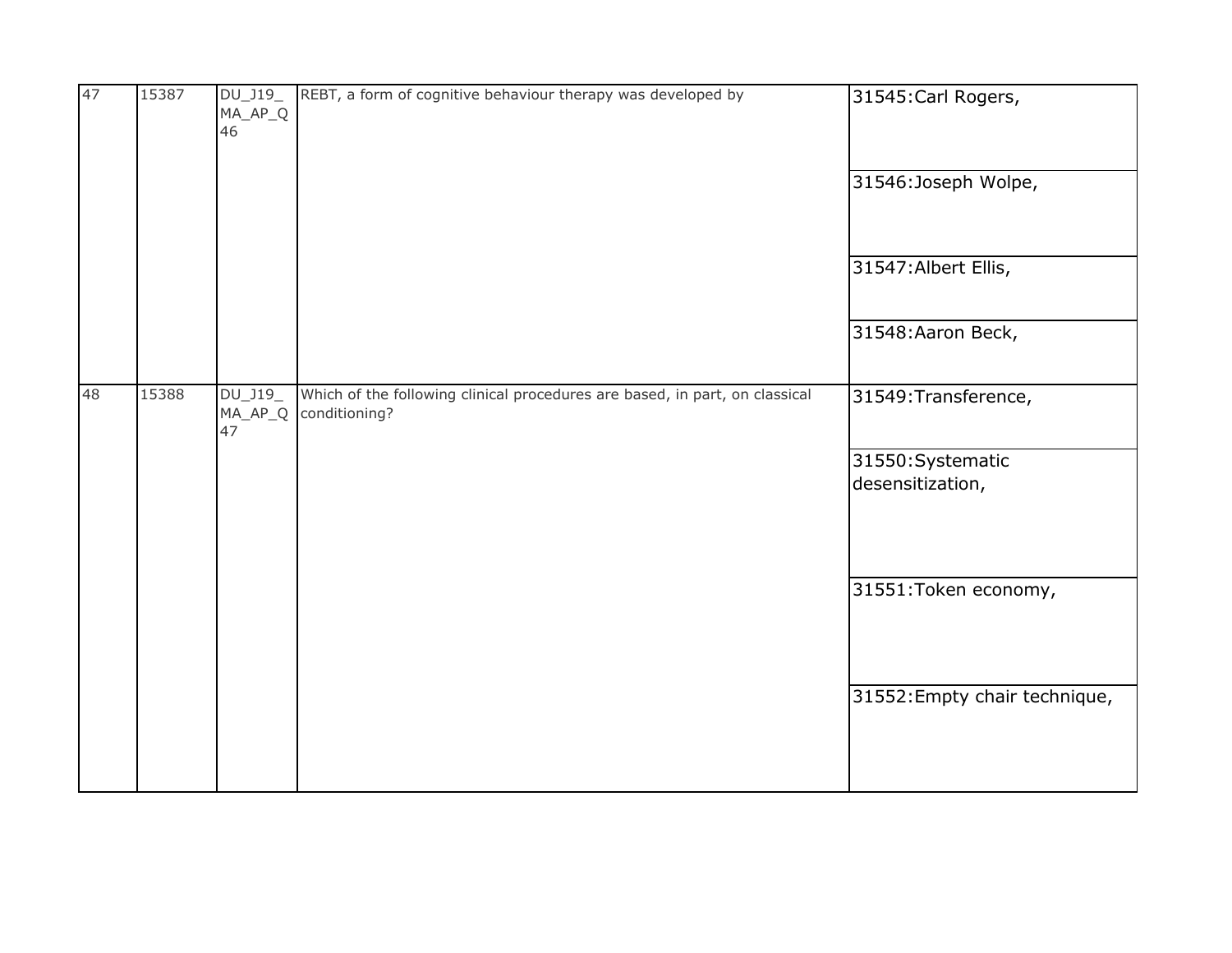| 49 | 15389 | DU_J19_   | The James-Lange or body reaction theory of emotion says | 31553: You feel an emotion      |
|----|-------|-----------|---------------------------------------------------------|---------------------------------|
|    |       | $MA_AP_Q$ |                                                         | then a bodily reaction follows, |
|    |       | 48        |                                                         |                                 |
|    |       |           |                                                         |                                 |
|    |       |           |                                                         |                                 |
|    |       |           |                                                         |                                 |
|    |       |           |                                                         |                                 |
|    |       |           |                                                         |                                 |
|    |       |           |                                                         |                                 |
|    |       |           |                                                         |                                 |
|    |       |           |                                                         |                                 |
|    |       |           |                                                         |                                 |
|    |       |           |                                                         |                                 |
|    |       |           |                                                         | 31554: You react with your      |
|    |       |           |                                                         | body first, then you feel       |
|    |       |           |                                                         | emotion,                        |
|    |       |           |                                                         |                                 |
|    |       |           |                                                         |                                 |
|    |       |           |                                                         |                                 |
|    |       |           |                                                         |                                 |
|    |       |           |                                                         |                                 |
|    |       |           |                                                         |                                 |
|    |       |           |                                                         |                                 |
|    |       |           |                                                         |                                 |
|    |       |           |                                                         |                                 |
|    |       |           |                                                         |                                 |
|    |       |           |                                                         | 31555: The somatic nervous      |
|    |       |           |                                                         | system is the seat of emotions, |
|    |       |           |                                                         |                                 |
|    |       |           |                                                         |                                 |
|    |       |           |                                                         |                                 |
|    |       |           |                                                         |                                 |
|    |       |           |                                                         |                                 |
|    |       |           |                                                         |                                 |
|    |       |           |                                                         |                                 |
|    |       |           |                                                         |                                 |
|    |       |           |                                                         |                                 |
|    |       |           |                                                         |                                 |
|    |       |           |                                                         |                                 |
|    |       |           |                                                         |                                 |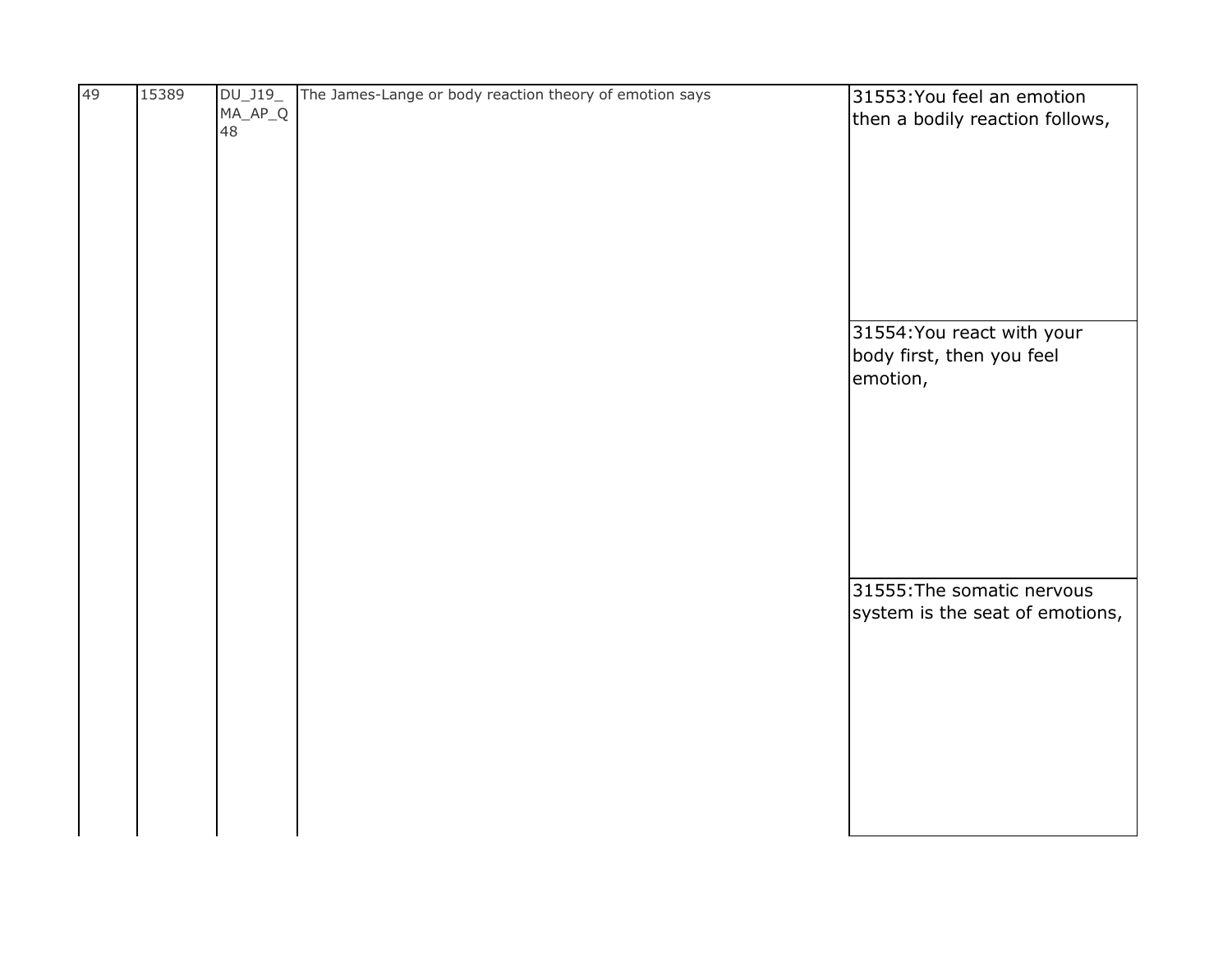|    |       |                              |                                                                                                                                                                        | 31556: Emotions and visceral<br>reactions are simultaneous,          |
|----|-------|------------------------------|------------------------------------------------------------------------------------------------------------------------------------------------------------------------|----------------------------------------------------------------------|
| 50 | 15390 | DU_J19_<br>$MA\_AP\_Q$<br>49 | The area of hypothalamus responsible for satiation behavior is                                                                                                         | 31557: Lateral hypothalamus,<br>31558: Ventromedial<br>hypothalamus, |
|    |       |                              |                                                                                                                                                                        | 31559: Amygdala,<br>31560: Thalamus,                                 |
| 51 | 15391 | DU_J19_<br>$MA_AP_Q$<br>50   | Under the pressure of excessive anxiety, the ego is sometimes forced to<br>take extreme measures to relieve it. In psychoanalytic theory, these<br>measures are called | 31561: Avoidance,                                                    |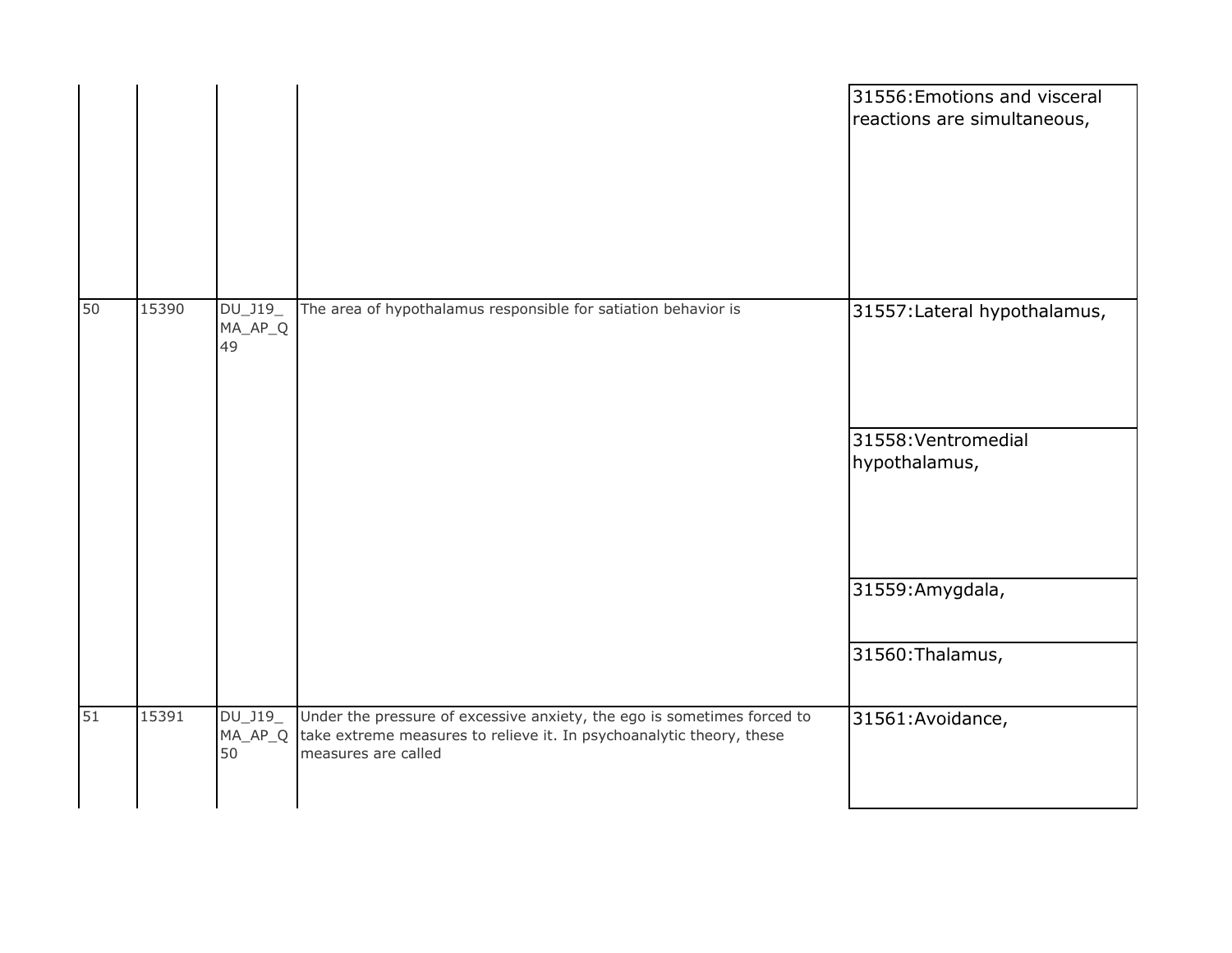|    |       |                     |                                                                                                                                                                                                   | 31562: Oedipus complex,                   |
|----|-------|---------------------|---------------------------------------------------------------------------------------------------------------------------------------------------------------------------------------------------|-------------------------------------------|
|    |       |                     |                                                                                                                                                                                                   | 31563: Defense mechanism,                 |
|    |       |                     |                                                                                                                                                                                                   | 31564: Electra complex,                   |
| 52 | 15392 | $DU_$ J19 $_$<br>51 | A patient admitted in a local hospital suffering from cuts, bruises, and<br>MA_AP_Q contusions has memory for the previous week, but cannot remember what<br>happened last week. This disorder is | 31565: Generalized amnesia,               |
|    |       |                     |                                                                                                                                                                                                   | 31566: Dissociative identity<br>disorder, |
|    |       |                     |                                                                                                                                                                                                   | 31567: Localized amnesia,                 |
|    |       |                     |                                                                                                                                                                                                   | 31568: Dissociative fugue,                |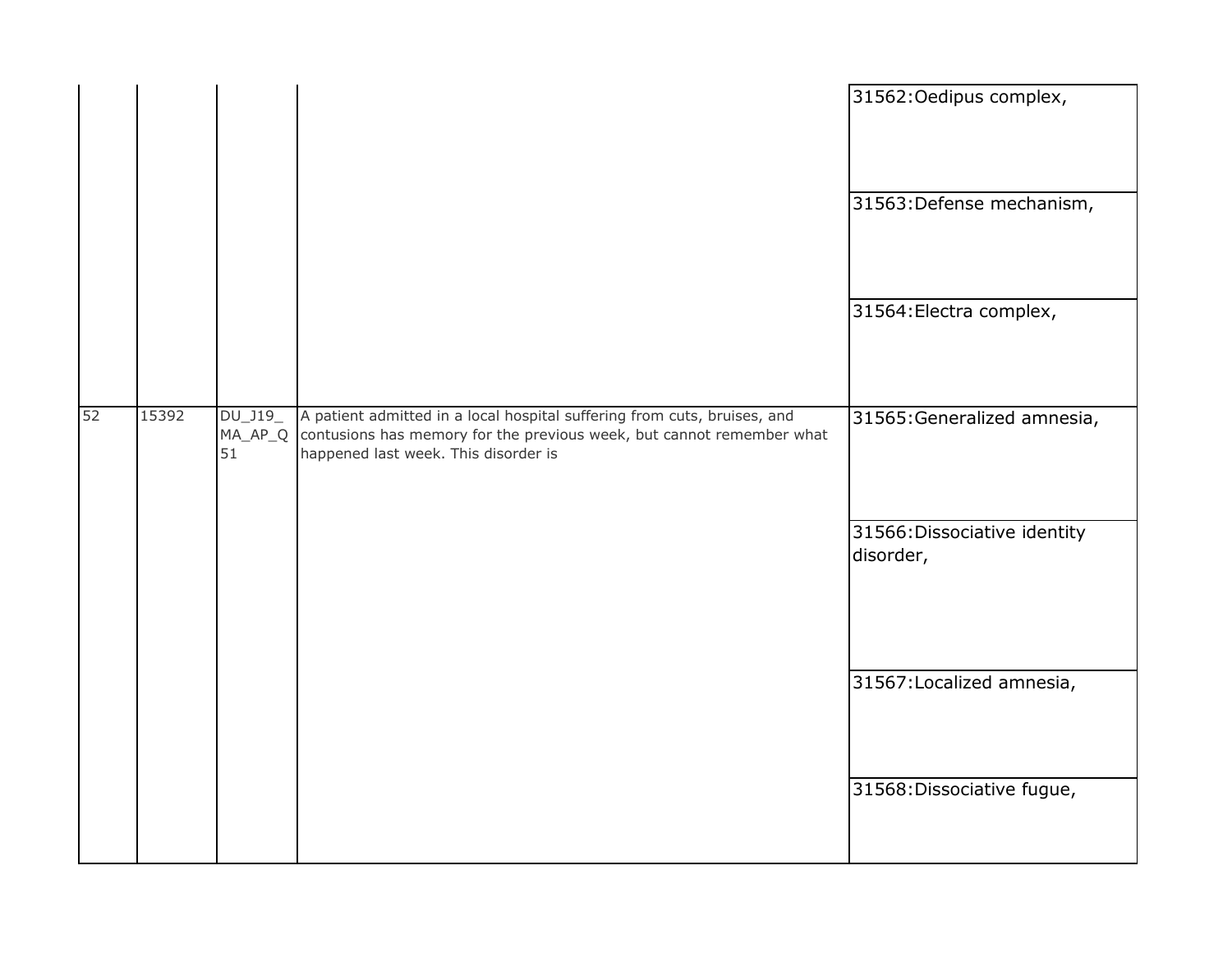| 53 | 15393 | DU_J19_<br>52 | According to classical psychoanalytic theory, a mechanism of defense in<br>MA_AP_Q which various forbidden thoughts and impulses are attributed to another<br>person rather than the self, thus warding off some anxiety, is called | 31569: Projection,         |
|----|-------|---------------|-------------------------------------------------------------------------------------------------------------------------------------------------------------------------------------------------------------------------------------|----------------------------|
|    |       |               |                                                                                                                                                                                                                                     | 31570: Introjection,       |
|    |       |               |                                                                                                                                                                                                                                     | 31571: Reaction formation, |
|    |       |               |                                                                                                                                                                                                                                     | 31572: Regression,         |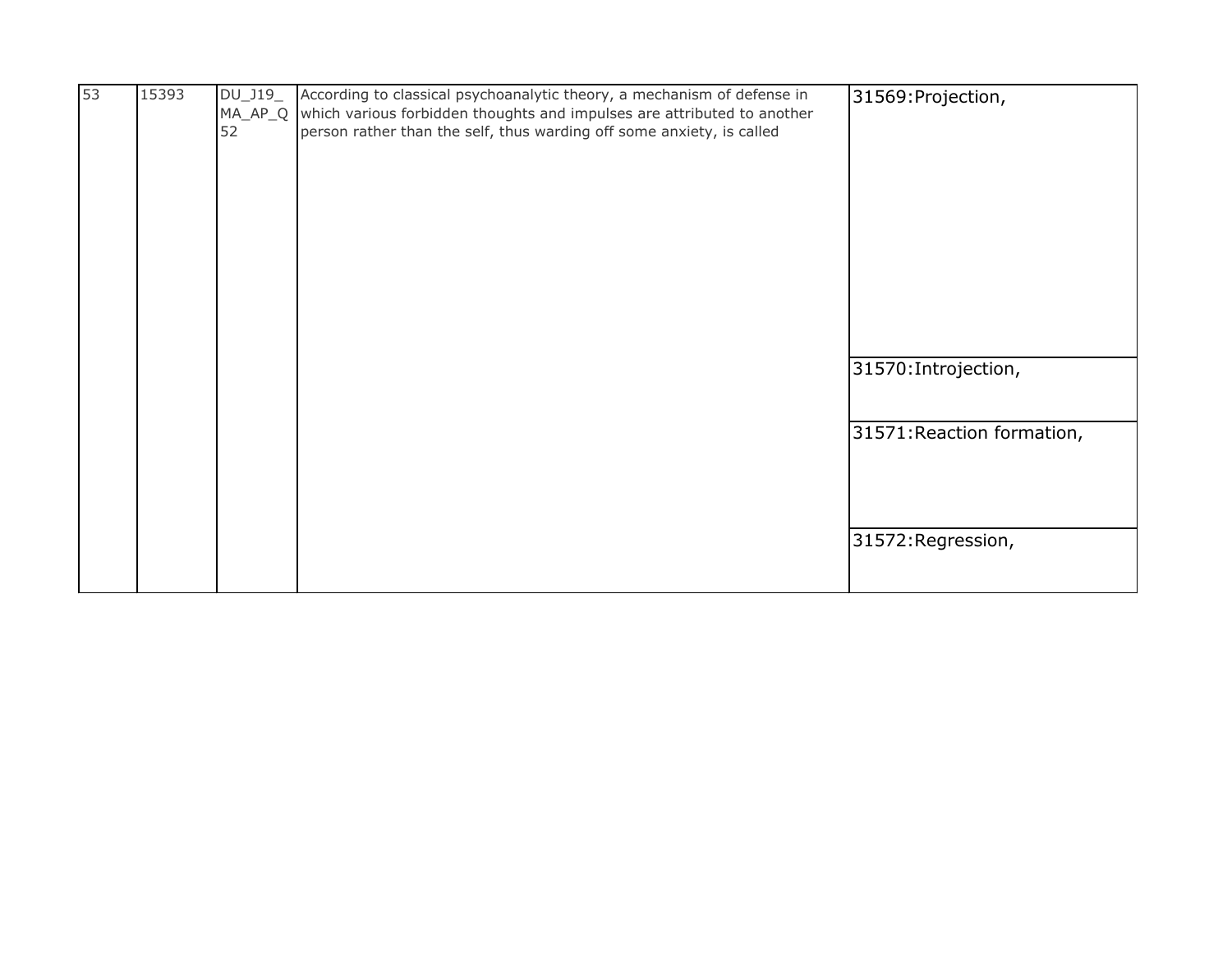| 54 | 15394 | DU_J19_ | Sandeep has constant worry about his health. He has met numerous             | 31573: Tic disorder,        |
|----|-------|---------|------------------------------------------------------------------------------|-----------------------------|
|    |       |         | MA_AP_Q doctors for ruling out serious diseases, only to be reassured of his |                             |
|    |       | 53      | wellbeing. Each small ailment (e.g. sneezing, fever, headache or stomach     |                             |
|    |       |         | pains), exacerbate his worries. He considers them to be indications of a     |                             |
|    |       |         | major illness. From which disorder, he suffers from?                         |                             |
|    |       |         |                                                                              |                             |
|    |       |         |                                                                              |                             |
|    |       |         |                                                                              |                             |
|    |       |         |                                                                              |                             |
|    |       |         |                                                                              |                             |
|    |       |         |                                                                              |                             |
|    |       |         |                                                                              |                             |
|    |       |         |                                                                              |                             |
|    |       |         |                                                                              |                             |
|    |       |         |                                                                              |                             |
|    |       |         |                                                                              |                             |
|    |       |         |                                                                              |                             |
|    |       |         |                                                                              |                             |
|    |       |         |                                                                              |                             |
|    |       |         |                                                                              |                             |
|    |       |         |                                                                              |                             |
|    |       |         |                                                                              |                             |
|    |       |         |                                                                              |                             |
|    |       |         |                                                                              |                             |
|    |       |         |                                                                              |                             |
|    |       |         |                                                                              |                             |
|    |       |         |                                                                              |                             |
|    |       |         |                                                                              |                             |
|    |       |         |                                                                              |                             |
|    |       |         |                                                                              |                             |
|    |       |         |                                                                              | 31574: Pain disorder,       |
|    |       |         |                                                                              |                             |
|    |       |         |                                                                              |                             |
|    |       |         |                                                                              |                             |
|    |       |         |                                                                              | 31575: Dysmorphic disorder, |
|    |       |         |                                                                              |                             |
|    |       |         |                                                                              |                             |
|    |       |         |                                                                              |                             |
|    |       |         |                                                                              |                             |
|    |       |         |                                                                              |                             |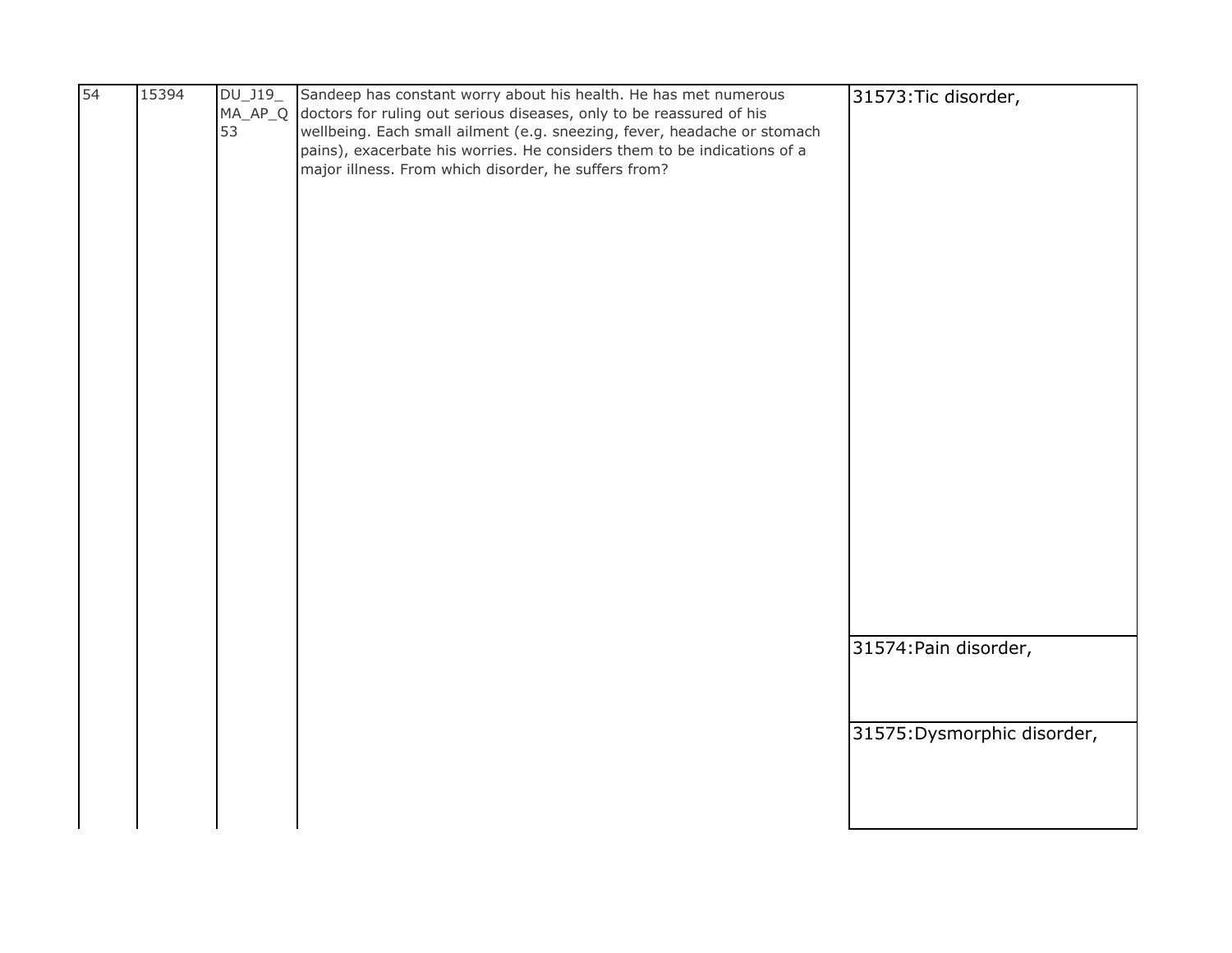|    |       |               |                                                                                                                                       | 31576: Hypochondriasis, |
|----|-------|---------------|---------------------------------------------------------------------------------------------------------------------------------------|-------------------------|
| 55 | 15395 | DU_J19_<br>54 | A family in which calm prevails due to the fact that all power rests with one<br>MA_AP_Q parent is considered as a___________ family. | 31577: Schismatic,      |
|    |       |               |                                                                                                                                       | 31578: Neurotic,        |
|    |       |               |                                                                                                                                       | 31579: Skewed,          |
|    |       |               |                                                                                                                                       | 31580: Incestuous,      |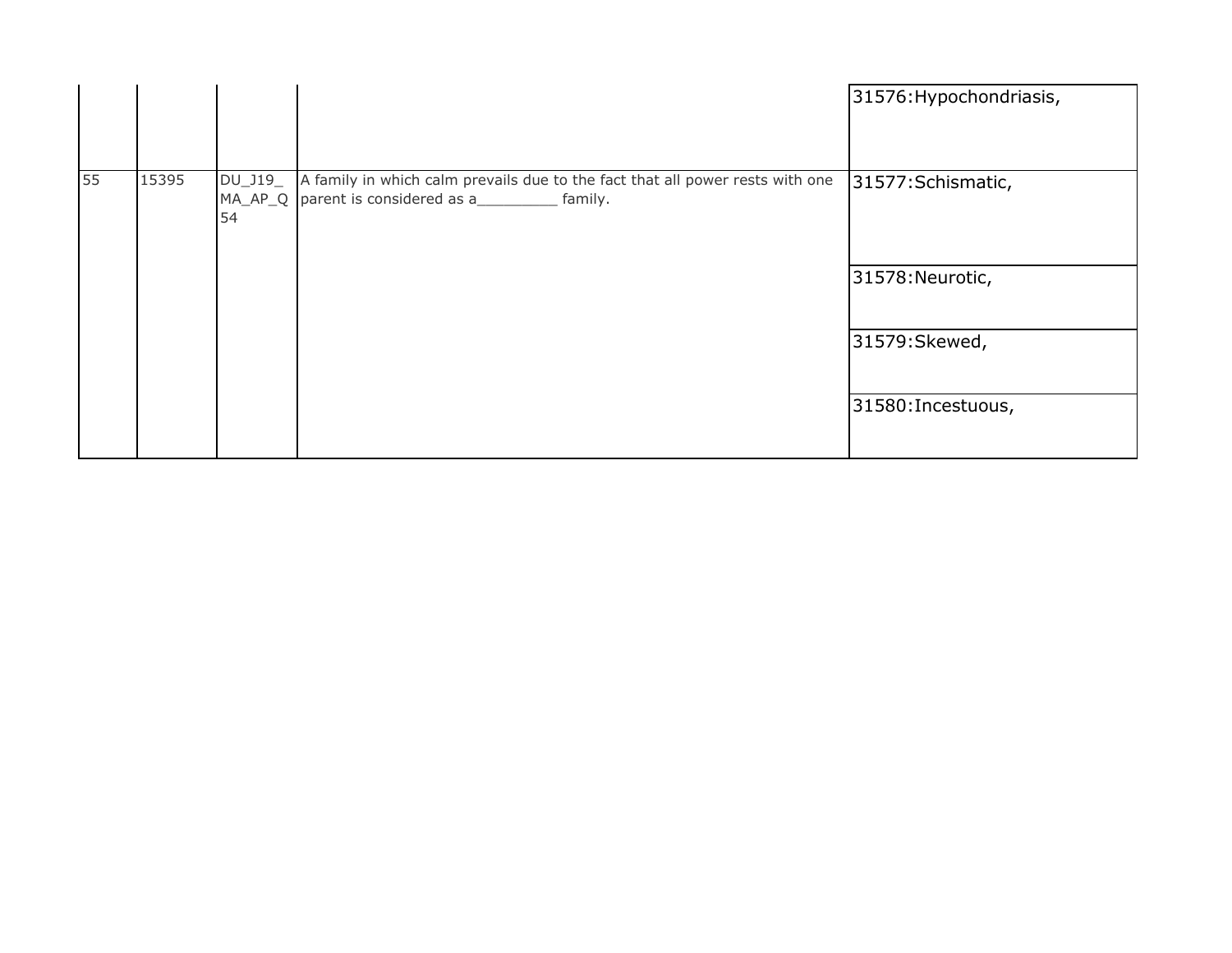| 56 | 15396 | DU_J19_<br>$MA_AP_Q$<br>55 | Which of the following statement describes social loafing? | 31581: The tendency of people<br>to work less hard on collective |
|----|-------|----------------------------|------------------------------------------------------------|------------------------------------------------------------------|
|    |       |                            |                                                            | task than on an individual or co-<br>active task,                |
|    |       |                            |                                                            |                                                                  |
|    |       |                            |                                                            |                                                                  |
|    |       |                            |                                                            |                                                                  |
|    |       |                            |                                                            |                                                                  |
|    |       |                            |                                                            |                                                                  |
|    |       |                            |                                                            |                                                                  |
|    |       |                            |                                                            |                                                                  |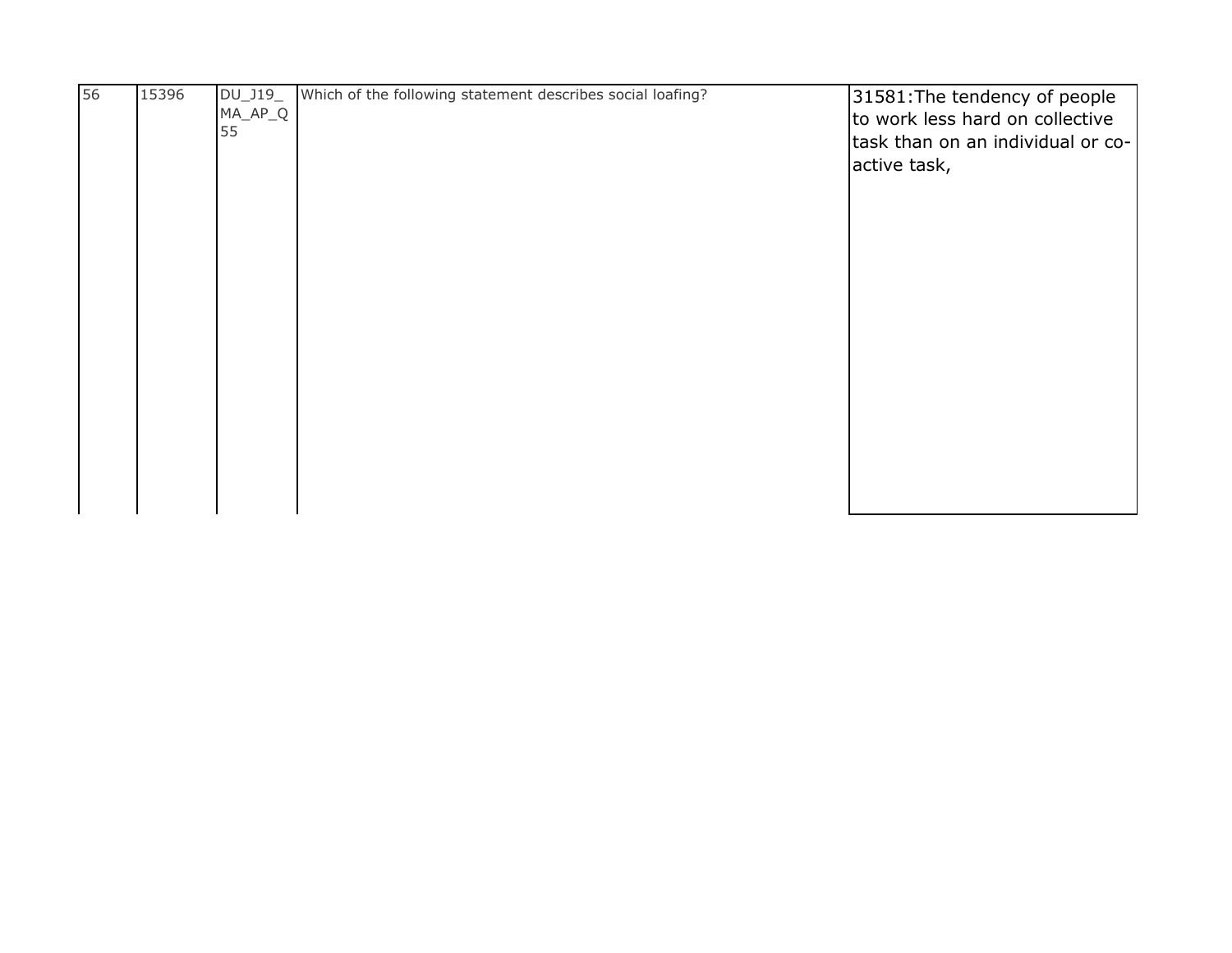| 31582: The tendency of taking<br>credit for another individual's<br>work while working as a team<br>leader,   |
|---------------------------------------------------------------------------------------------------------------|
|                                                                                                               |
| 31583: The tendency of<br>deliberately disrupting the<br>activity particularly while<br>working collectively, |
|                                                                                                               |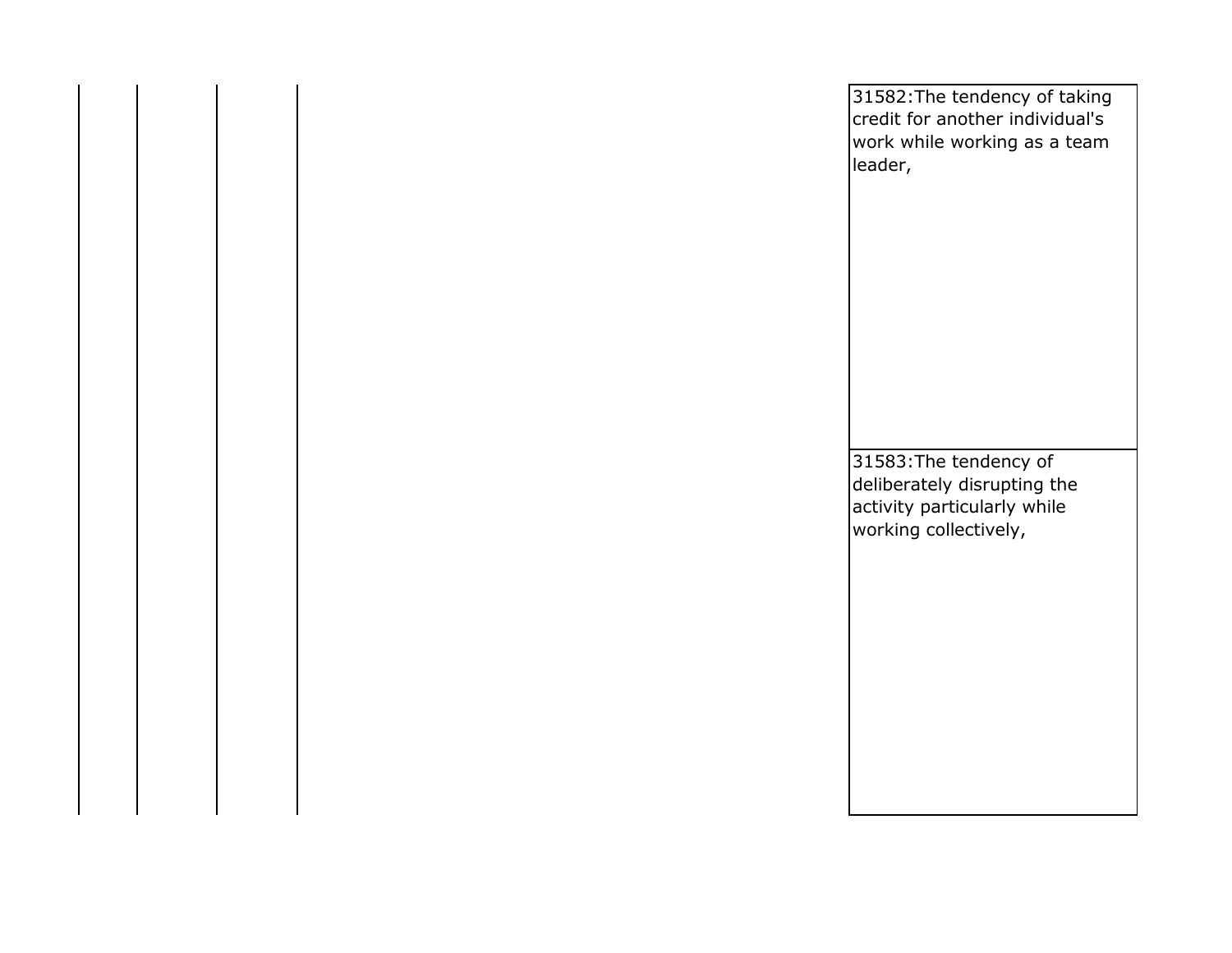|    |       |                        |                                              | 31584: The tendency of people<br>to work hard and more<br>effectively in group setting than<br>in individual setting, |
|----|-------|------------------------|----------------------------------------------|-----------------------------------------------------------------------------------------------------------------------|
| 57 | 15397 | DU_J19_<br>$MA\_AP\_Q$ | Fundamental attribution errors (FAE) explain | 31585: How individuals over<br>estimate situations and                                                                |
|    |       | 56                     |                                              | depositions of people,                                                                                                |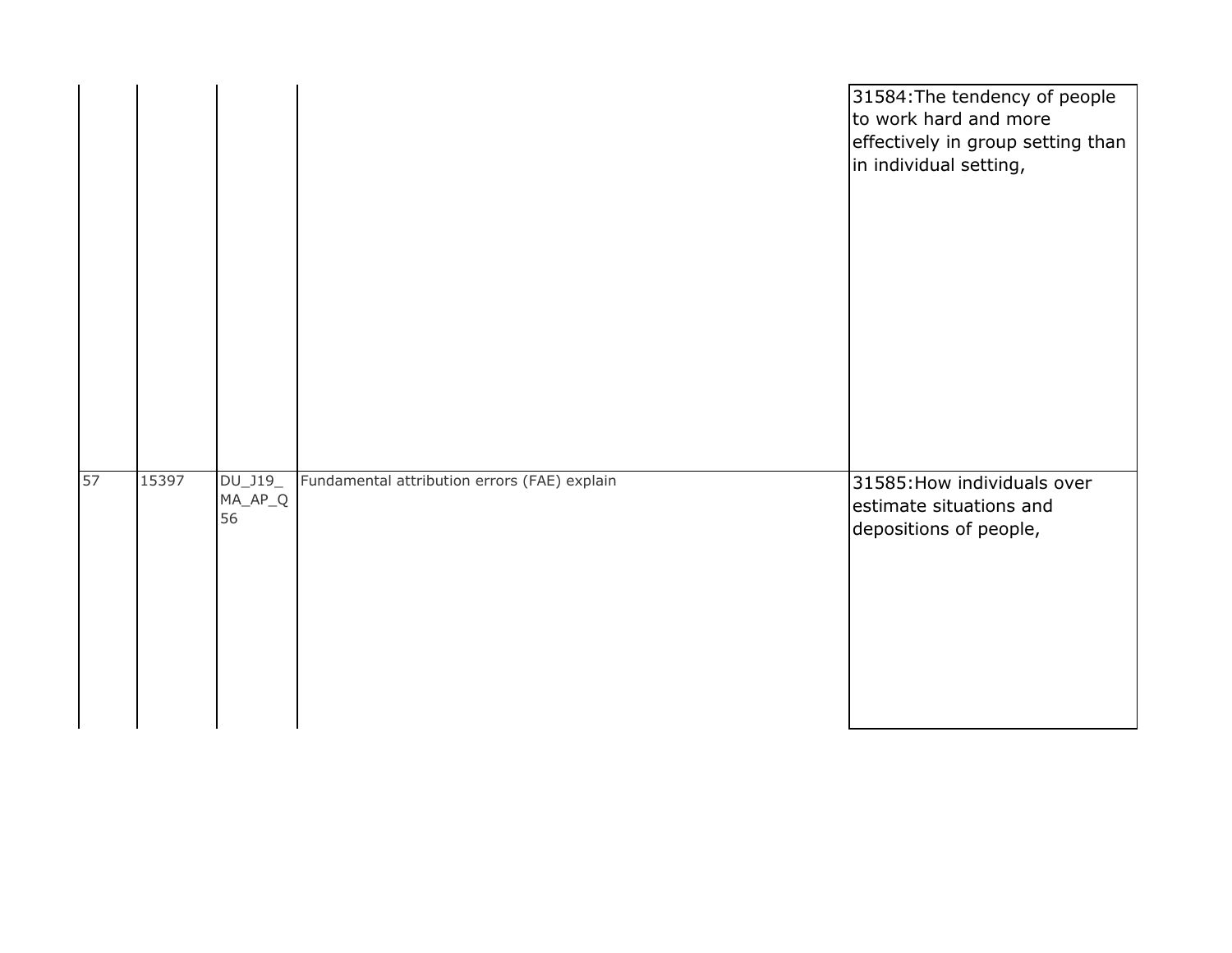|  | 31586: How individuals over<br>estimate size and shape of<br>objects against a background, |
|--|--------------------------------------------------------------------------------------------|
|  | 31587: How individuals over<br>estimate one's own attitude<br>about self,                  |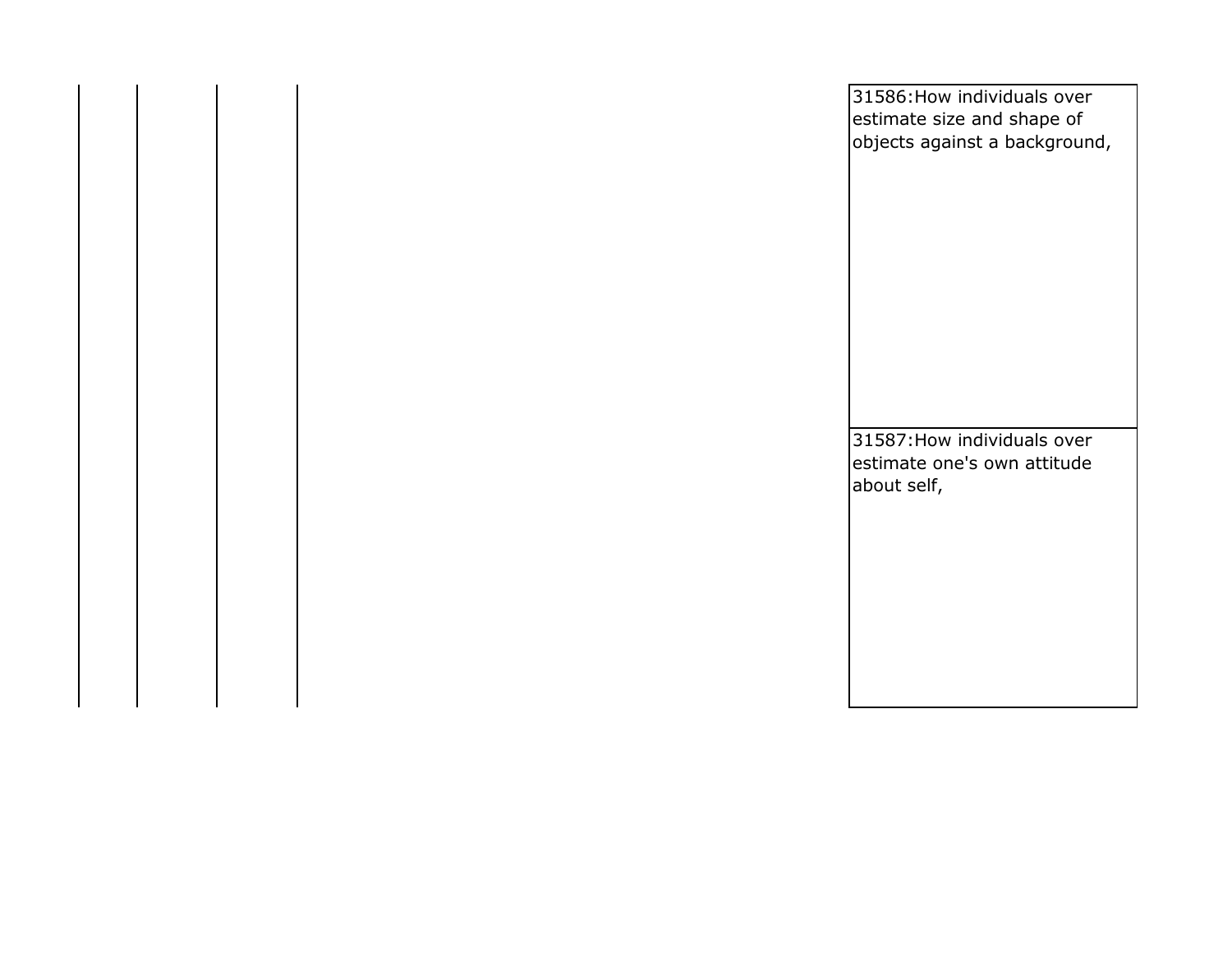|       |                                     | 31588: Comparative evaluation<br>of behaviours of people under<br>different circumstances,                                             |
|-------|-------------------------------------|----------------------------------------------------------------------------------------------------------------------------------------|
|       |                                     |                                                                                                                                        |
|       |                                     | 31590: Recency effect,                                                                                                                 |
|       |                                     | 31591: Habituation effect,                                                                                                             |
|       |                                     | 31592: Matching phenomena,                                                                                                             |
| 15398 | $DU_$ J19 $_-$<br>$MA\_AP\_Q$<br>57 | The more contact you have with an unpleasant person, the more you dislike 31589: Environmental spoiling,<br>him or her, This is called |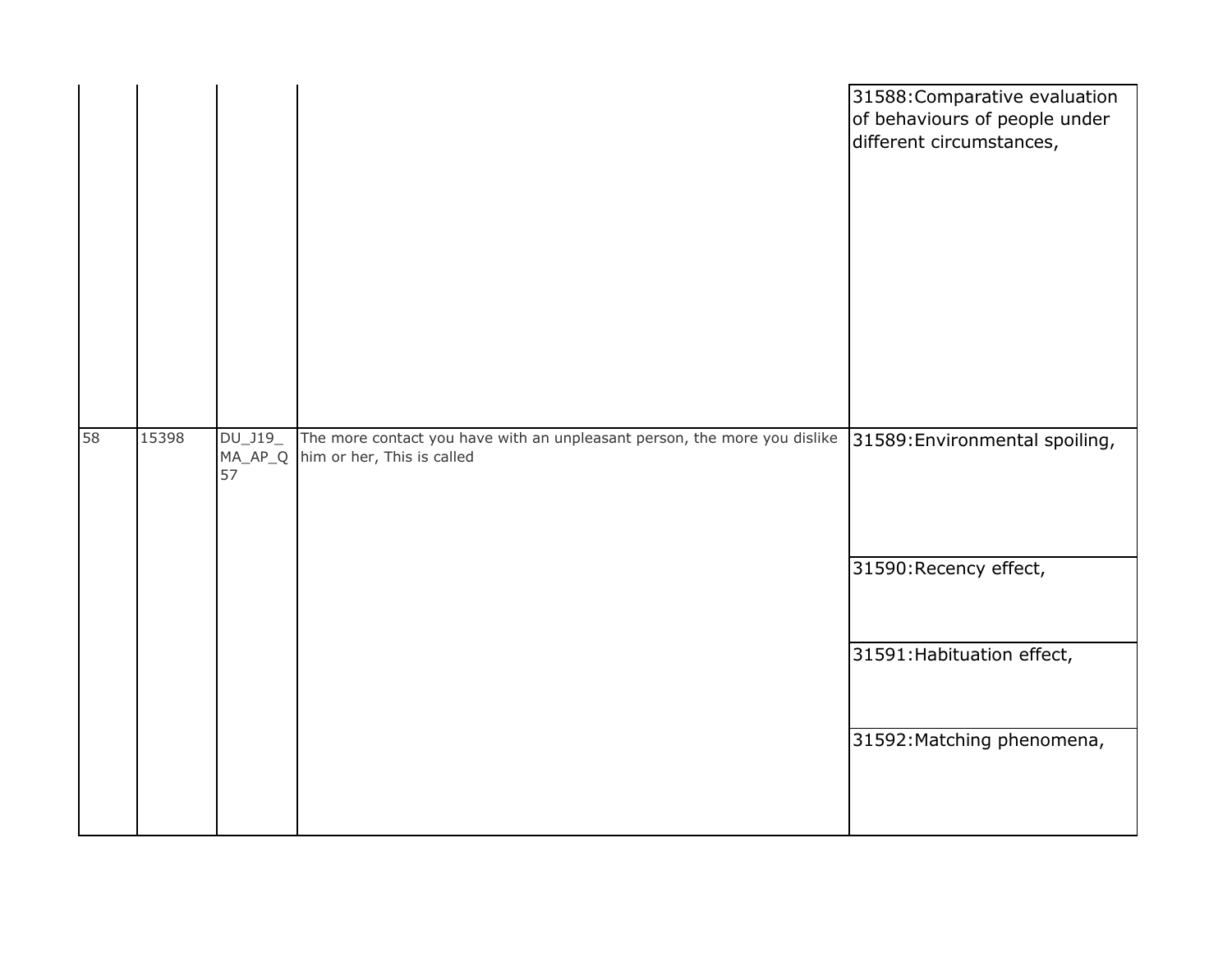| 59 | 15399 | 58 | DU_J19_ If you had sight in only one eye, which of the following depth cues could<br>MA_AP_Q you NOT use? | 31593: Texture gradient,   |
|----|-------|----|-----------------------------------------------------------------------------------------------------------|----------------------------|
|    |       |    |                                                                                                           | 31594: Convergence,        |
|    |       |    |                                                                                                           | 31595: Linear perspective, |
|    |       |    |                                                                                                           | 31596: Shading,            |
|    |       |    |                                                                                                           |                            |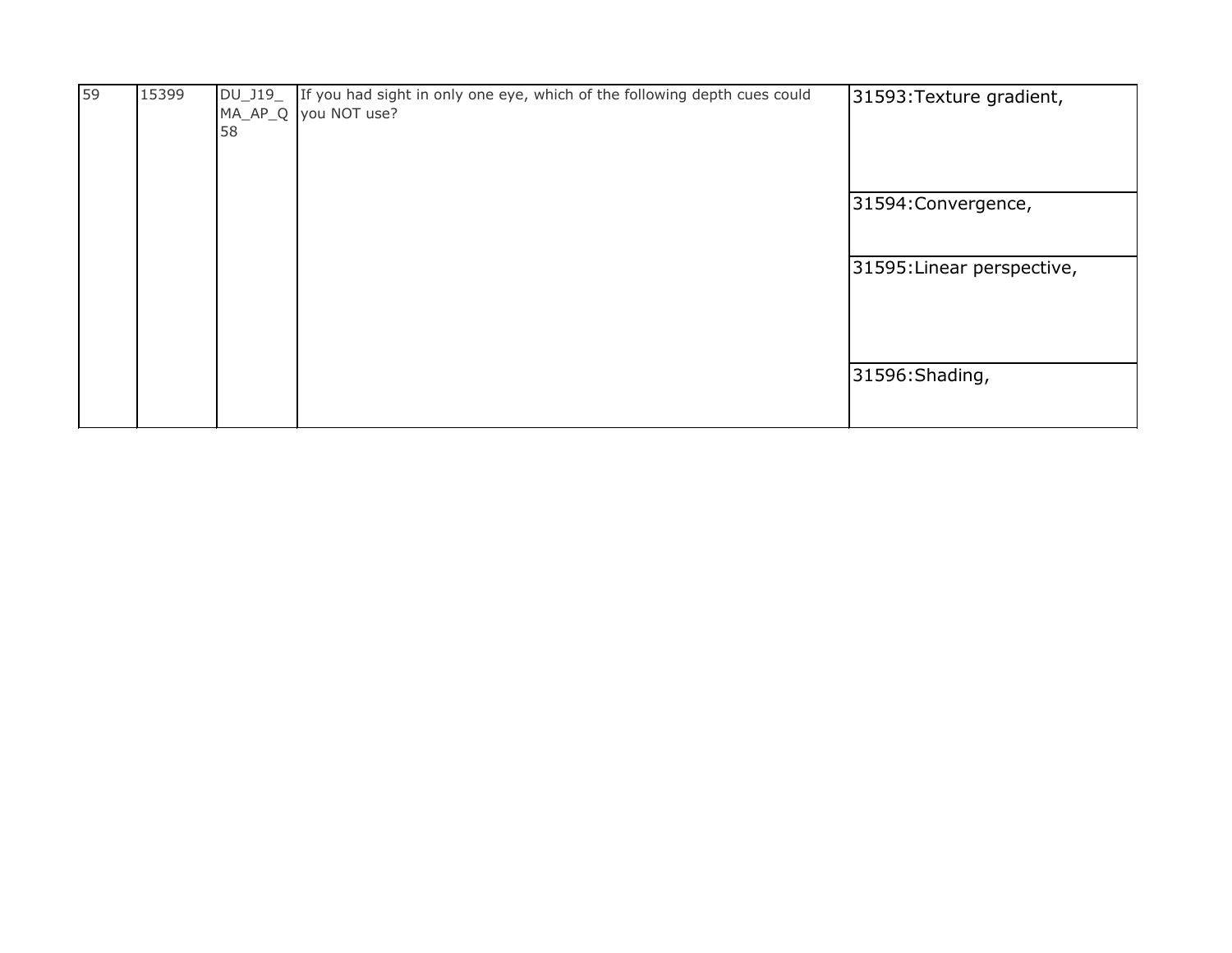| 60 | 15400 | DU_J19_ | Prof. Gupta shows a group of participants a set of geometric shapes for a                                                                                         | 31597: Mere-exposure effect, |
|----|-------|---------|-------------------------------------------------------------------------------------------------------------------------------------------------------------------|------------------------------|
|    |       | 59      | MA_AP_Q short period of time. Later, he shows the same group a larger set of shapes<br>that includes the first set of geometric shapes randomly distributed among |                              |
|    |       |         | the other new images. When asked which shapes they prefer, the                                                                                                    |                              |
|    |       |         | participants choose shapes from the first group more often than the new                                                                                           |                              |
|    |       |         | images, even though they cannot remember which images they had seen                                                                                               |                              |
|    |       |         | previously. This experiment demonstrates which concept?                                                                                                           |                              |
|    |       |         |                                                                                                                                                                   |                              |
|    |       |         |                                                                                                                                                                   |                              |
|    |       |         |                                                                                                                                                                   |                              |
|    |       |         |                                                                                                                                                                   |                              |
|    |       |         |                                                                                                                                                                   |                              |
|    |       |         |                                                                                                                                                                   |                              |
|    |       |         |                                                                                                                                                                   |                              |
|    |       |         |                                                                                                                                                                   |                              |
|    |       |         |                                                                                                                                                                   |                              |
|    |       |         |                                                                                                                                                                   |                              |
|    |       |         |                                                                                                                                                                   |                              |
|    |       |         |                                                                                                                                                                   |                              |
|    |       |         |                                                                                                                                                                   |                              |
|    |       |         |                                                                                                                                                                   |                              |
|    |       |         |                                                                                                                                                                   |                              |
|    |       |         |                                                                                                                                                                   |                              |
|    |       |         |                                                                                                                                                                   |                              |
|    |       |         |                                                                                                                                                                   |                              |
|    |       |         |                                                                                                                                                                   |                              |
|    |       |         |                                                                                                                                                                   |                              |
|    |       |         |                                                                                                                                                                   | 31598: Shaping,              |
|    |       |         |                                                                                                                                                                   |                              |
|    |       |         |                                                                                                                                                                   |                              |
|    |       |         |                                                                                                                                                                   |                              |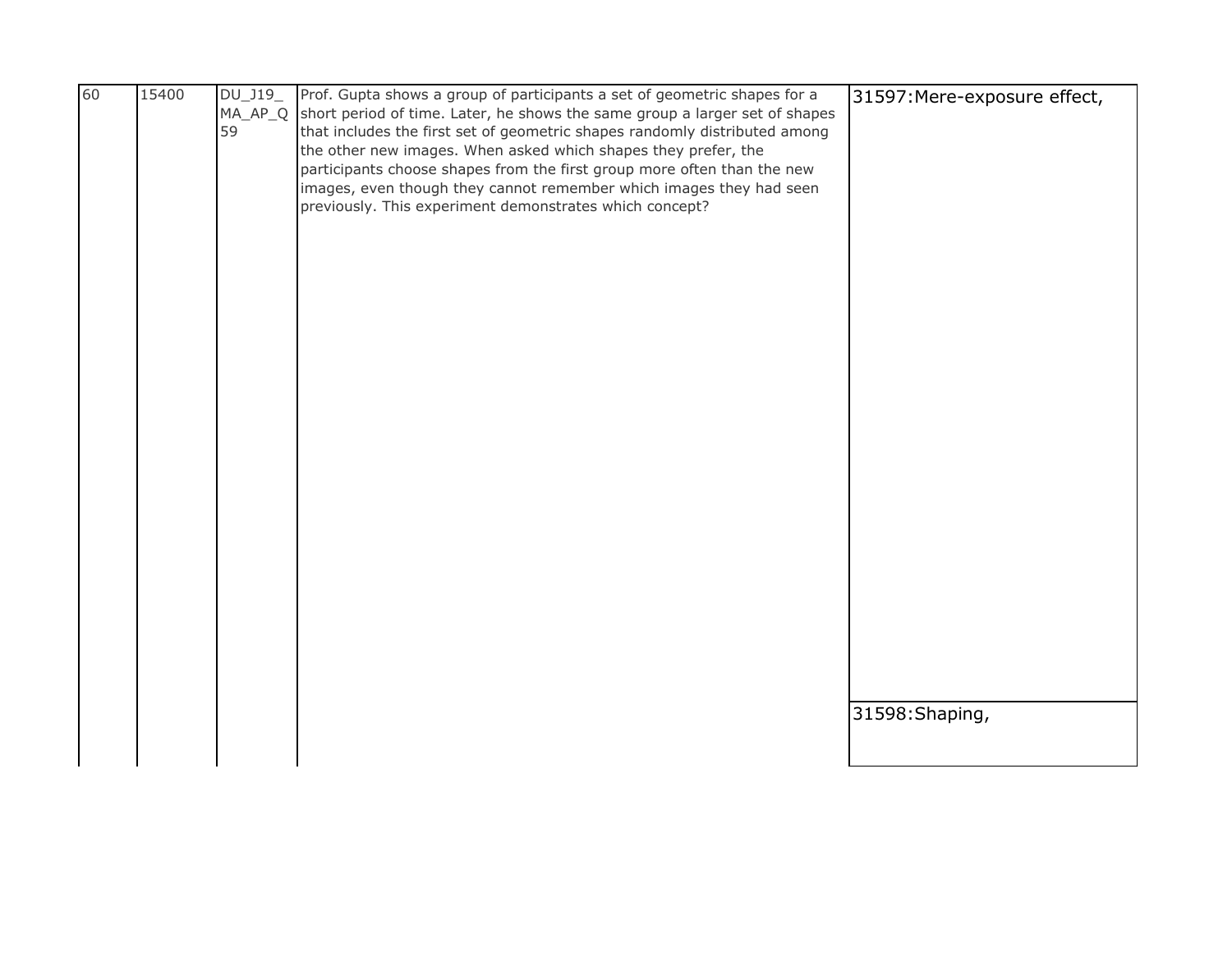|    |       |                            |                                                                                                                         | error,          | 31599: Fundamental-attribution |
|----|-------|----------------------------|-------------------------------------------------------------------------------------------------------------------------|-----------------|--------------------------------|
|    |       |                            |                                                                                                                         | 31600: Primacy, |                                |
| 61 | 15401 | DU_J19_<br>$MA_AP_Q$<br>60 | learning experiment, it was evidenced that rats had<br>In<br>learned to get through a maze once a reward was presented. | 31601:          | Insight learning,              |
|    |       |                            |                                                                                                                         |                 | 31602: Instrumental learning,  |
|    |       |                            |                                                                                                                         | 31603:          | Latent learning,               |
|    |       |                            |                                                                                                                         |                 | 31604: Spontaneous recovery,   |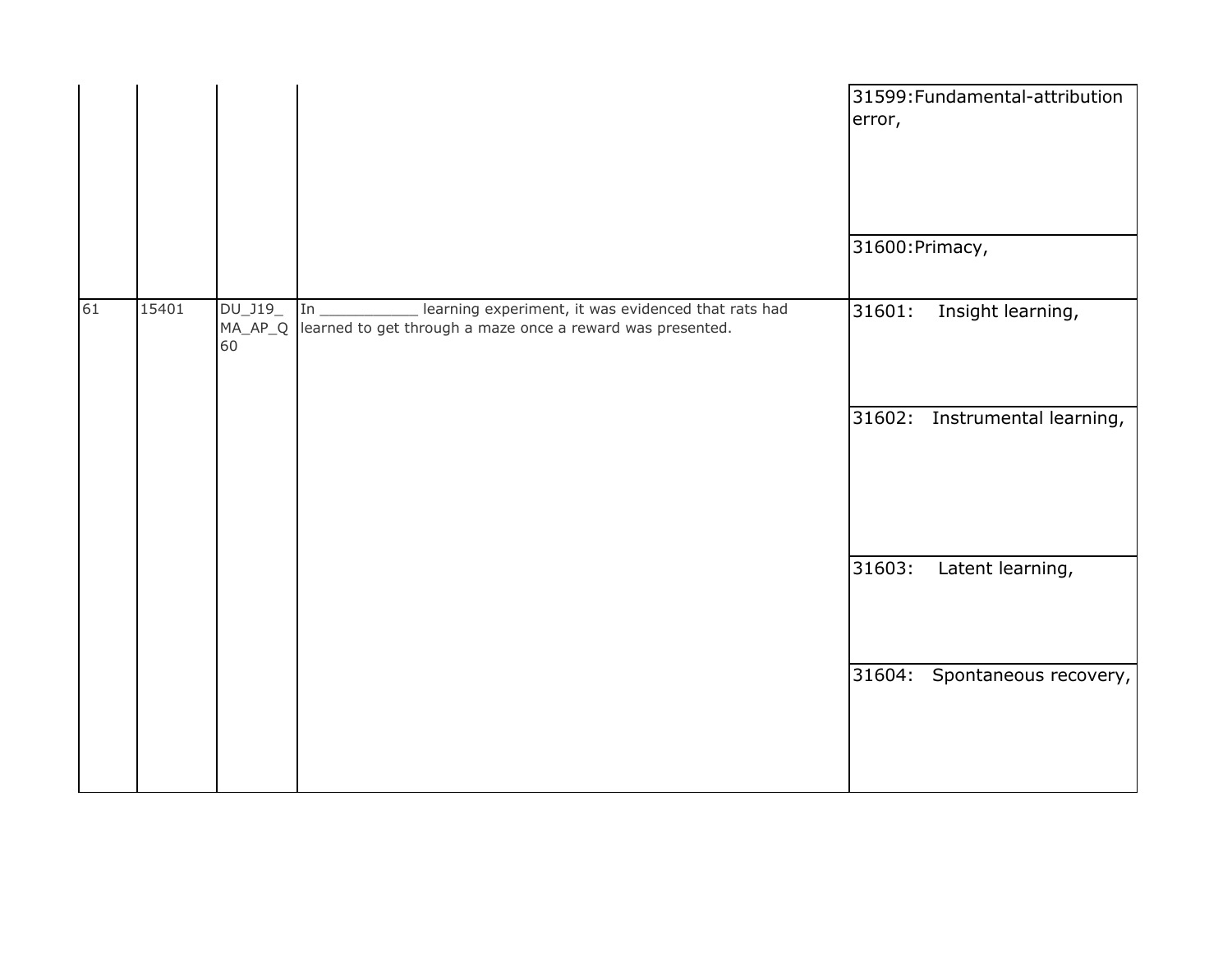| 62 | 15402 | DU_J19_<br>MA_AP_Q<br>61 | According to Atkinson's and Shiffrin Information-processing model, a<br>stimulus from our outside environment is first stored in                | 31605: Working memory,<br>31606: Long term memory,                                      |
|----|-------|--------------------------|-------------------------------------------------------------------------------------------------------------------------------------------------|-----------------------------------------------------------------------------------------|
|    |       |                          |                                                                                                                                                 | 31607: Sensory memory,<br>31608: Short term memory,                                     |
| 63 | 15403 | DU_J19_<br>MA_AP_Q<br>62 | method of performance appraisal, the manager<br>With the $\_$<br>places predetermined percentages of subordinates in performance<br>categories. | 31609: Paired comparison,<br>31610: Forced distribution,<br>31611: Alternation ranking, |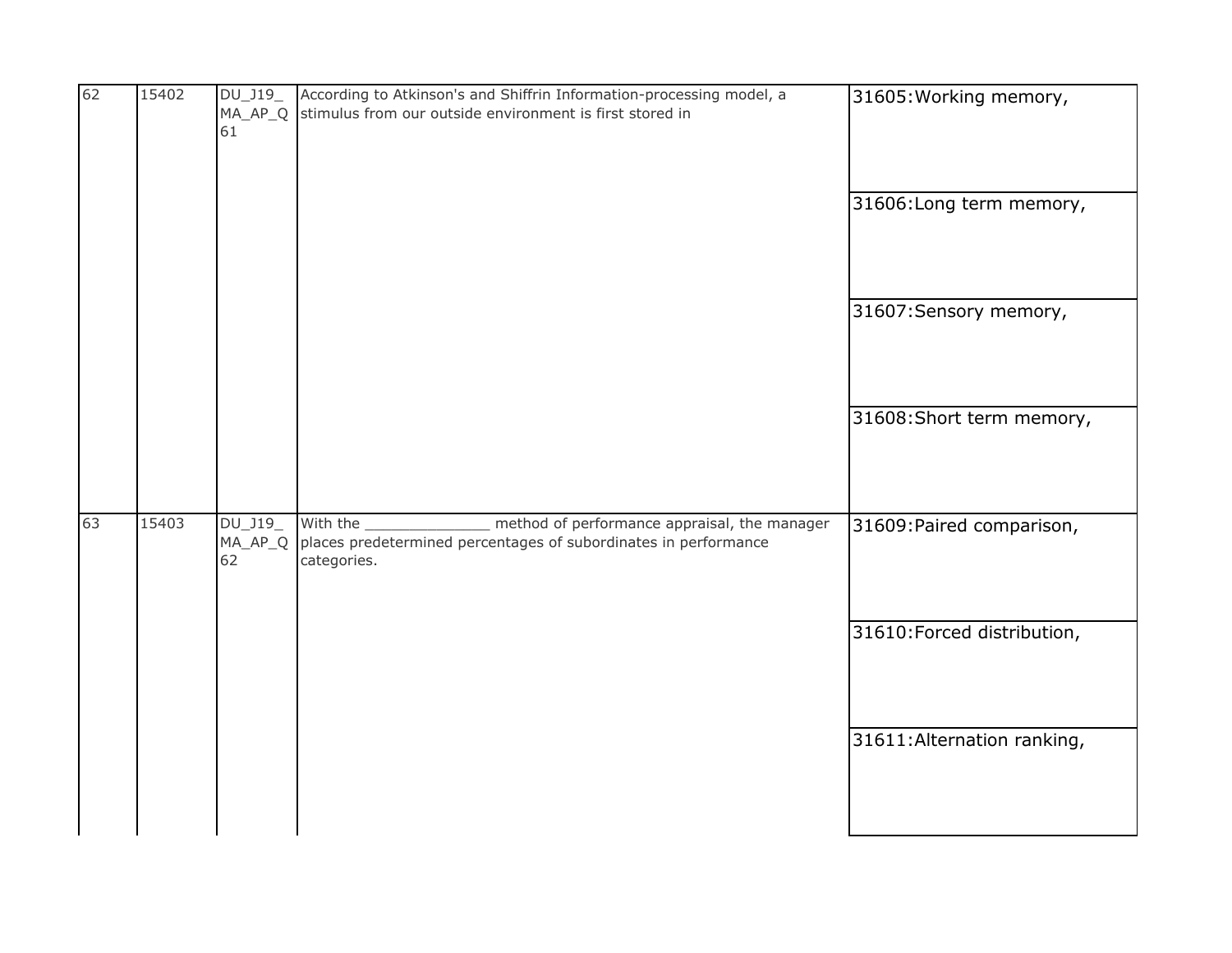|    |       |                                     |                                                                                                                                                                        | 31612: Graphic rating scale,               |
|----|-------|-------------------------------------|------------------------------------------------------------------------------------------------------------------------------------------------------------------------|--------------------------------------------|
| 64 | 15404 | $DU_$ J19 $_-$<br>$MA\_AP\_Q$<br>63 | developed by Hersey and Blanchard (1988), postulates that<br>a leader typically uses one of four behavioral styles: delegating, directing,<br>supporting, or coaching. | 31613: Transactional leadership<br>theory, |
|    |       |                                     |                                                                                                                                                                        | 31614: Leadership contingency<br>theory,   |
|    |       |                                     |                                                                                                                                                                        | 31615: Situational leadership<br>theory,   |
|    |       |                                     |                                                                                                                                                                        | 31616: Path Goal theory of<br>leadership,  |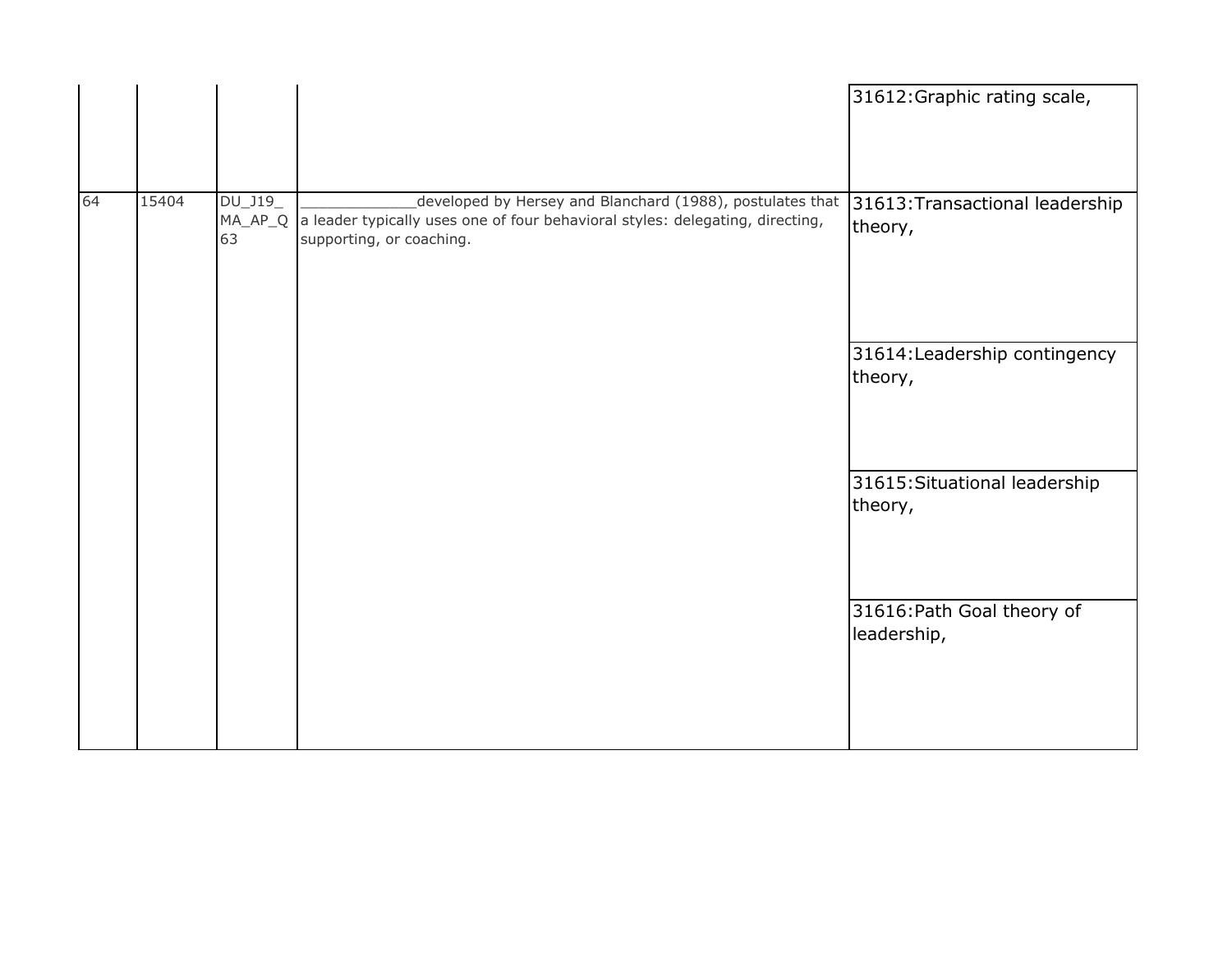| 65 | 15405 | DU_J19_<br>64                 | According to Vroom's Expectancy Theory, the extent to which the outcome<br>$MA_AP_Q$ of a worker's performance, if noticed, results in a particular consequence is<br>called               | 31617: Expectancy,<br>31618: Instrumentality, |
|----|-------|-------------------------------|--------------------------------------------------------------------------------------------------------------------------------------------------------------------------------------------|-----------------------------------------------|
|    |       |                               |                                                                                                                                                                                            | 31619: Valence,                               |
|    |       |                               |                                                                                                                                                                                            | 31620: Equity,                                |
| 66 | 15406 | $DU_$ J19_<br>$MA_AP_Q$<br>65 | is the extent to which an employee believes she/he must<br>remain with the organization due to the time, expense, and effort that<br>she/he has already put into it (Meyer & Allen, 1997). | 31621: Continuance<br>commitment,             |
|    |       |                               |                                                                                                                                                                                            | 31622: Affective commitment,                  |
|    |       |                               |                                                                                                                                                                                            | 31623: Normative commitment,                  |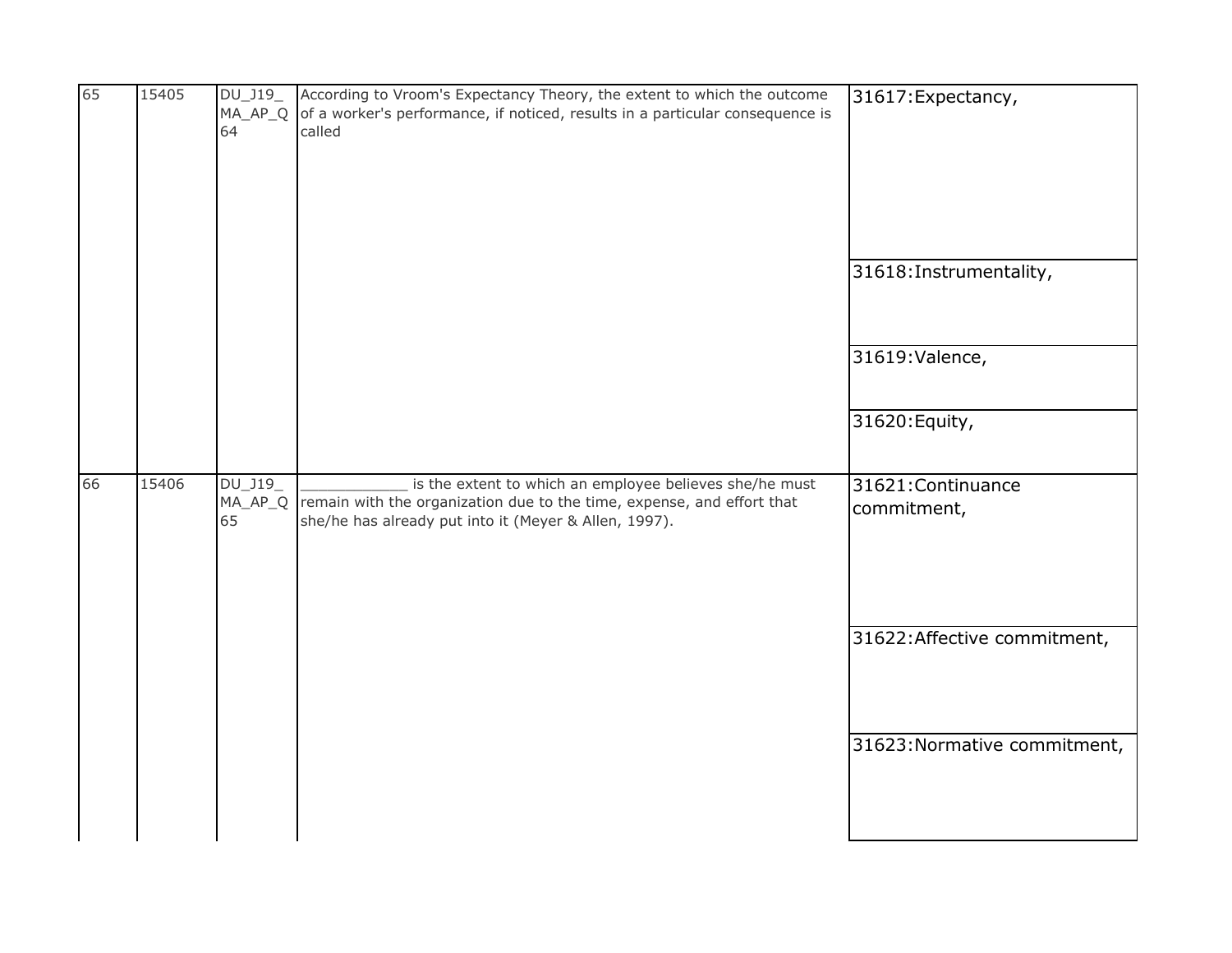|    |       |                              |                                                                                                                                                                                                                | 31624: Global commitment,                                                       |
|----|-------|------------------------------|----------------------------------------------------------------------------------------------------------------------------------------------------------------------------------------------------------------|---------------------------------------------------------------------------------|
| 67 | 15407 | DU_J19_<br>$MA\_AP\_Q$<br>66 | When calculating correlation from paired scores, that are both in the form of 31625: Different value,<br>ranks (and there are no ties in rank), Pearson's correlation and Spearman's<br>correlation will yield |                                                                                 |
|    |       |                              |                                                                                                                                                                                                                | 31626: Identical value,                                                         |
|    |       |                              |                                                                                                                                                                                                                | 31627: Spearman's correlation<br>will be greater than Pearson's<br>correlation, |
|    |       |                              |                                                                                                                                                                                                                |                                                                                 |
|    |       |                              |                                                                                                                                                                                                                |                                                                                 |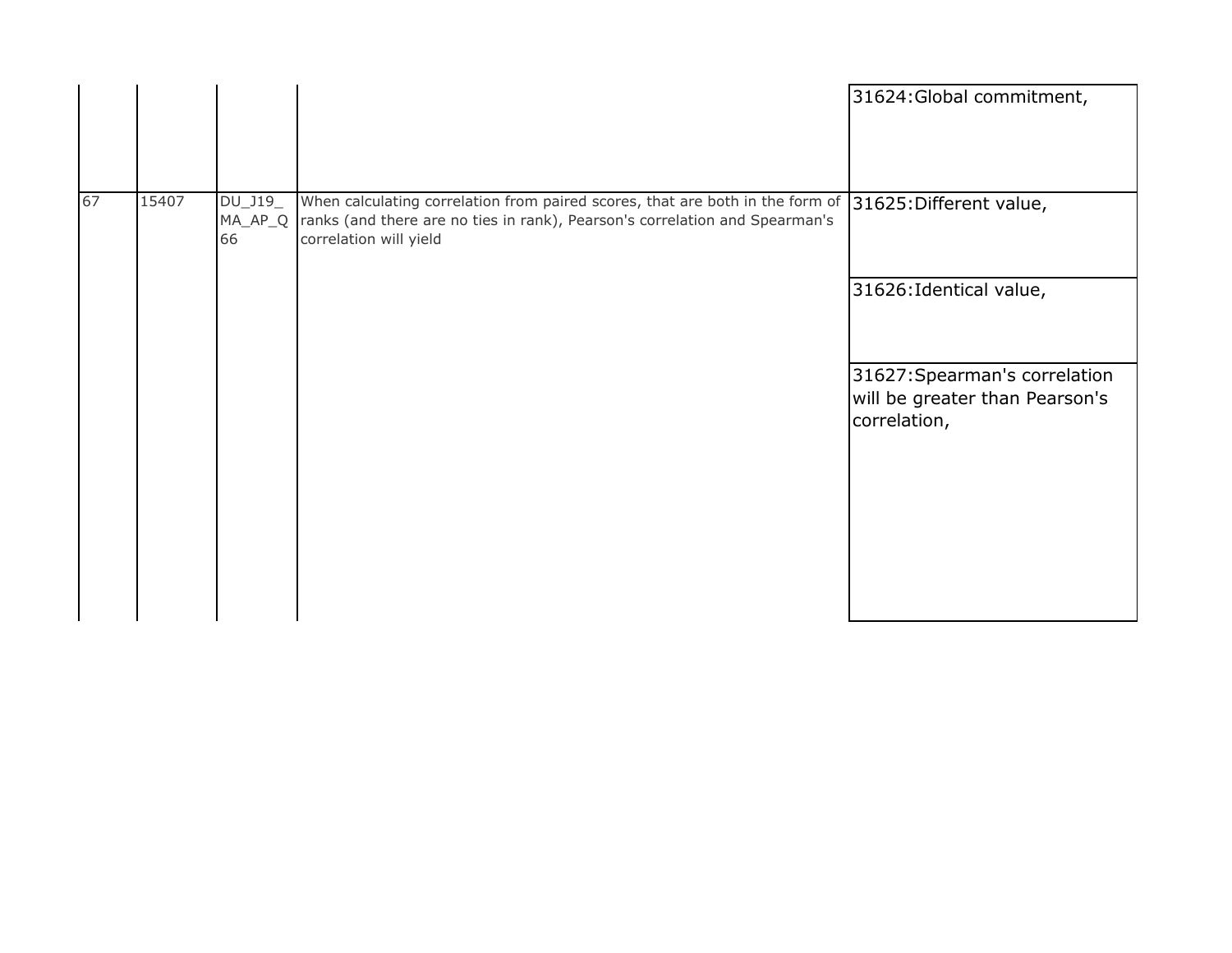|    |       |                            |                                                                                                                                                    | 31628: Pearson's correlation will<br>be greater than Spearman's<br>correlation, |
|----|-------|----------------------------|----------------------------------------------------------------------------------------------------------------------------------------------------|---------------------------------------------------------------------------------|
| 68 | 15408 | DU_J19_<br>MA_AP_Q<br>67   | The corresponding T-score value for a Z-score value of $+2.5$ is                                                                                   | 31629:70,<br>31630:80,<br>31631:65,                                             |
|    |       |                            |                                                                                                                                                    | 31632:75,                                                                       |
| 69 | 15409 | DU_J19_<br>$MA_AP_Q$<br>68 | The assumption of _<br>states that across any two treatment<br>conditions, the variance of the difference scores in the population is the<br>same. | 31633: Homgeneity,                                                              |
|    |       |                            |                                                                                                                                                    | 31634: Linearity,                                                               |
|    |       |                            |                                                                                                                                                    | 31635: Sphericity,                                                              |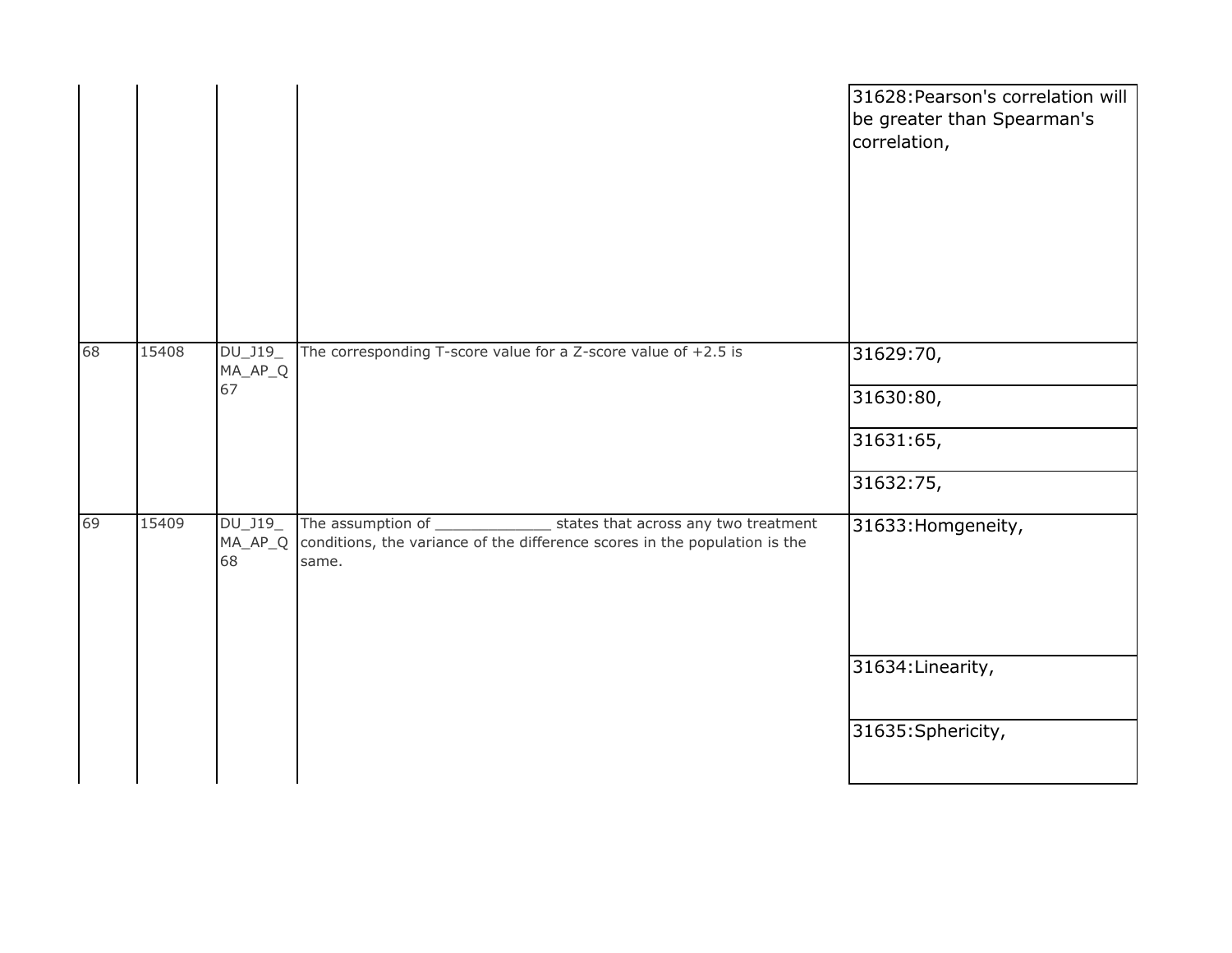|    |       |                          |                                                                                                          | 31636: Randomization,               |
|----|-------|--------------------------|----------------------------------------------------------------------------------------------------------|-------------------------------------|
| 70 | 15410 | DU_J19_<br>MA_AP_Q<br>69 | An experimental design in which one sample is tested under two or more<br>treatment conditions is called | 31637: Between group design,        |
|    |       |                          |                                                                                                          | 31638: Repeated measures<br>design, |
|    |       |                          |                                                                                                          | 31639: Randomized group<br>design,  |
|    |       |                          |                                                                                                          | 31640: Mixed group design,          |
| 71 | 15411 | DU_J19_<br>MA_AP_Q<br>70 | Which part of the brain is most important in regulating an animal's sex<br>drive?                        | 31641: Limbic System,               |
|    |       |                          |                                                                                                          | 31642: Hypothalamus,                |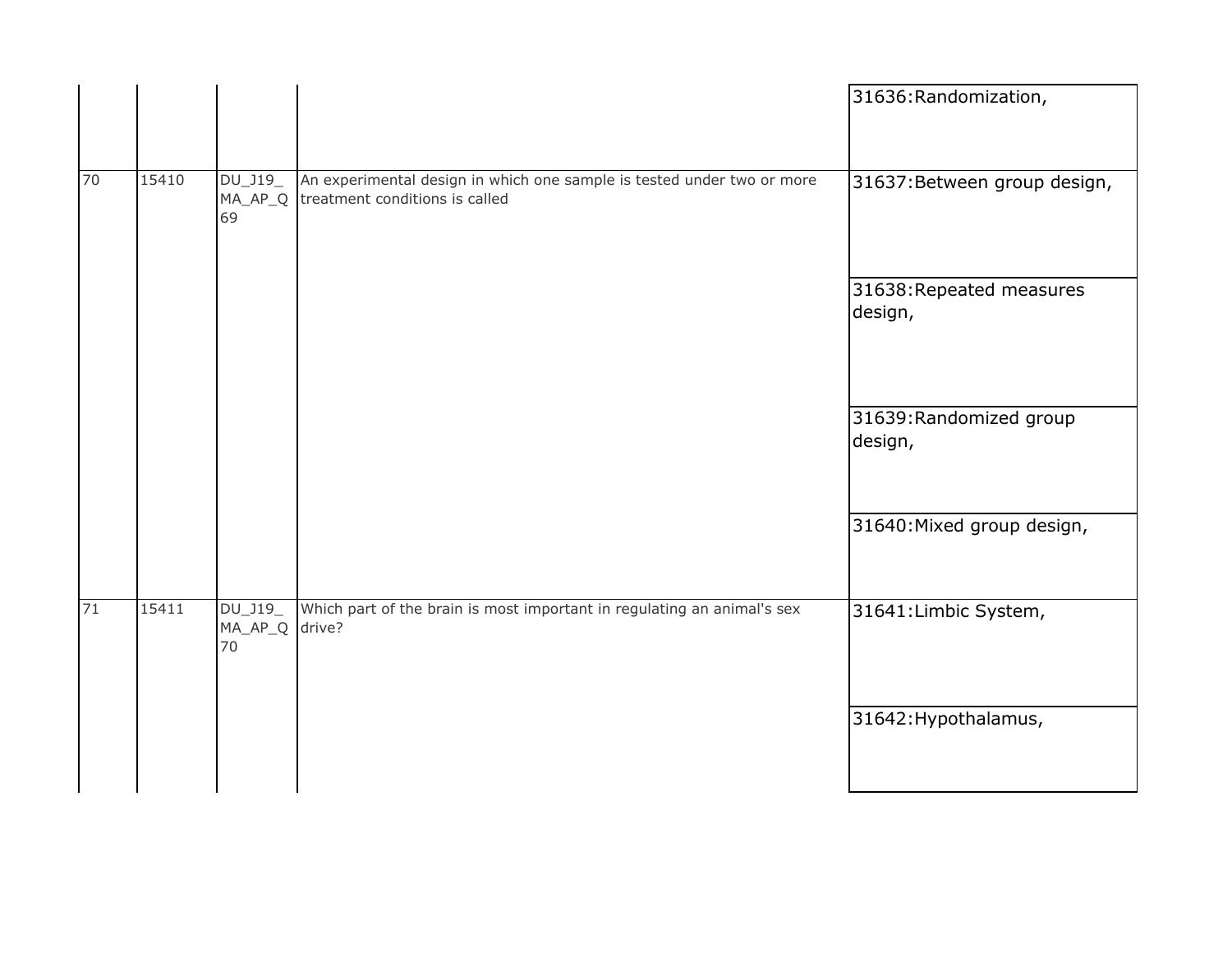|    |       |                            |                                                                          | 31643: Pituitary gland,     |
|----|-------|----------------------------|--------------------------------------------------------------------------|-----------------------------|
|    |       |                            |                                                                          | 31644: Medulla Oblongata,   |
| 72 | 15412 | DU_J19_<br>MA_AP_Q<br>71   | Broca's area is usually located in which part of the cortex?             | 31645: Left frontal lobe,   |
|    |       |                            |                                                                          | 31646: Right frontal lobe,  |
|    |       |                            |                                                                          | 31647: Left temporal lobe,  |
|    |       |                            |                                                                          | 31648: Right temporal lobe, |
| 73 | 15413 | DU_J19_<br>$MA_AP_Q$<br>72 | Wolfgang Kohler believed that animals such as chimpanzees are capable of | 31649: Trial and error,     |
|    |       |                            |                                                                          | 31650: Insight,             |
|    |       |                            |                                                                          | 31651: Images,              |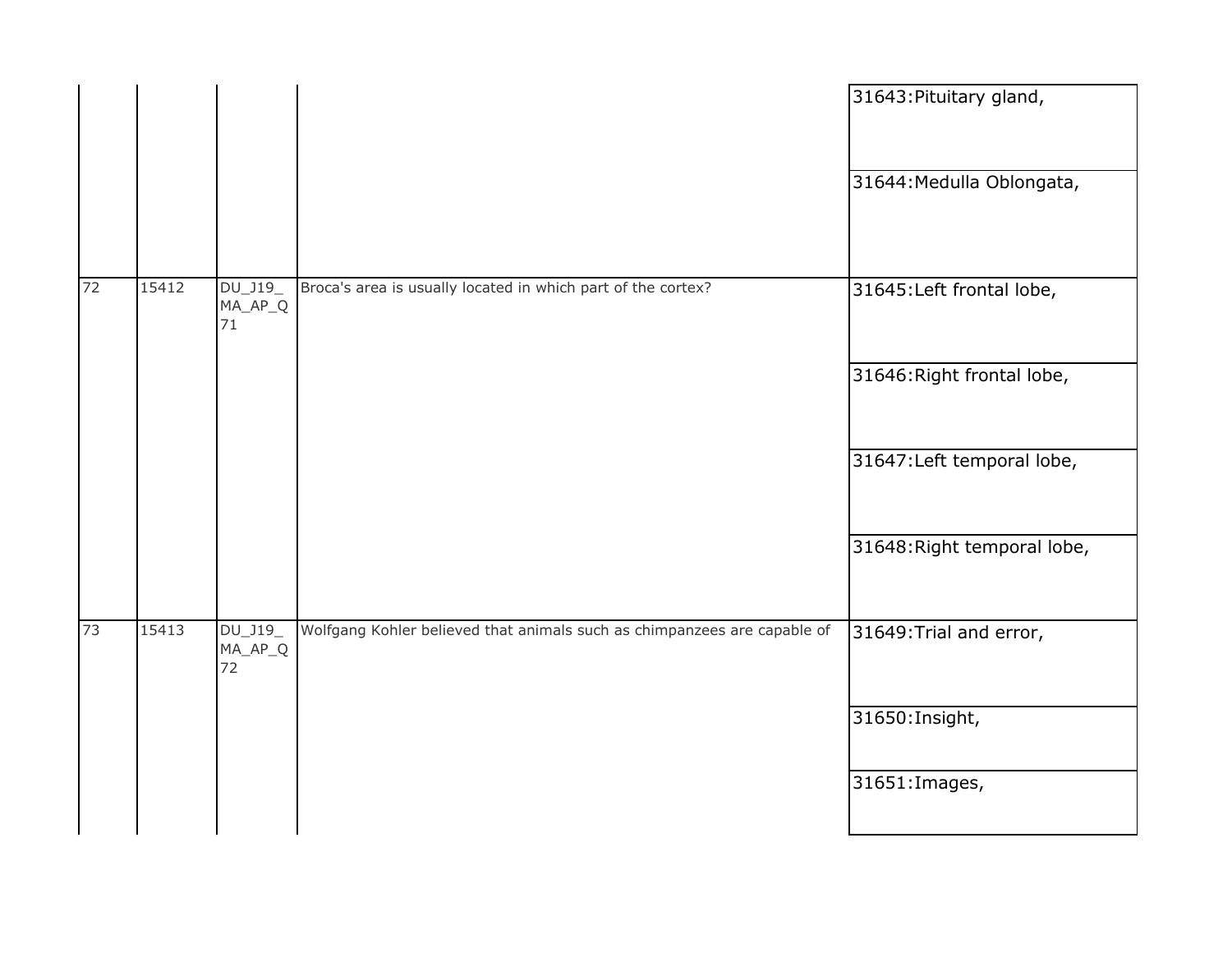|    |       |                              |                                                                                                                                                           | 31652: Imaginations,                              |
|----|-------|------------------------------|-----------------------------------------------------------------------------------------------------------------------------------------------------------|---------------------------------------------------|
| 74 | 15414 | DU_J19_<br>$MA_AP_Q$<br>73   | A structure that surrounds, protects and nourishes the developing fetus is<br>called                                                                      | 31653: Umbilical cord,                            |
|    |       |                              |                                                                                                                                                           | 31654: Placenta,                                  |
|    |       |                              |                                                                                                                                                           | 31655: Ovaries,                                   |
|    |       |                              |                                                                                                                                                           | 31656: Fallopian tube,                            |
| 75 | 15415 | DU_J19_<br>$MA\_AP\_Q$<br>74 | The statement " There will be a significant difference in the attitude towards<br>health of persons from low and high socio-economic status" is a type of | 31657: Null - Unidirectional<br>hypothesis,       |
|    |       |                              |                                                                                                                                                           | 31658: Alternative-<br>Unidirectional hypothesis, |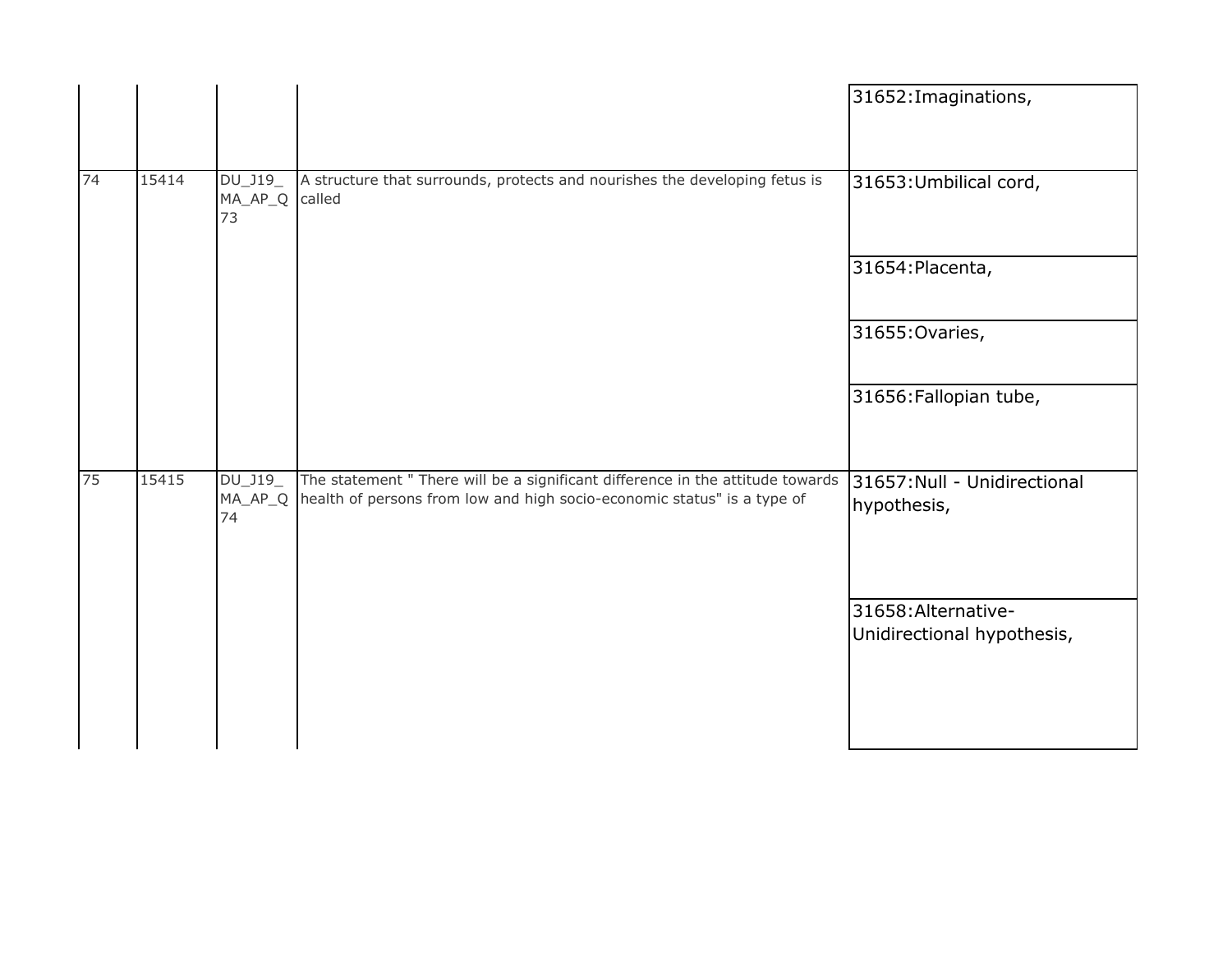|    |       |                            |                                                                                                                                                          | 31659: Alternative-Bidirectional<br>hypothesis,<br>31660: Null - Bidirectional |
|----|-------|----------------------------|----------------------------------------------------------------------------------------------------------------------------------------------------------|--------------------------------------------------------------------------------|
|    |       |                            |                                                                                                                                                          | hypothesis,                                                                    |
| 76 | 15416 | DU_J19_<br>$MA_AP_Q$<br>75 | According to Piaget, in which stage of development does infant gradually<br>learn that there is a relationship between their actions and external world? | 31661: Sensorimotor stage,                                                     |
|    |       |                            |                                                                                                                                                          | 31662: Preoperational stage,                                                   |
|    |       |                            |                                                                                                                                                          | 31663: Concrete operational<br>stage,                                          |
|    |       |                            |                                                                                                                                                          | 31664: Formal operational<br>stage,                                            |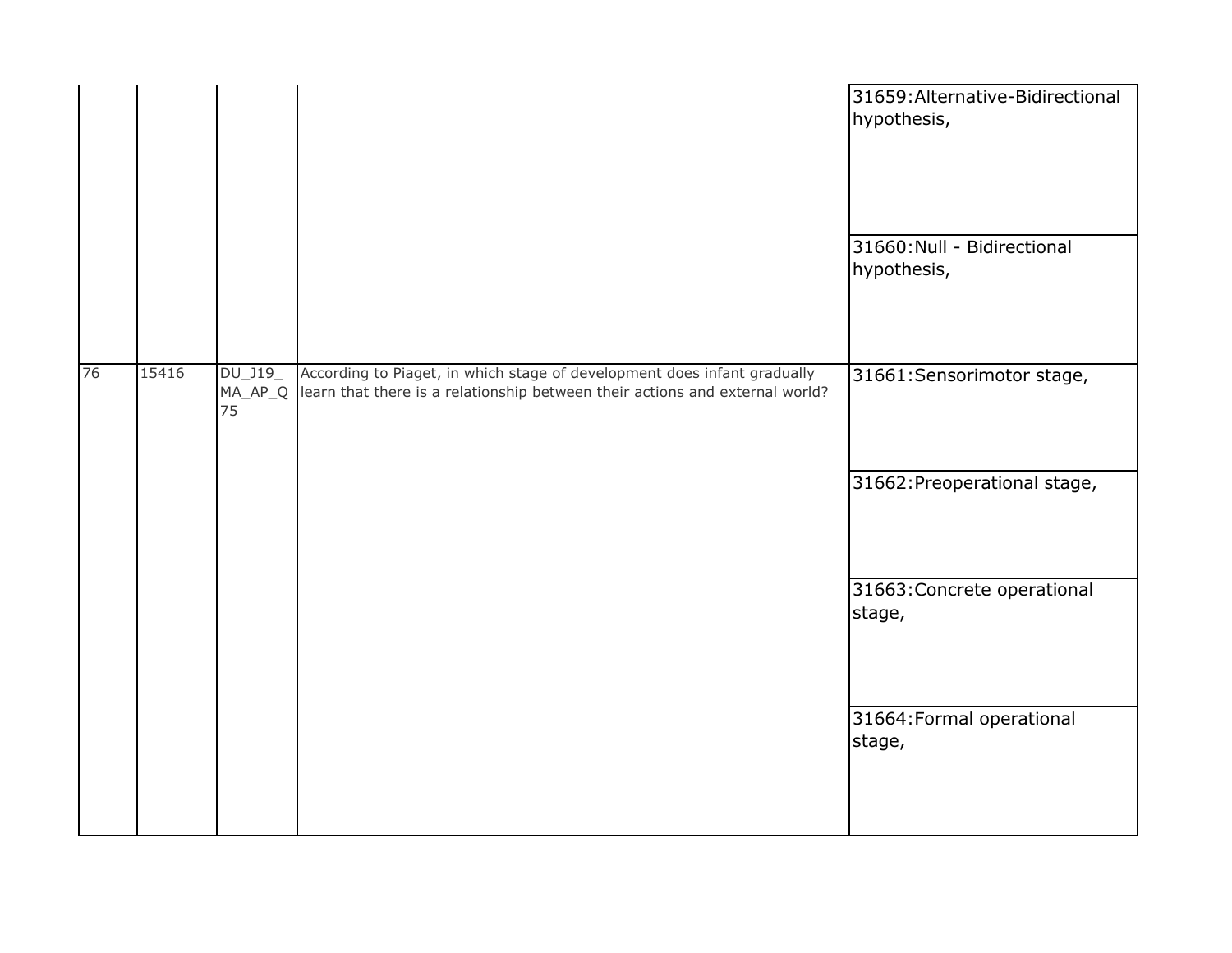| 77 | 15417 | DU_J19_<br>MA_AP_Q<br>76 | Individual expectations concerning their ability to perform various task is<br>called                                                   | 31665:Self-efficacy,<br>31666:Self -reinforcement, |
|----|-------|--------------------------|-----------------------------------------------------------------------------------------------------------------------------------------|----------------------------------------------------|
|    |       |                          |                                                                                                                                         |                                                    |
|    |       |                          |                                                                                                                                         | 31667:Self-system,                                 |
|    |       |                          |                                                                                                                                         | 31668:Self-concept,                                |
| 78 | 15418 | DU_J19_<br>77            | According to the Gestalt principle of ____________, we tend to perceive<br>MA_AP_Q objects as forming mirror images about their center. | 31669: Proximity,                                  |
|    |       |                          |                                                                                                                                         | 31670: Continuity,                                 |
|    |       |                          |                                                                                                                                         | 31671:Symmetry,                                    |
|    |       |                          |                                                                                                                                         | 31672: Similarity,                                 |
| 79 | 15419 | DU_J19_<br>MA_AP_Q       | The first version of DSM (DSM-I) was published in the year                                                                              | 31673:1947,                                        |
|    |       | 78                       |                                                                                                                                         | 31674:1952,                                        |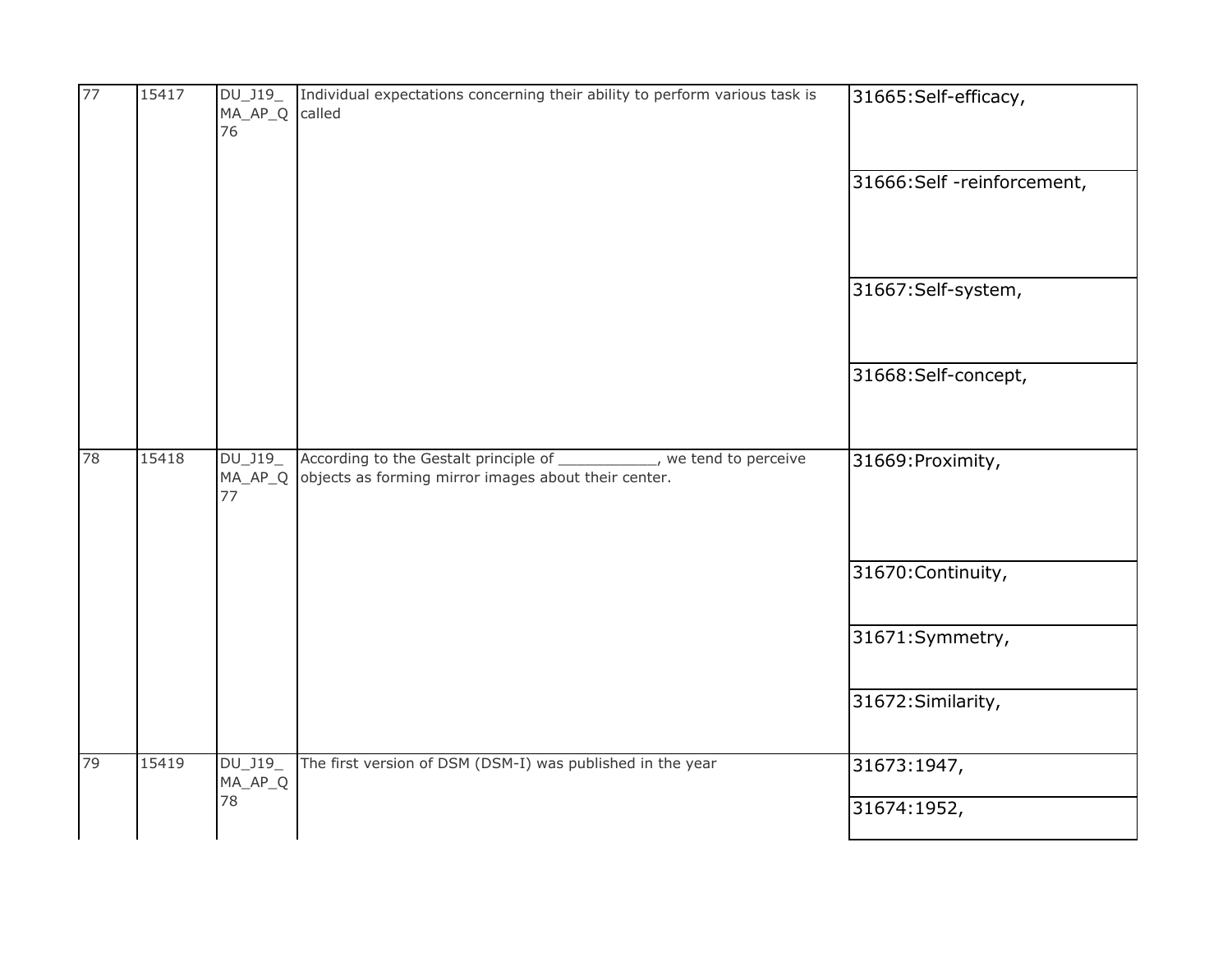|    |       |                          |                                                                                                                                                                                             | 31675:1957,            |
|----|-------|--------------------------|---------------------------------------------------------------------------------------------------------------------------------------------------------------------------------------------|------------------------|
|    |       |                          |                                                                                                                                                                                             | 31676:1962,            |
| 80 | 15420 | $DU_$ J19 $_$<br>79      | develops when individuals either feel they lack the skills or<br>MA_AP_Q workplace resources to complete a task or perceive that the task cannot be<br>done in the required amount of time. | 31677: Role overload,  |
|    |       |                          |                                                                                                                                                                                             | 31678: Role conflict,  |
|    |       |                          |                                                                                                                                                                                             | 31679: Role erosion,   |
|    |       |                          |                                                                                                                                                                                             | 31680: Role ambiguity, |
| 81 | 15421 | DU_J19_<br>MA_AP_Q<br>80 | Which of the following are NOT natural Opioids?                                                                                                                                             | 31681: Endorphin,      |
|    |       |                          |                                                                                                                                                                                             | 31682: Dymorphin,      |
|    |       |                          |                                                                                                                                                                                             | 31683: Enkephalins,    |
|    |       |                          |                                                                                                                                                                                             | 31684: Morphine,       |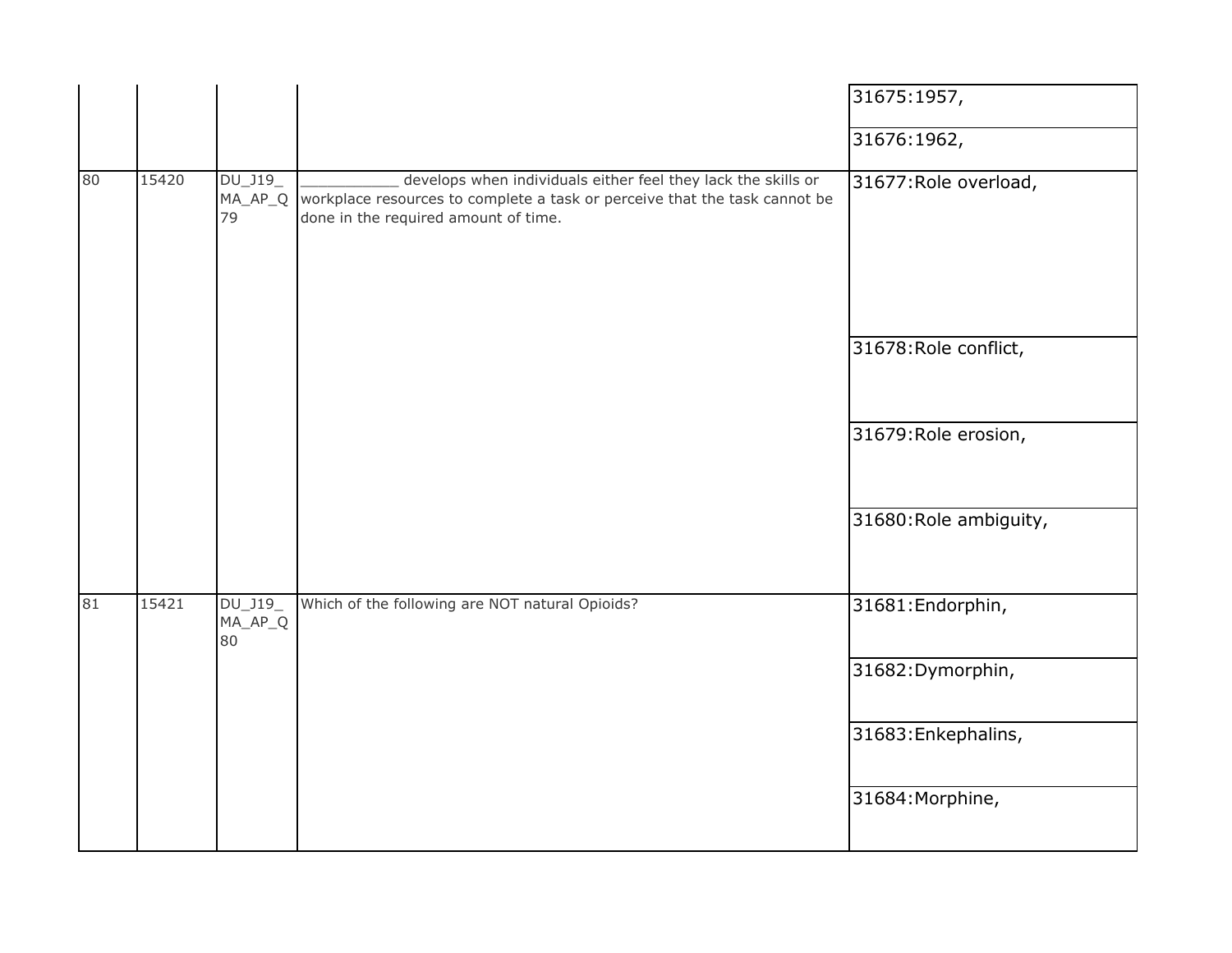| 82 | 15422 | DU_J19_<br>MA_AP_Q<br>81 | Moderate level of mental retardation is characterized by                                                                                 | 31685: IQ level from 50-55 to<br>approximately 69 and below, |
|----|-------|--------------------------|------------------------------------------------------------------------------------------------------------------------------------------|--------------------------------------------------------------|
|    |       |                          |                                                                                                                                          | 31686: IQ level from 35-40 to<br>50-55,                      |
|    |       |                          |                                                                                                                                          | 31687: IQ level from 20-25 to<br>$35 - 40,$                  |
|    |       |                          |                                                                                                                                          | 31688:IQ level below 20-25,                                  |
| 83 | 15423 | DU_J19_<br>MA_AP_Q<br>82 | In which of the following classification of disorders, Mental Retardation has<br>been replaced with Intellectual Developmental Disorder? | 31689:DSM III,                                               |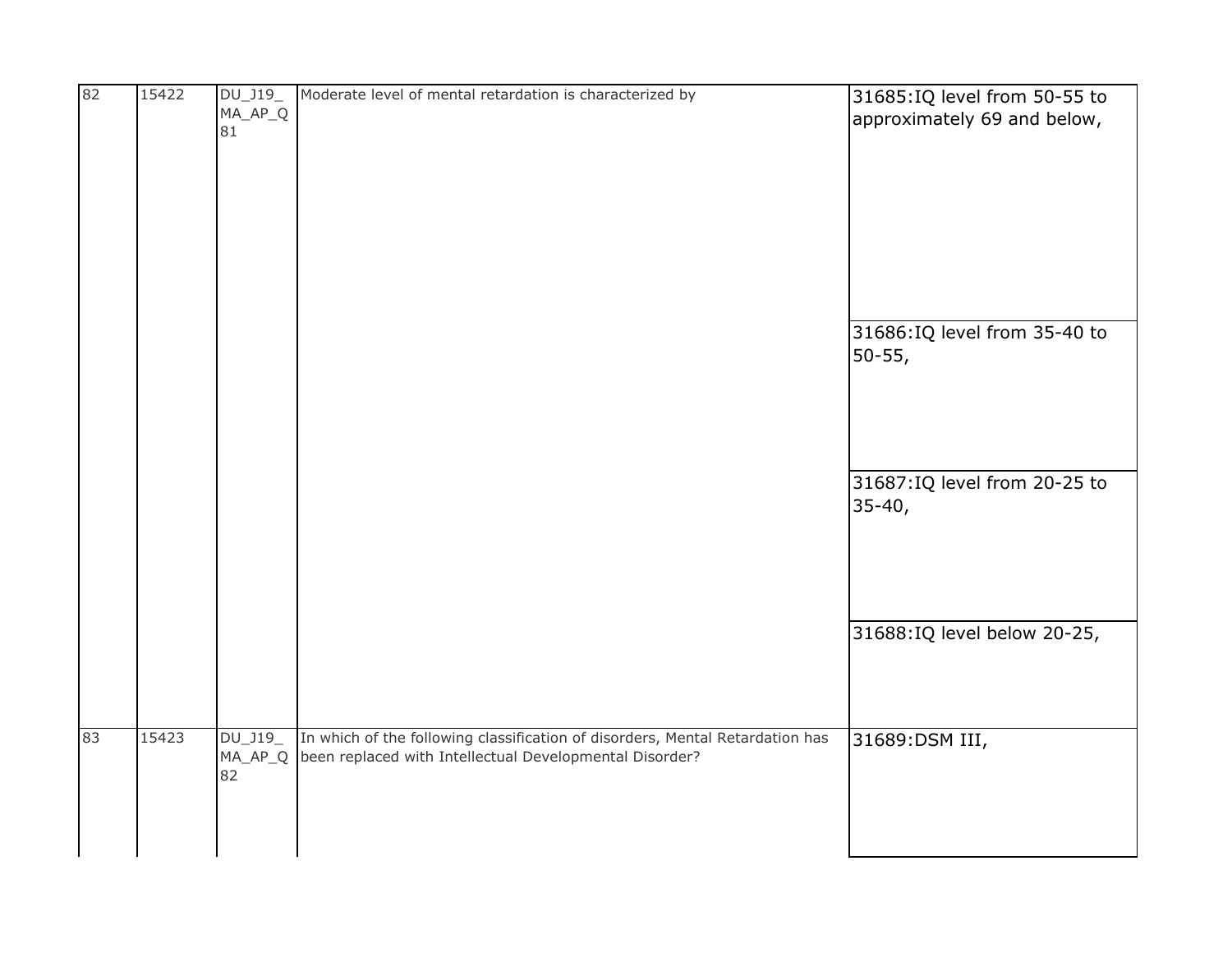|    |       |                                    |                                                                                                                                                                  | 31690:DSM IV,          |
|----|-------|------------------------------------|------------------------------------------------------------------------------------------------------------------------------------------------------------------|------------------------|
|    |       |                                    |                                                                                                                                                                  | 31691:DSM IV TR,       |
|    |       |                                    |                                                                                                                                                                  | 31692:DSM 5,           |
| 84 | 15424 | $DU_$ J19 $_$<br>$MA\_AP\_Q$<br>83 | A disorder characterized by numerous hypomanic episodes and numerous<br>periods of depressive symptoms but not a major depressive episode can be<br>diagnosed as | 31693: Cyclothymia,    |
|    |       |                                    |                                                                                                                                                                  | 31694: Dysthymia,      |
|    |       |                                    |                                                                                                                                                                  | 31695: Bipolar I,      |
|    |       |                                    |                                                                                                                                                                  | 31696: Bipolar II,     |
| 85 | 15425 | DU_J19_<br>$MA\_AP\_Q$<br>84       | Areas of impairment that characterize the behavior of children with ADHD<br>includes all except                                                                  | 31697:Self-regulation, |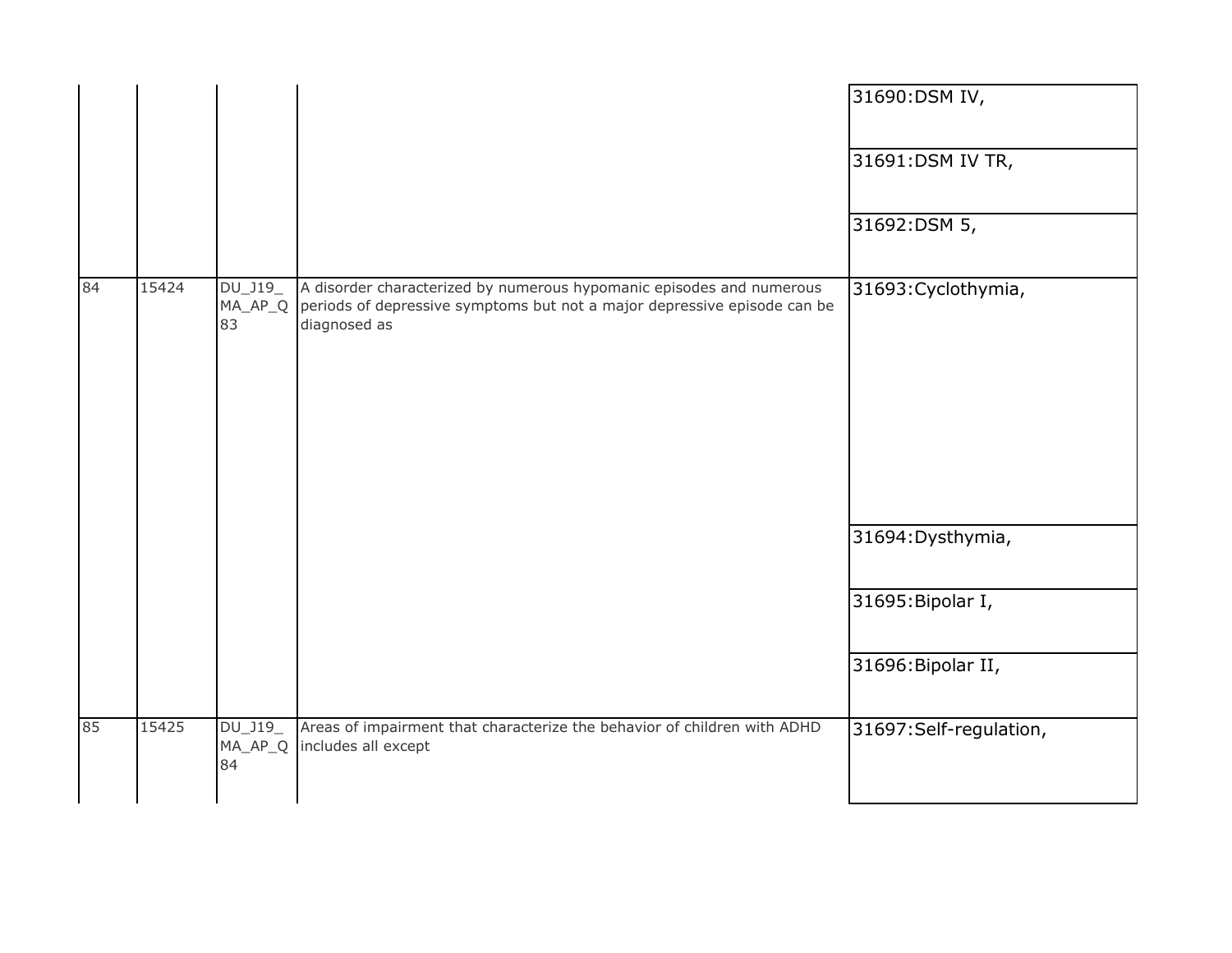|    |       |                          |                                                           | 31698: Social interaction,                             |
|----|-------|--------------------------|-----------------------------------------------------------|--------------------------------------------------------|
|    |       |                          |                                                           | 31699: Goal direction,                                 |
|    |       |                          |                                                           | 31700: Behavioral inhibition,                          |
| 86 | 15426 | DU_J19_<br>MA_AP_Q<br>85 | Behavioral health challenges the biomedical model for its | 31701:Assumptions of<br>separation of mind and body,   |
|    |       |                          |                                                           | 31702: Identification of the root<br>cause of illness, |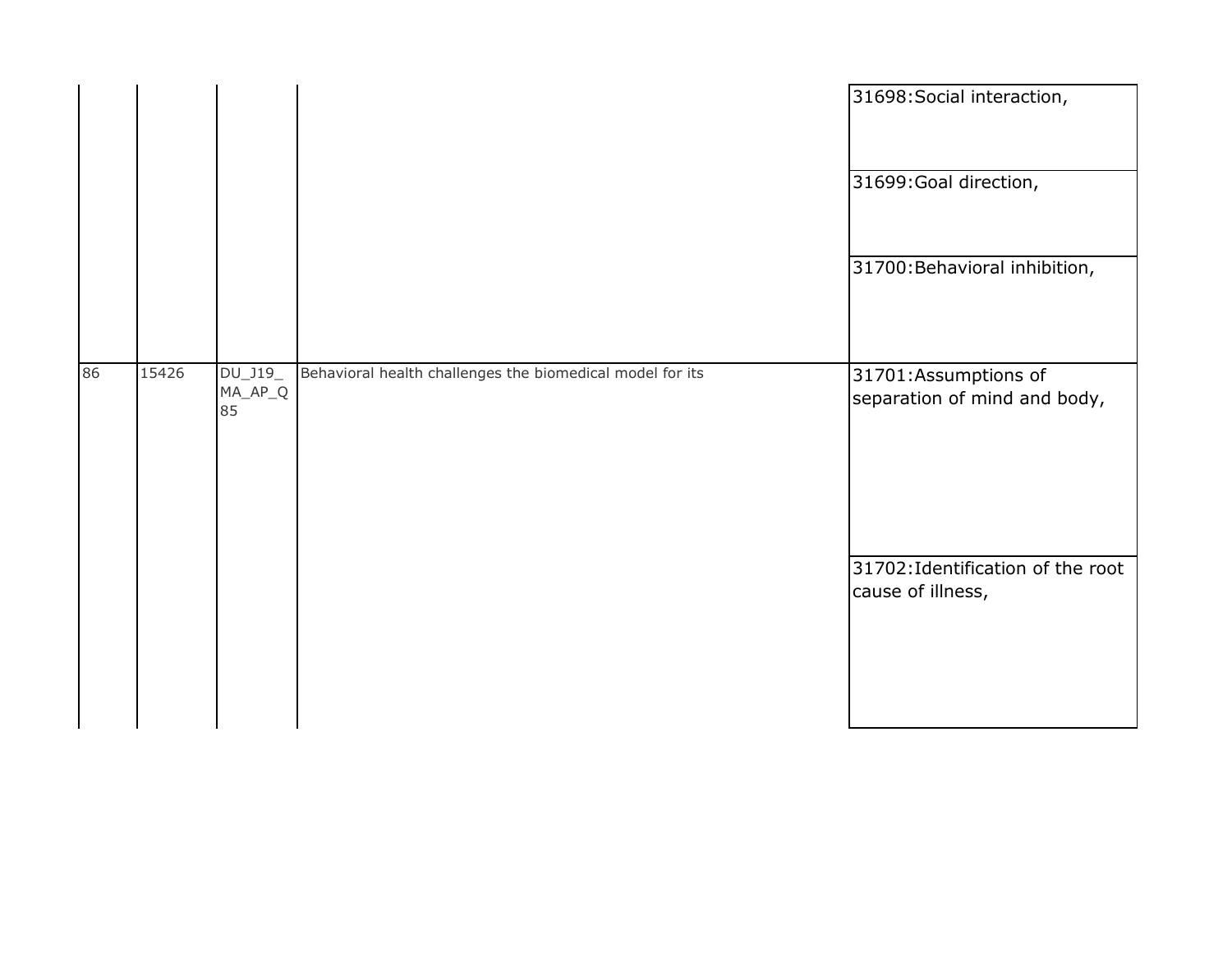|    |       |                      |                                                                                                     | 31703: Combination of<br>biological and psychological<br>factors in treatment, |
|----|-------|----------------------|-----------------------------------------------------------------------------------------------------|--------------------------------------------------------------------------------|
|    |       |                      |                                                                                                     | 31704: Focus on illness<br>prevention,                                         |
| 87 | 15427 | $DU_$ J19 $_-$<br>86 | The examination of existing records for the purpose of confirming a<br>MA_AP_Q hypothesis is called | 31705: Archival research,                                                      |
|    |       |                      |                                                                                                     | 31706: Naturalistic observations,                                              |
|    |       |                      |                                                                                                     | 31707: Survey research,                                                        |
|    |       |                      |                                                                                                     | 31708: Case study,                                                             |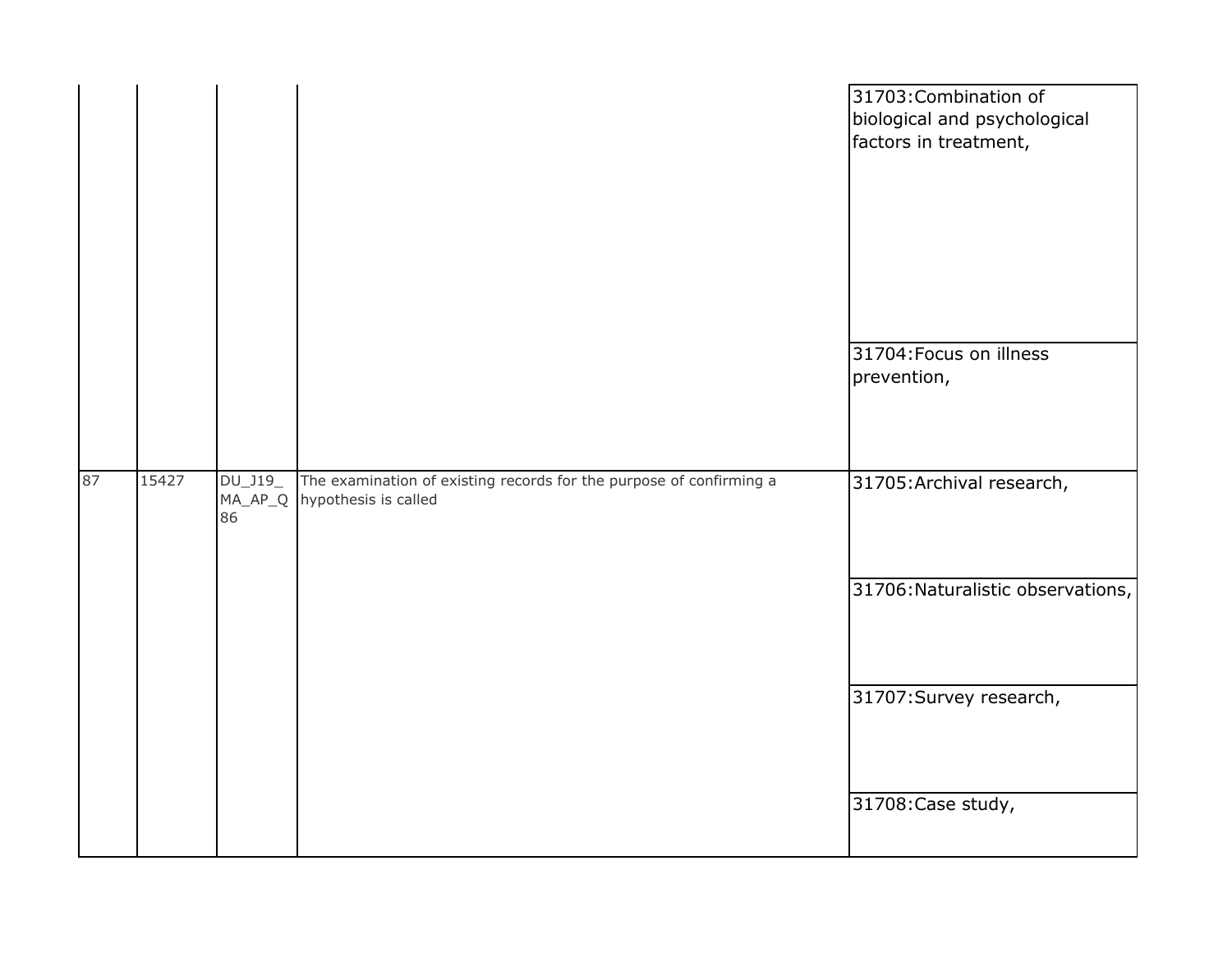| 88 | 15428 | DU_J19_<br>MA_AP_Q<br>87     | A work arrangement wherein an employee works for ten hours a day for<br>four days or twelve hours a day for three days is called | 31709: Telecommuting,        |
|----|-------|------------------------------|----------------------------------------------------------------------------------------------------------------------------------|------------------------------|
|    |       |                              |                                                                                                                                  | 31710: Moonlighting,         |
|    |       |                              |                                                                                                                                  | 31711: Flexitime,            |
|    |       |                              |                                                                                                                                  | 31712: Compressed work week, |
| 89 | 15429 | DU_J19<br>MA_AP_Q<br>88      | is the channeling of unacceptable sexual or aggressive<br>instincts into socially desirable activities.                          | 31713: Reaction formation,   |
|    |       |                              |                                                                                                                                  | 31714: Projection,           |
|    |       |                              |                                                                                                                                  | 31715: Denial,               |
|    |       |                              |                                                                                                                                  | 31716: Sublimation,          |
| 90 | 15430 | DU_J19_<br>$MA\_AP\_Q$<br>89 | In Maslow's theory, _____________ is the stage of personal development in<br>which individuals reach their maximum potential.    | 31717: Esteem needs,         |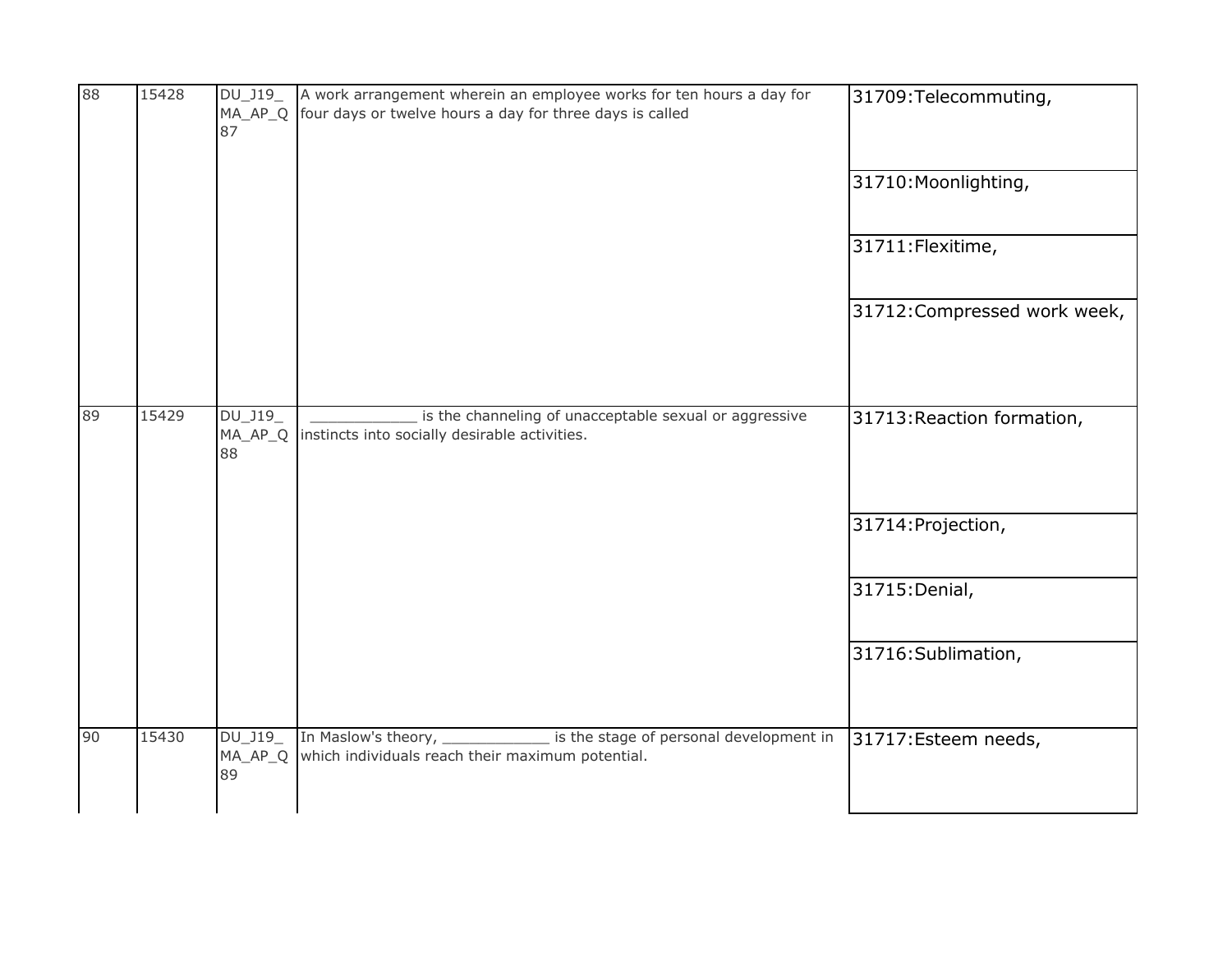|    |       |                          |                                                                                                                                                    | 31718: Safety needs,        |
|----|-------|--------------------------|----------------------------------------------------------------------------------------------------------------------------------------------------|-----------------------------|
|    |       |                          |                                                                                                                                                    | 31719: Self actualization,  |
|    |       |                          |                                                                                                                                                    | 31720: Physiological needs, |
| 91 | 15431 | DU_J19_<br>MA_AP_Q<br>90 | When the heart muscle contracts, each contraction produces a maximum<br>force called                                                               | 31721: Systolic pressure,   |
|    |       |                          |                                                                                                                                                    | 31722: Diastolic pressure,  |
|    |       |                          |                                                                                                                                                    | 31723: Heartburn,           |
|    |       |                          |                                                                                                                                                    | 31724: Heart attack,        |
| 92 | 15432 | DU_J19<br>MA_AP_Q<br>91  | Maintaining a weight at least 15 percent below the normal weight for age<br>and sex or a BMI of 17.5 or less is a symptom of ___________ disorder. | 31725: Anorexia nervosa,    |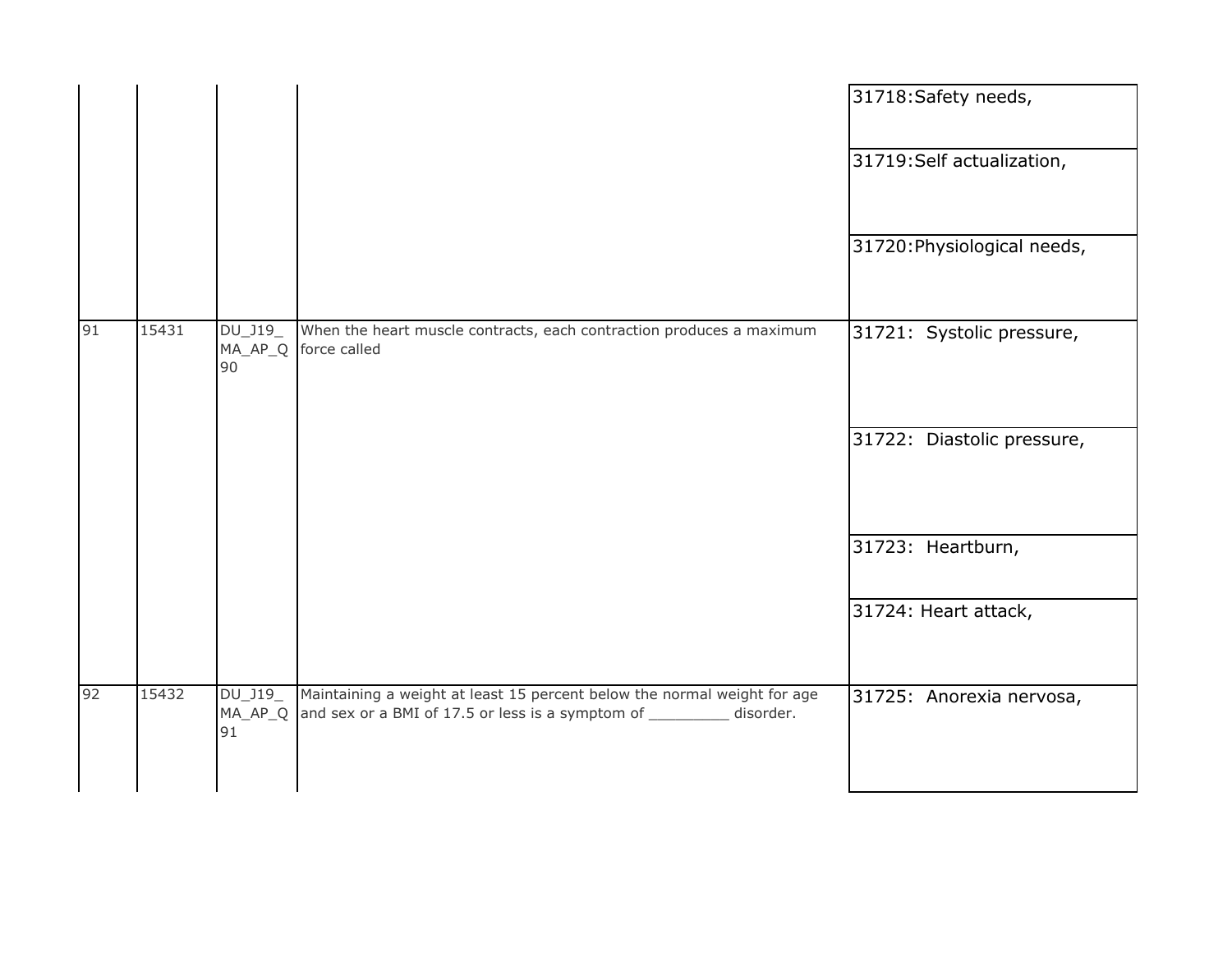|    |       |                               |                                                                                                       | 31726: Bulimia nervosa,     |
|----|-------|-------------------------------|-------------------------------------------------------------------------------------------------------|-----------------------------|
|    |       |                               |                                                                                                       | 31727: Binge eating,        |
|    |       |                               |                                                                                                       | 31728: Compensatory eating, |
| 93 | 15433 | $DU_$ J19_<br>$MA_AP_Q$<br>92 | Which of the following neurons transmit information from the senses to the<br>central nervous system? | 31729: Mirror neurons,      |
|    |       |                               |                                                                                                       | 31730: Motor neurons,       |
|    |       |                               |                                                                                                       | 31731: Afferent neurons,    |
|    |       |                               |                                                                                                       | 31732: Efferent neurons,    |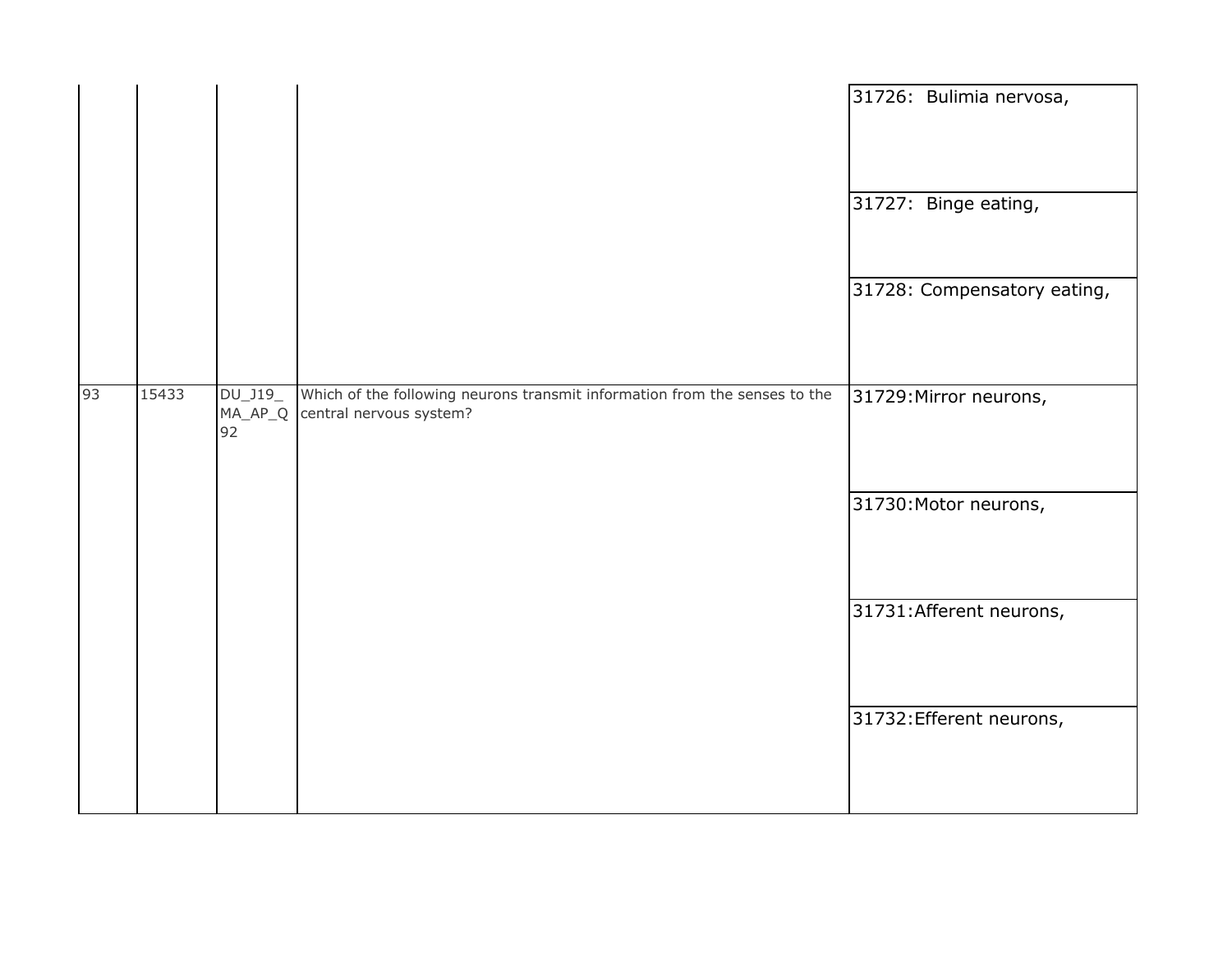| 94 | 15434 | DU_J19_<br>MA_AP_Q<br>93 | A rank-order test of a difference between two independent groups is called                                                                                                                                                                                                | 31733: Kruskal-Wallis H test,           |
|----|-------|--------------------------|---------------------------------------------------------------------------------------------------------------------------------------------------------------------------------------------------------------------------------------------------------------------------|-----------------------------------------|
|    |       |                          |                                                                                                                                                                                                                                                                           | $31734$ : Sign rank test,               |
|    |       |                          |                                                                                                                                                                                                                                                                           | 31735: Mann-Whitney U test,             |
|    |       |                          |                                                                                                                                                                                                                                                                           | 31736: Chi square test,                 |
| 95 | 15435 | 94                       | DU_J19_ In which the following group therapies people are urged to tell other group<br>MA_AP_Q   members exactly how they feel, in order foster personal growth through<br>increasing understanding of one's own behavior, honesty and openness in<br>personal relations. | 31737: Behavioural group<br>therapy,    |
|    |       |                          |                                                                                                                                                                                                                                                                           | 31738: Psychoanalytic group<br>therapy, |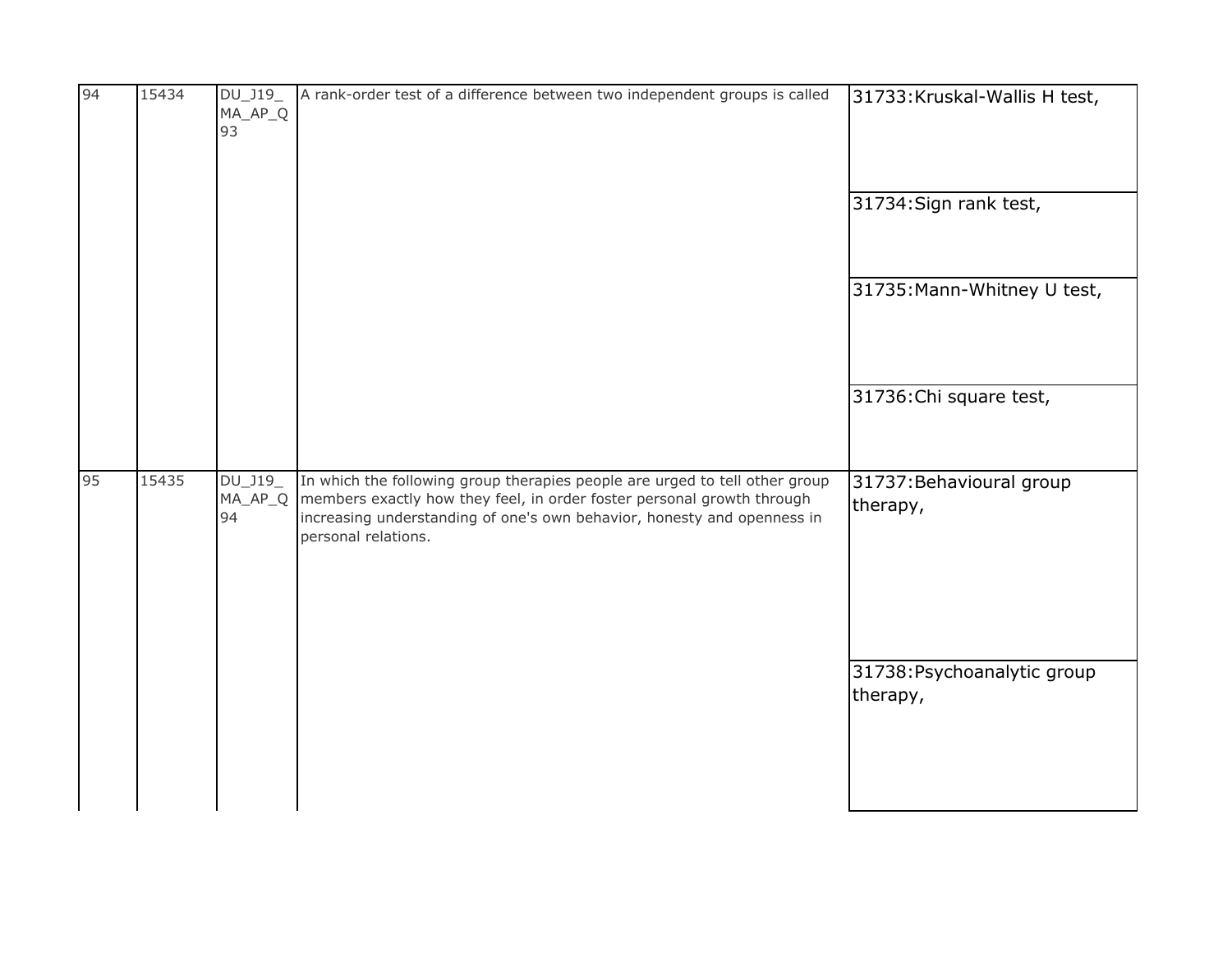|       |                     | 31739: Family therapy,<br>31740: Humanistic group<br>therapy,                                                                                                                                                             |
|-------|---------------------|---------------------------------------------------------------------------------------------------------------------------------------------------------------------------------------------------------------------------|
| 15436 |                     | 31741: Mediator,                                                                                                                                                                                                          |
|       |                     | 31742: Devil's advocate,                                                                                                                                                                                                  |
|       |                     | 31743: Moderator,<br>31744: Gatekeeper,                                                                                                                                                                                   |
|       | $DU_$ J19 $_$<br>95 | A response to communication overload used by many executives in<br>MA_AP_Q organizations is the use of a _____________, a person who screens potential<br>communication and allows only the most important to go through. |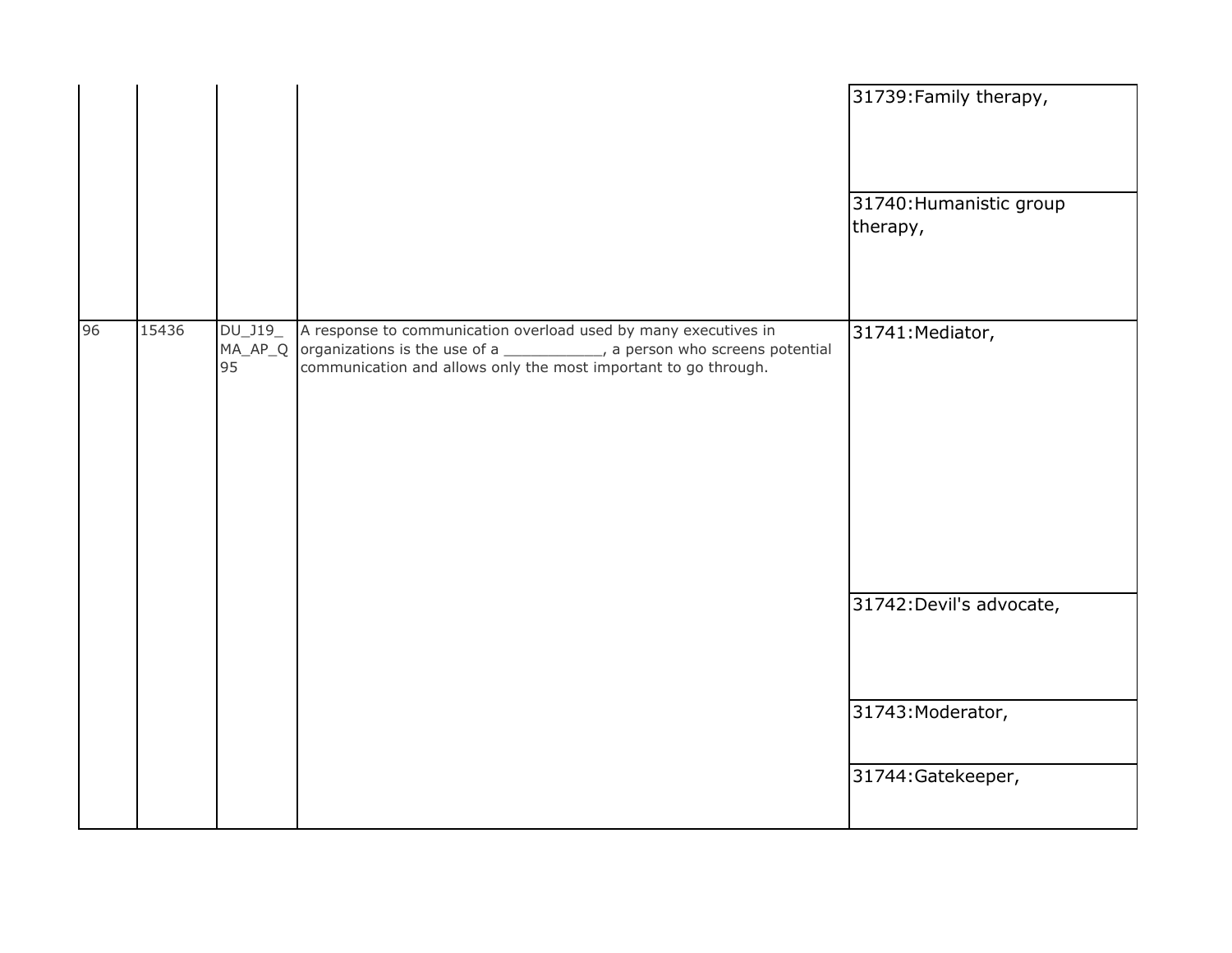| 97          | 15437 | DU_J19_<br>$MA_AP_Q$<br>96   | to the presence of a<br>The $\overline{\phantom{0}}$<br>is less sensitive than the<br>few extreme scores (called outliers) in a distribution of scores. | 31745: Mean, median,      |
|-------------|-------|------------------------------|---------------------------------------------------------------------------------------------------------------------------------------------------------|---------------------------|
|             |       |                              |                                                                                                                                                         | 31746: Median, mean,      |
|             |       |                              |                                                                                                                                                         | 31747: Mode, median,      |
|             |       |                              |                                                                                                                                                         | 31748: Median, mode,      |
| 98<br>15438 |       | DU_J19_<br>$MA\_AP\_Q$<br>97 | The part of the brain most responsible for making decisions is the                                                                                      | 31749: Thalamus,          |
|             |       |                              |                                                                                                                                                         | 31750: Amygdala,          |
|             |       |                              |                                                                                                                                                         | 31751: Hippocampus,       |
|             |       |                              |                                                                                                                                                         | 31752: Prefrontal cortex, |
| 99          | 15439 | DU_J19_<br>$MA\_AP\_Q$<br>98 | In general, reducing the risk of Type I error reduces<br>of<br>the test.                                                                                | 31753: Type II error,     |